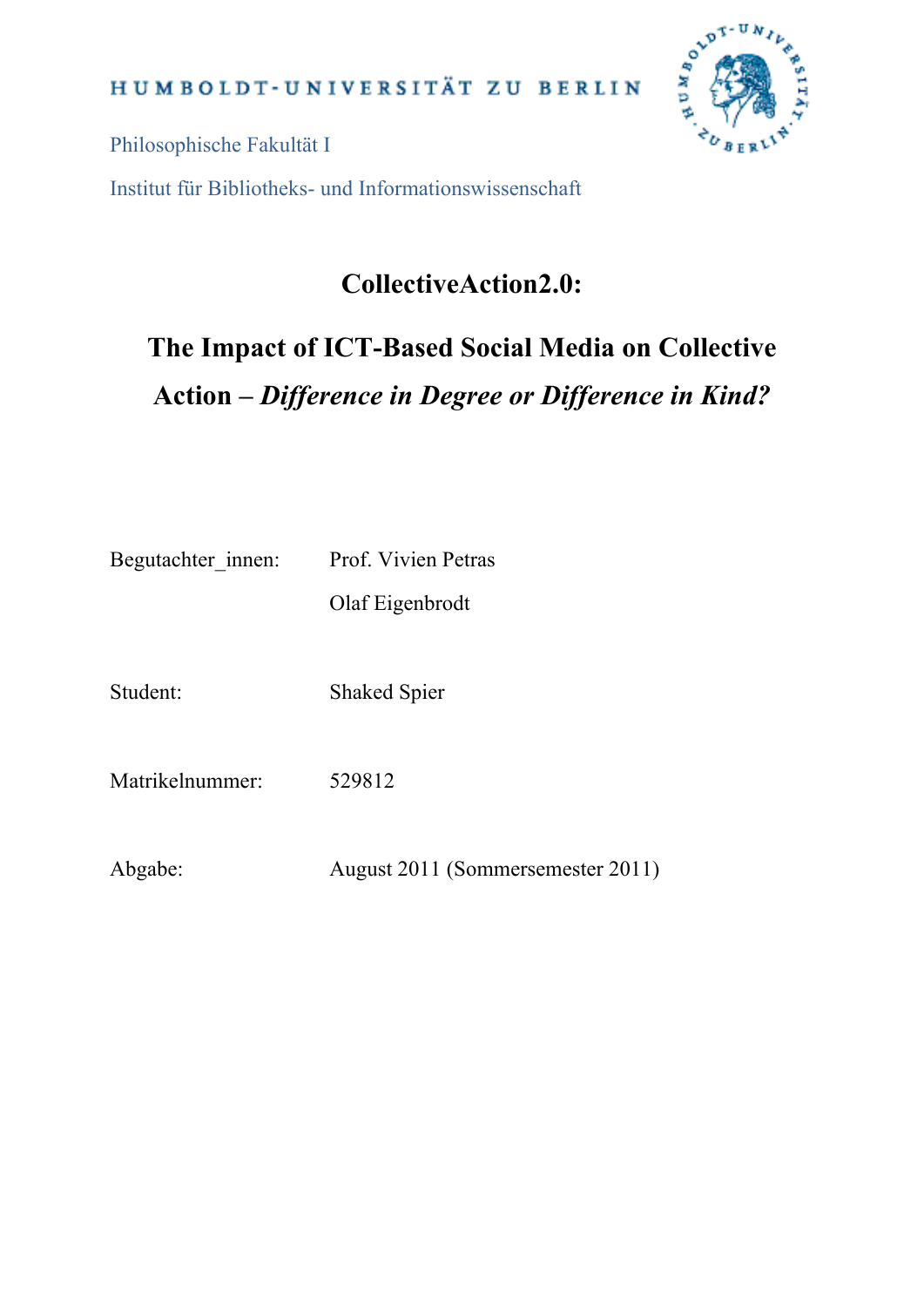# **Table of content**

|    | Introduction                                                                         | 3                       |  |  |
|----|--------------------------------------------------------------------------------------|-------------------------|--|--|
|    | 1. Clarification and Demarcation of Terms                                            | $\overline{\mathbf{4}}$ |  |  |
| 2. | <b>Social Movement Theory – Relevant Models and Aspects</b>                          | 6                       |  |  |
|    | 2.1. The Formation of Collective Action - From an Individual Agent to a Collective 7 |                         |  |  |
|    | 2.2. Resource Mobilization                                                           | 9                       |  |  |
|    | 2.3. The Cultural Context of Social Movements                                        | 12                      |  |  |
|    | 2.4. Social Networks                                                                 | 14                      |  |  |
|    | 3. ICT and Collective Action – A Reciprocal Relation                                 | 17                      |  |  |
|    | 4. Leveraging Collective Action via ICT-Based Social Media -                         |                         |  |  |
|    | From Difference in Degree to Difference in Kind?                                     | 19                      |  |  |
|    | 4.1. Many-to-Many Communication                                                      | 19                      |  |  |
|    | 4.2. From Organizations to Disorganization                                           | 20                      |  |  |
|    | 4.3. Faster, Better, Cheaper                                                         | 23                      |  |  |
|    | 4.4. Prosumers of Collective Action                                                  | 26                      |  |  |
|    | 4.5. Utilizing Social Media for Collective Action in Authoritarian Contexts          | 29                      |  |  |
|    | 4.6. A Long Tail (Of Slacktivism)                                                    | 31                      |  |  |
|    | 4.7. (Re)Forming the Group                                                           | 33                      |  |  |
|    | 5. Readjusting the Framework                                                         | 37                      |  |  |
|    | 5.1. Promise, Tool, Bargain                                                          | 37                      |  |  |
|    | 5.2. Technology Doesn't Change the World, People Do                                  | 38                      |  |  |
|    | <b>Conclusions and Outlook</b>                                                       | 41                      |  |  |
|    | <b>Bibliography</b>                                                                  |                         |  |  |
|    | <b>Figure Index</b><br>47                                                            |                         |  |  |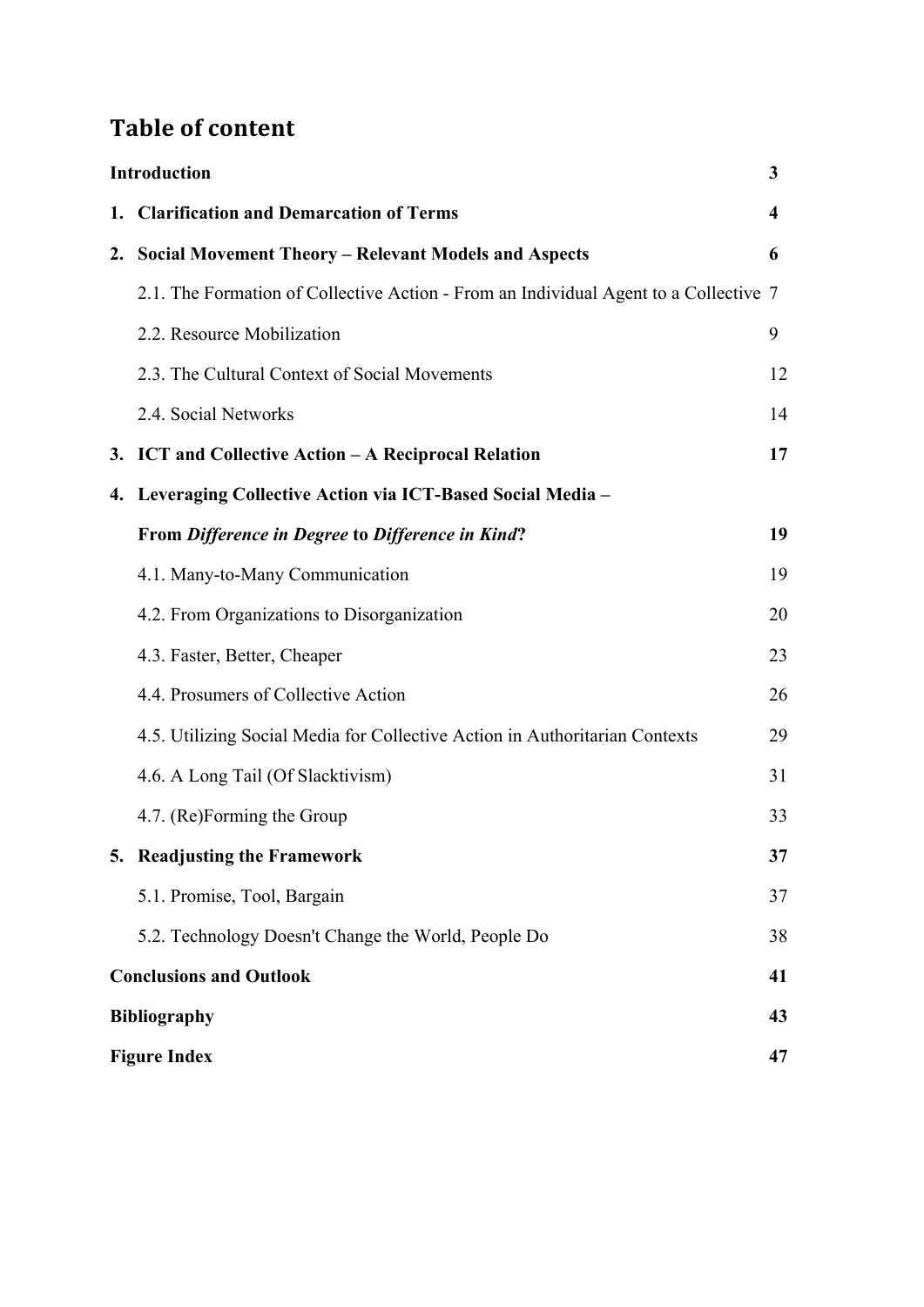# **Introduction**

*"The Revolution Will Be Twittered"<sup>1</sup> Or will it?*

Recent events in different authoritarian regimes, such as the Muslim States Iran and Egypt, drew a considerable amount of attention to a developing phenomenon in collective action. People in those countries organized themselves through different social media platforms, such as Twitter and Facebook, for political protest and resistance.

This phenomenon implies a change in social structures and social behavior, which is intrinsically tied to Information and Communication Technologies (ICT). The use of social media platforms in order to leverage collective action, which can eventually also lead to a political revolution, demonstrates the significance of ICT and social media in people's ability to organize.

Furthermore, this phenomenon points out how developed methods for organizing and managing of information, which are possible primarily in digital form and with intangible information-objects, can in turn affect people's organization. In many contexts, information is not organized in linear and predefined hierarchies any longer, but rather in a network-form with flexible, adaptable and context-relevant structures. As soon as those principles are implemented in people's communication (and a critical mass of use is achieved), as is the case with social media, the technologies facilitate the adoption of decentralized, non-hierarchical manners of organization. Groups of people can communicate with each other simultaneously and organize in a network form.

The following paper will examine social media's impact on collective action. It will begin with an outline of relevant models of the *social movement theory*. A description of the role that ICT play in collective action in accordance with these models follows and then continues with a close analysis of the impact social media has on collective action. This work will conclude with a description of the adjustments required in the analysis-framework, as social media changes the collective action equation, with emphasize on the possible dangers that should be avoided when addressing social media's role collective action.

 $<sup>1</sup>$  Sullivan, A. (13. June 2009).</sup>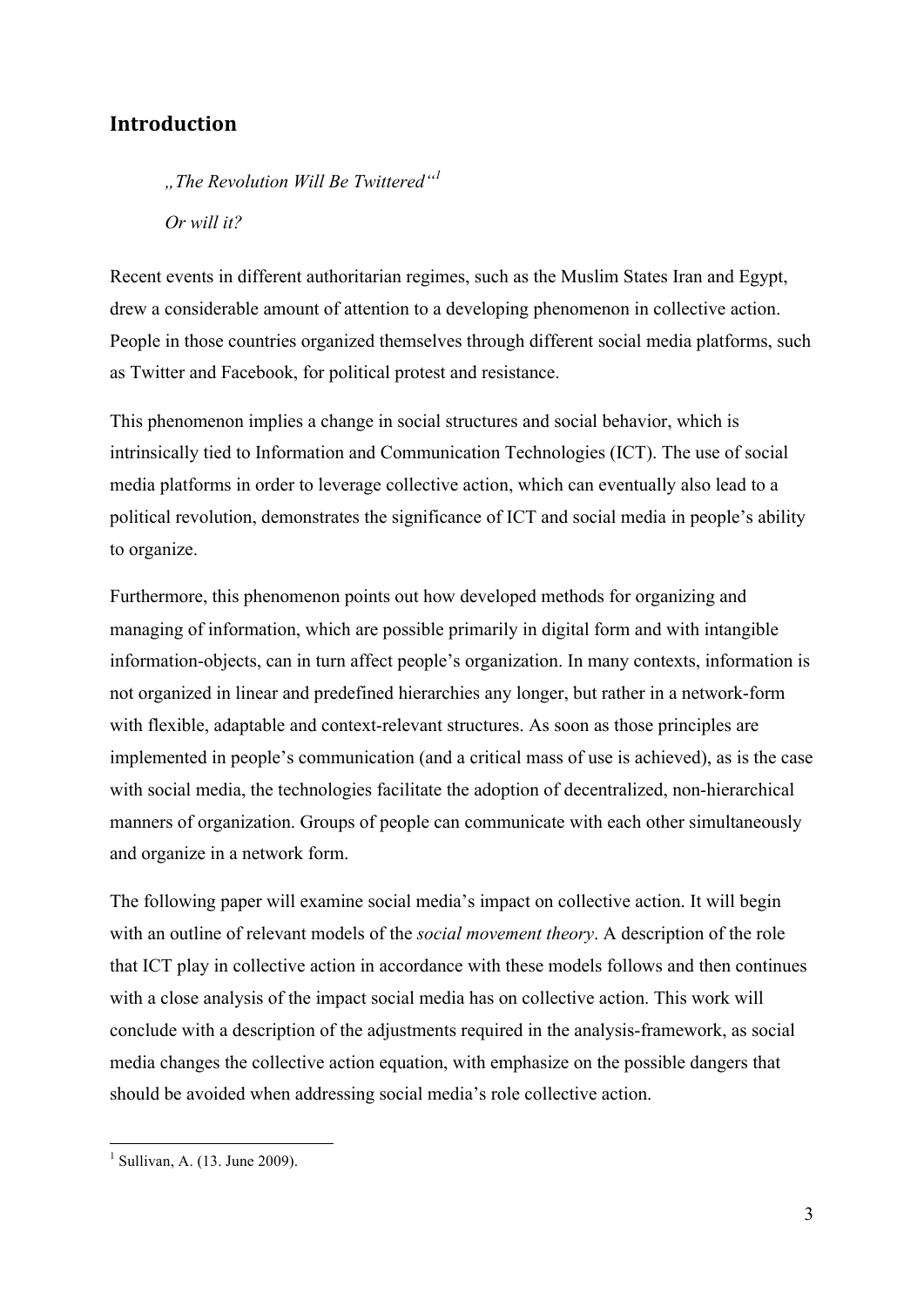# **1. Clarification and Demarcation of Terms**

Before addressing the relation between ICT and collective action, there is a need to clarify what is meant by the terms that will be used throughout the paper and to demarcate them from other meanings they may have.

*ICTs* are technologies that are used as means to handle information and aid communication. On a broader sense they can be seen as mediums for storing and processing information outside the human mind as well as for communication in channels beyond the traditional *visà-vis* setting, thus replacing certain mental functions and historically grown social Institutions.<sup>2</sup> "Low-Tech" mediums, such as books or leaflets, can therefore be regarded as ICTs.

*Social media platforms* or *social media* are the most common terms for ("Hi-Tech") ICTbased communication platforms such as Twitter and Facebook. Those platforms are most commonly accessed through the Internet. Due to the variety of tools offered and the rapid pace of development of new features, policies and applications, it is challenging to identify the unique qualities of social media based on its features alone. It could generally be said that social media integrates different forms of computer-mediated communication  $(CMC)^3$  Hogan and Quan-Haase emphasize the *social affordance* of social media (i.e. its perceptual invocation that facilitate interaction) as a crucial feature of social media as well. Beyond the interaction aspect, these affordances allow individuals to perceive aspects of their social environment<sup>4</sup>

Unlike many other ICTs, the access to some social media platforms doesn't depend on one designated end-device (e.g. a computer with Internet access), but rather can be achieved by the growing number of Internet-connected devices. Furthermore, some functions can be accessed without Internet access, for example publishing on Twitter via SMS.<sup>5</sup>

Social media also affords two-way interaction with an audience, beyond any specific recipient. This form of communication falls under the term *many-to-many*<sup>6</sup>, in which messages are broadcast to a wider audience that can then engage in an exchange.<sup>7</sup> Many-to-

 $\frac{1}{2}$ 

<sup>&</sup>lt;sup>2</sup> Cf. Giesecke, M. (1990), 75-78.<br><sup>3</sup> Cf. Hogan, B., & Quan-Haase, A. (2010), 309-315.

 $4$  Cf. ibid.

 $<sup>5</sup>$  Twitter, I. (2011).</sup>

 $6$  Shirky, C. (2008).

<sup>&</sup>lt;sup>7</sup> Cf. Hogan, B., & Quan-Haase, A. (2010)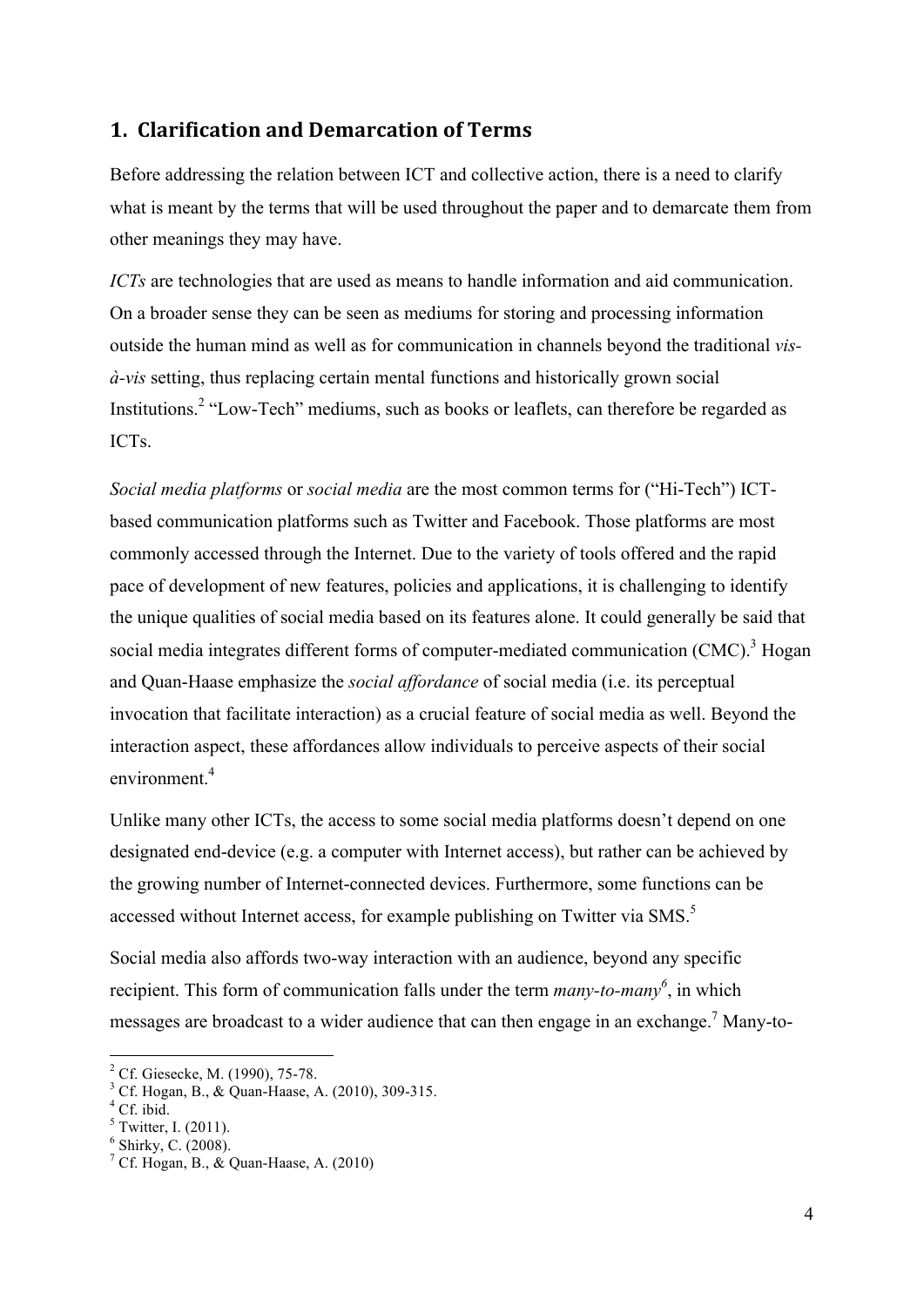many communication is an aspect of great importance in social media's impact on collective action and is handled elaborately in chapter 4.1 of this paper.

The wide spread term *social networks*, which is often used to describe social media platforms, already conceives a specific meaning in sociology and the social movement theory. $8$  On that account I will use the term in its sociological sense.

ICTs and mass media are closely related to *Social Movements* and *Collective Action9* . The dissemination of information, as well as communication between parties or agents, is a vital precondition for collective action. ICTs facilitate these functions, and as they develop, their functionality (of helping agents to better overcome obstacles such as geographical distance) is increasingly influencing the collective action repertoire.<sup>10</sup>

Before addressing this issue further, an outline of relevant models of the social movement theory is needed in order to grasp the relation between ICT and collective action to its full extent and to examine the change offered by social media.<sup>11</sup> The following chapter provides such an outline.

 <sup>8</sup> See section **2.4. Social Networks**. <sup>9</sup>

The terms *social movements* and *collective action* will be addressed separately in chapter **2. Social Movement Theory – Relevant Models and Aspects.**<br><sup>10</sup> Cf. Taylor, V., & Van Dyke, N. (2004), 273.<br><sup>11</sup> The following chapter does not aim to offer a complete overview of the social movement theory, but rather of

its most relevant models and aspects, which will be addressed afterwards in regard to social media.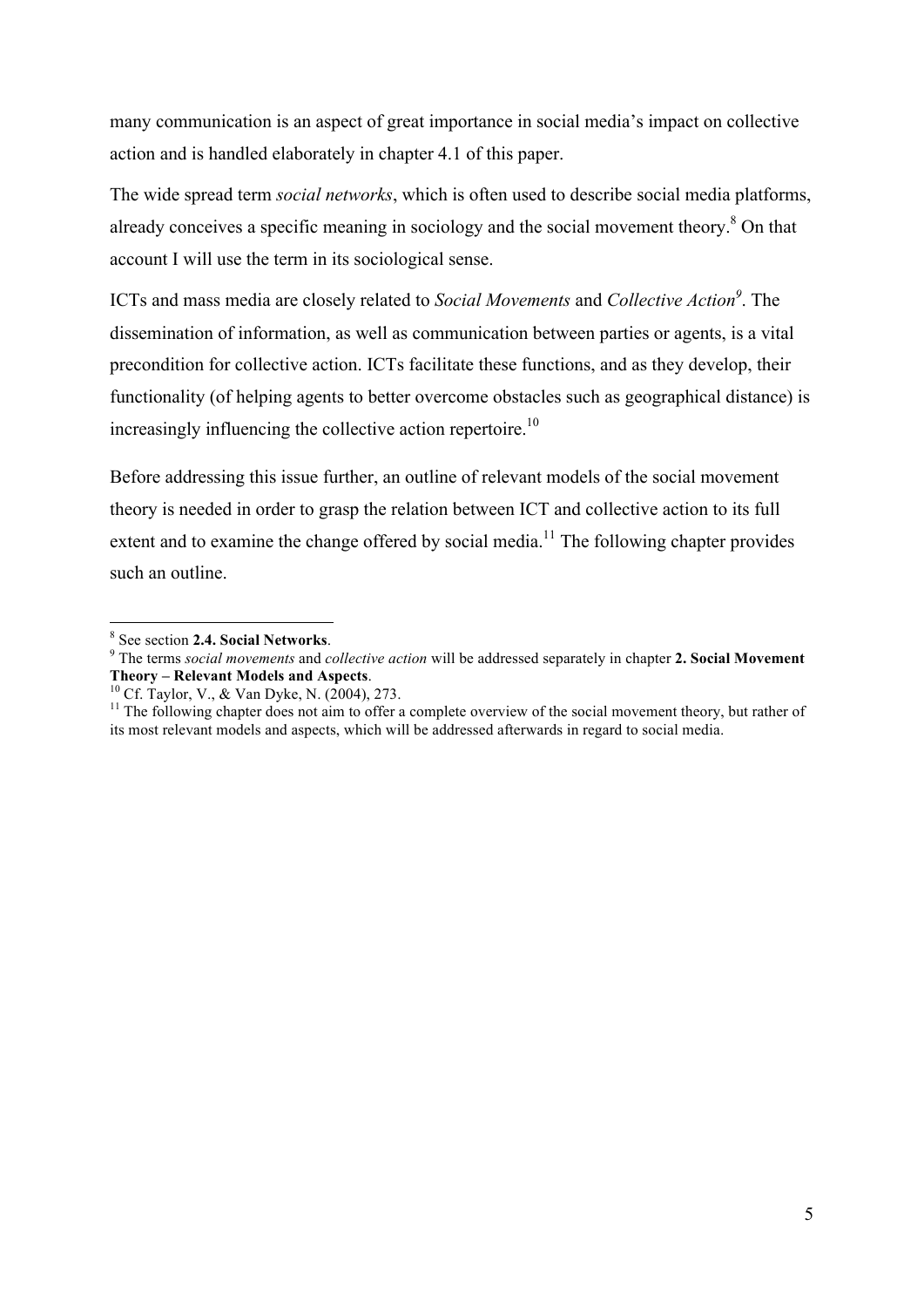# **2. Social Movement Theory - Relevant Models and Aspects**

"Social movements are one of the principal social forms through which collectivities give voice to their grievances and concerns about the rights, welfare, and well-being of themselves and others by engaging in various types of collective action, such as protesting in the streets, that dramatize those grievances and concerns and demand that something be done about them."<sup>12</sup>

Collective action, at its basic level, consists of any goal-directed activity, engaged by more than one single agent. It entails the pursuit of a common goal through joint action and can take many forms, such as crowd behavior, riot behavior, interest-group behavior, or largescale revolutions. It is useful to differentiate human behaviors included in this definition into those that are institutionalized or normatively sanctioned, and those that are not and that take place outside of institutional framework.<sup>13</sup>

Traditionally, most of the non-institutional collective actions, including those associated with social movements, are treated as varieties of *collective behavior*. Collective behavior is broadly conceived as extra-institutional behavior that is directed at solving collective problems and encompasses an array of collective actions.

Social movements, which are a form of collective action, overlap to some degree with some forms of collective behavior. But they also differ significantly from most its variants, such as crowd panics. Social movements also share similarities with interest groups. However, in contrast to interest groups, social movements tend not to be embedded in the political arena and tend to have interests that extend well beyond mere political aspects. Social movements also differ from interest groups in the means they utilize, which are non-institutional one, such as demonstrations, boycotts, and sit-ins.

<sup>&</sup>lt;sup>12</sup> A. Snow, D., A. Soule, S., & Kriesi, H. (2004), 3.<br><sup>13</sup> Cf. ibid., 6-11.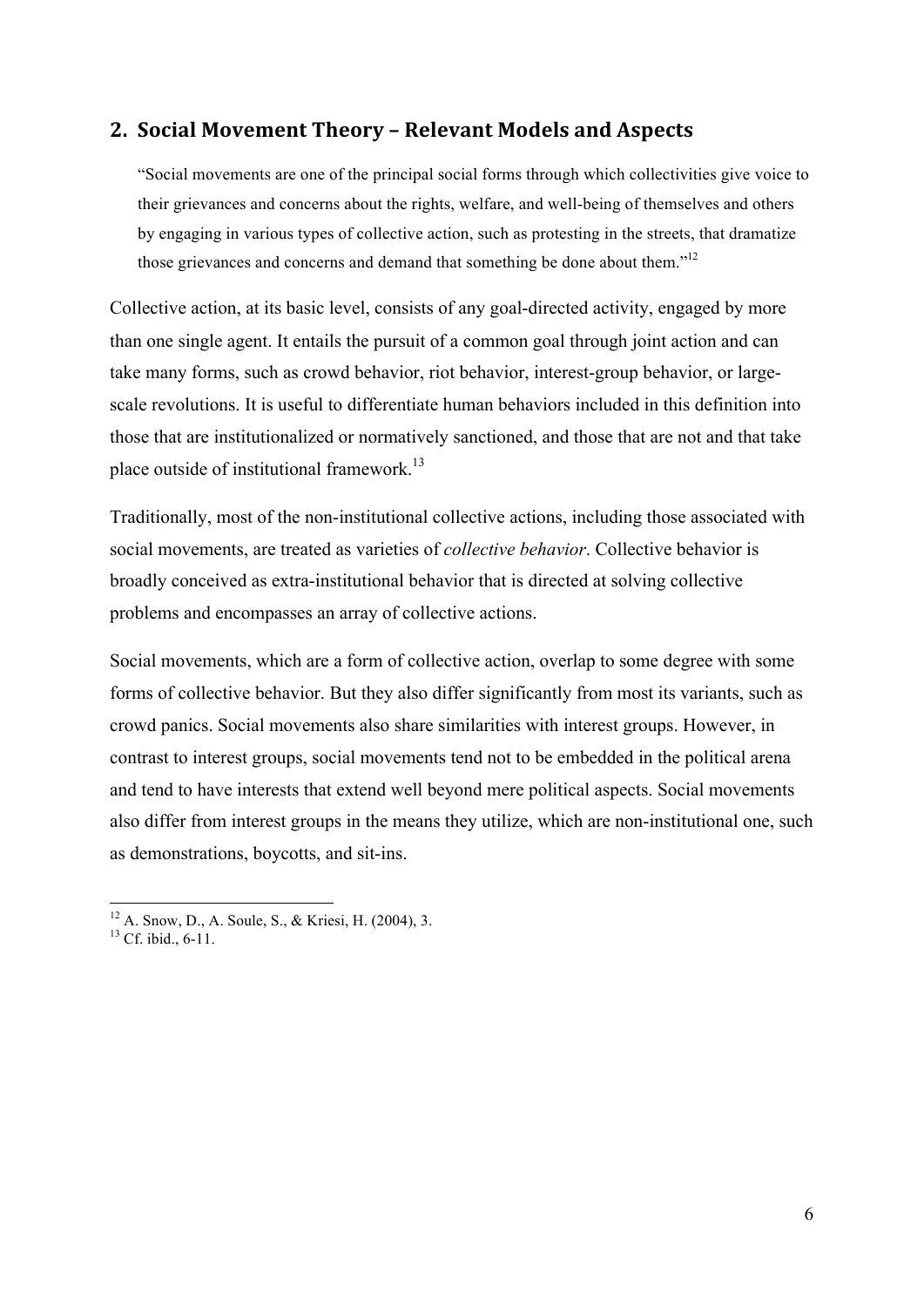## **2.1. The Formation of Collective Action - From an Individual Agent to a Collective**

### 2.1.1. Strain and Breakdown Theories

In the classical theories of collective action, sociologists recognized collective behavior to be irrational and/or emotional reaction of individuals to situations outside of their control. Thus forming crowds that "were theorized to act under the sway of intense emotional states generated by physical proximity; such behavior was marked as contrast to the rational and orderly behavior that prevailed in conventional social settings"<sup>14</sup>. The notions of irrationality and the loss of individuality under the collective were later criticized, above all by the *resource mobilization* tradition. Critics often claim that those who protest are often better integrated than those who do not, and that tight social networks rather than random contagion are often connecting sites of protest.<sup>15</sup>

On this foundation, Blumer defined collective behavior as a group activity that is largely spontaneous, unregulated and unstructured. It is triggered by 'cultural drifts', disruptions in standard routines of everyday life, and development of new views of individuals regarding what they believe they are entitled to. Those 'cultural drifts' promote circular reaction or interstimulation with qualities of contagion, randomness and excitability. Social unrest thus provides the conditions for the formation of collective behavior in its various forms, including crowds, masses, publics and social movements. 16 Through symbolic communication and interaction, initially unstructured collective behavior can in turn promote emergent norms and incipient forms of order.<sup>17</sup>

Two major factors of collective action can be concluded from this model. First, collective behavior is triggered by some tension, disruption or collapse in normal social routines. Second, collective behavior set off from conventional behavior and comprised elements of contagion, spontaneity, and emotionality.

On the social-psychological level, the theory of *relative deprivation* views collective behavior as a result of people's assessment of their current situation against various reference groups or past situation or anticipated future situation. A condition of relative deprivation exists when people find a benchmark that implies a situation better for them than the current one, which

<sup>&</sup>lt;sup>14</sup> Buechler, S. M. (2004), 49.<br><sup>15</sup> Cf. Koopmans, R. (2004), 22-23.<br><sup>16</sup> Cf. Blumer, H. (1995), 49.<br><sup>17</sup> Cf. Buechler, S. M. (1994), 49.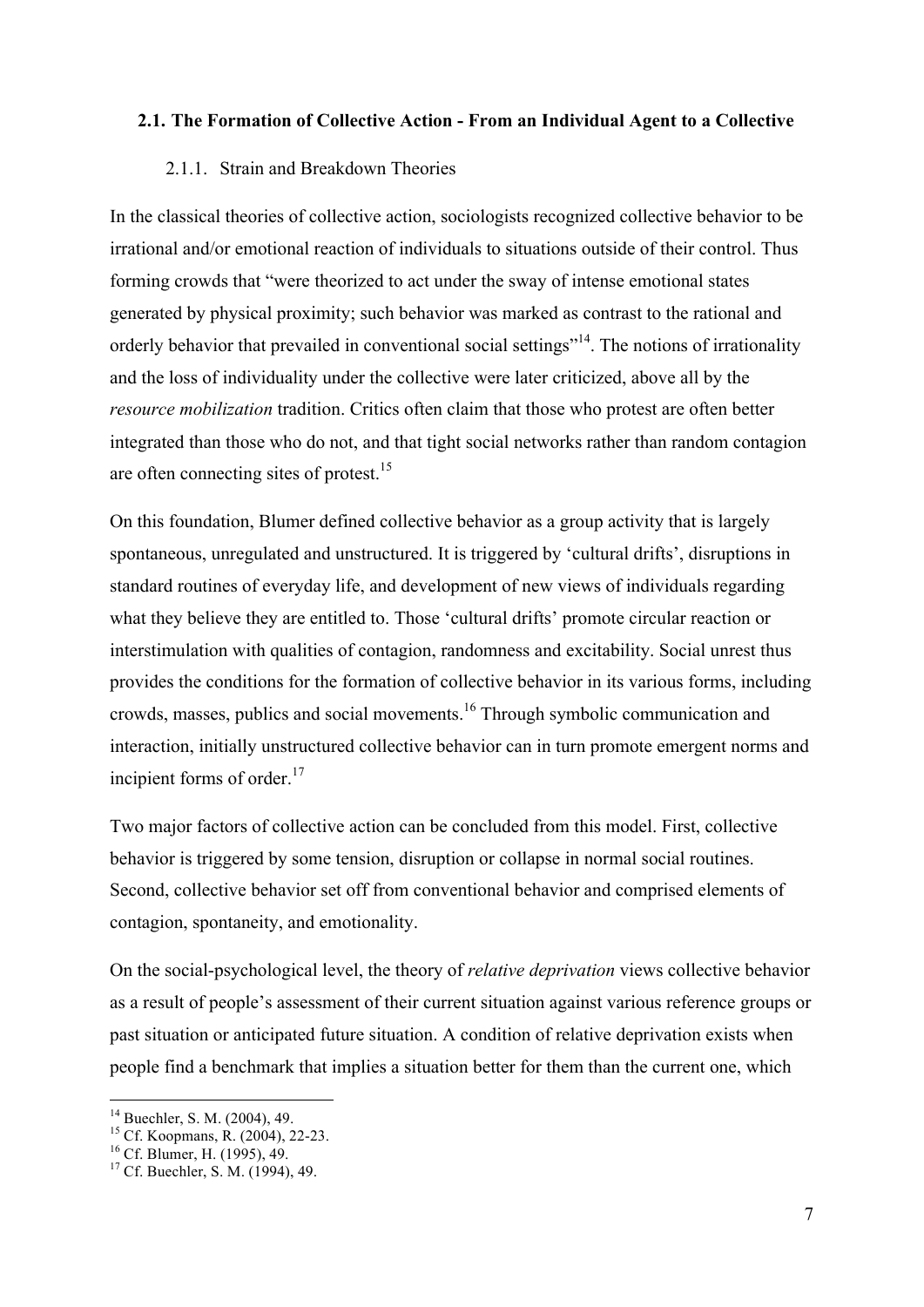could or should be achieved. This psychological strain triggers participation in collective action. 18

On the basis of Durkheim's analysis of modern society, which provided a major foundation for subsequent theories of collective behavior, Buechler summarized the above-mentioned theories under the term *Strain and Breakdown Theories*. The concepts of strain and breakdown are the connecting threads of an otherwise diverse group of social theorists addressing collective behavior.<sup>19</sup> According to Buechler, sociologists of the various schools<sup>20</sup> "regularly invoked strain and breakdown as explanations for collective behavior"<sup>21</sup>, so that "[i]f the social order remains sufficiently integrated, strain and breakdown may be avoided altogether and collective behavior may be precluded".<sup>22</sup>

# 2.1.2. Shared Awareness

A further level in the promotion of collective identity is the process of *shared awareness*, which is the perception among individuals that they are members of a larger group by virtue of their shared grievances. Shared awareness motivates otherwise uncoordinated individuals or groups to begin cooperating more effectively.<sup>23</sup> Shirky divided this kind of social awareness to three simplified levels:

- 1. *Everybody knows something* is a state or relative deprivation within many individuals that are not yet gathered together.
- 2. *Everybody knows that everybody knows* is when a shared awareness begins to form and individuals realize that the relative deprivation is spread among their close circles (such as family, friends, and co-workers).
- 3. *Everybody knows that everybody knows that everybody knows* describes a situation of reciprocal awareness. Individuals are not only aware of the relative deprivation but they are also aware of the fact that many others (also outside their close circles) are also aware (1) of the relative deprivation (2) of the fact that others are also aware of it.

<sup>&</sup>lt;sup>18</sup> Cf. ibid., 49-50<br><sup>19</sup> Cf. ibid., 48-51.<br><sup>20</sup> Buechler mentions Durkheim, European crowd theorists, early Chicago School, and the structuralfunctionalists, of which not all were completely or equally represented.<br><sup>21</sup> Buechler, S. M. (1994), 50.

<sup>&</sup>lt;sup>22</sup> Ibid., 48 <sup>23</sup> Cf. Shirky, C. (2008), 163-164; R. Kelly, G. (2006).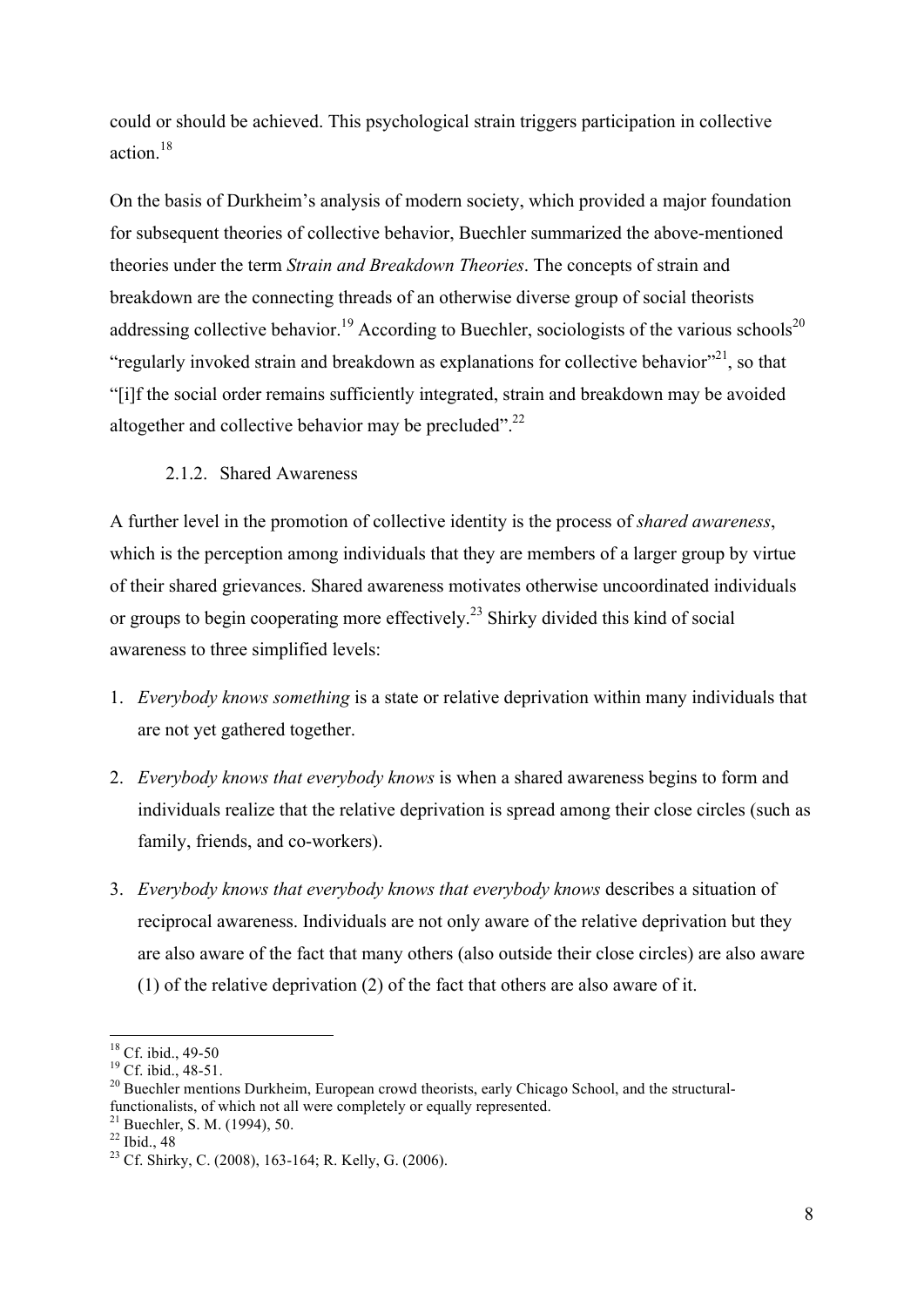This, according to Shirky and to the strain and breakdown theories, is a necessary step for triggering collective action. 24

# 2.1.3. Rational Choice

*Rational choice* is an important factor in an individual's decision if to join a social movement or take part in collective action.

In contrast to many of the strain and breakdown theories and in relation to the resource mobilization theory, this theory addresses individuals as rational actors, who strategically weigh the costs and benefits of joining a social movement or a collective action. Compared with alternative courses of action, including the option of not taking any action at all, a decision for the course of action that is most probable to have maximal utilization is made.

Costs and benefits are not understood only in their economical meaning, but also in other meanings such as social, political, and personal.<sup>25</sup>

# **2.2. Resource Mobilization**

The resource mobilization theory emerged in the 1970s. The theory puts resources at the center of the analysis of social movement and stresses movement member's ability to acquire resources and mobilize people towards accomplishing the movement's goals. In contrast to several of the strain and breakdown theories, resource mobilization sees social movements as rational social institutions, created and populated by social actors with certain goals. Some versions of the theory point out the similarity of social movement's operation to capitalist enterprises, due to their striving for efficient use of available resources.<sup>26</sup>

The theory includes a fivefold typology of resources:

1. *Moral Resources* include legitimacy, solidarity and sympathetic support to the movement's goals. Those resources tend to originate outside of a social movement and are generally being granted by an external source. Therefore the source can also retract those resources. A fact that makes them less accessible and more proprietary than cultural resources.

<sup>&</sup>lt;sup>24</sup> Shirky, C. (2008), 163-164.<br><sup>25</sup> Cf. Diani, M. (2004), 346; Klandermans, B. (2004).<br><sup>26</sup> Cf. McCarthy, J. D., & Zald, M. N. (1977).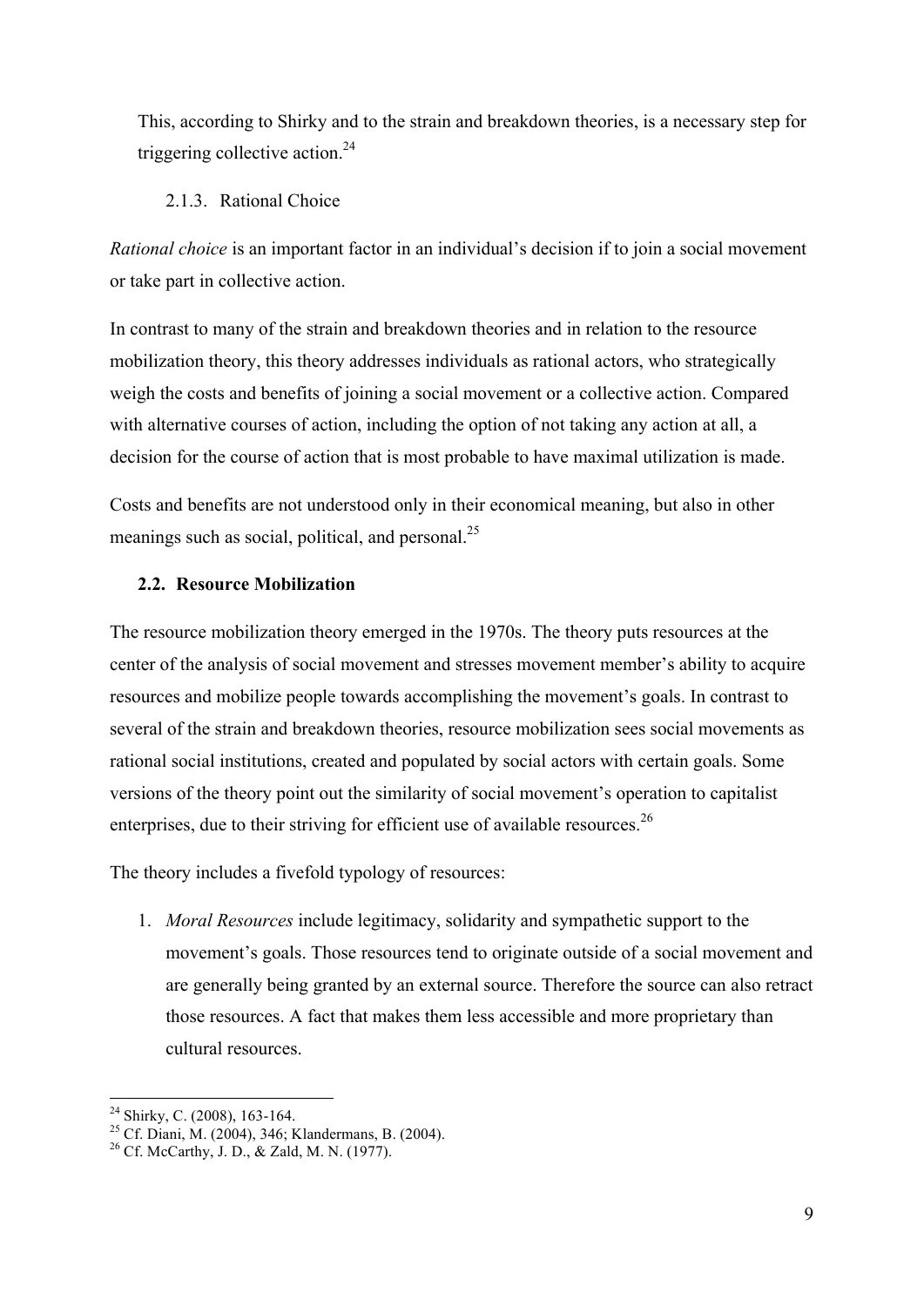2. *Cultural Resources* are artifacts and cultural products such as conceptual tools and specialized knowledge that have become widely known. These include among others understanding of the issues, collective action know-how, prior activist experience and organizational templates. Those resources are widely available, less proprietary, and accessible for independent use (compared to moral resources).

This category also includes use or issuance of relevant productions such as music, literature, magazines, films and websites. Those products facilitate the recruitment and socialization of new agents and help maintain readiness and capacity for collective action.

- 3. *Social-Organizational Resources* divide into three general forms:
	- Infrastructures, such as organizational strategies, facilitate the smooth functioning of the movement's processes.
	- Access to social networks<sup>27</sup>, such as groups and formal organizations, and thereby the resources embedded in them.
- 4. *Human Resources* include resources like labor, experience, skills and expertise, which are embodied by individuals such as the movement's volunteers, staff or leaders (i.e. the movement's *human capital*).
- 5. *Material resources* refer to financial and physical capital, including monetary resources, property, office space, equipment and supplies.<sup>28</sup>

These resources have four identified mechanisms of access:

- 1. *Aggregation* of resources held by dispersed individuals and their conversion into collective ones that can in turn be allocated by movement actors.
- 2. *Self-Production* refers to mechanisms in which movement actors create or add value to resources that have been aggregated, co-opted or provided by patrons.
- 3. *Co-Optation* is the transparent, permitted borrowing of resources that have already been aggregated by other existing forms of social organization. *Appropriation* on the other hand, is the secret exploitation of the previously aggregated resources of other groups.

<sup>&</sup>lt;sup>27</sup> See section **2.4 Social Networks**.<br><sup>28</sup> Cf. Edwards, B., & John, D. M. (2004).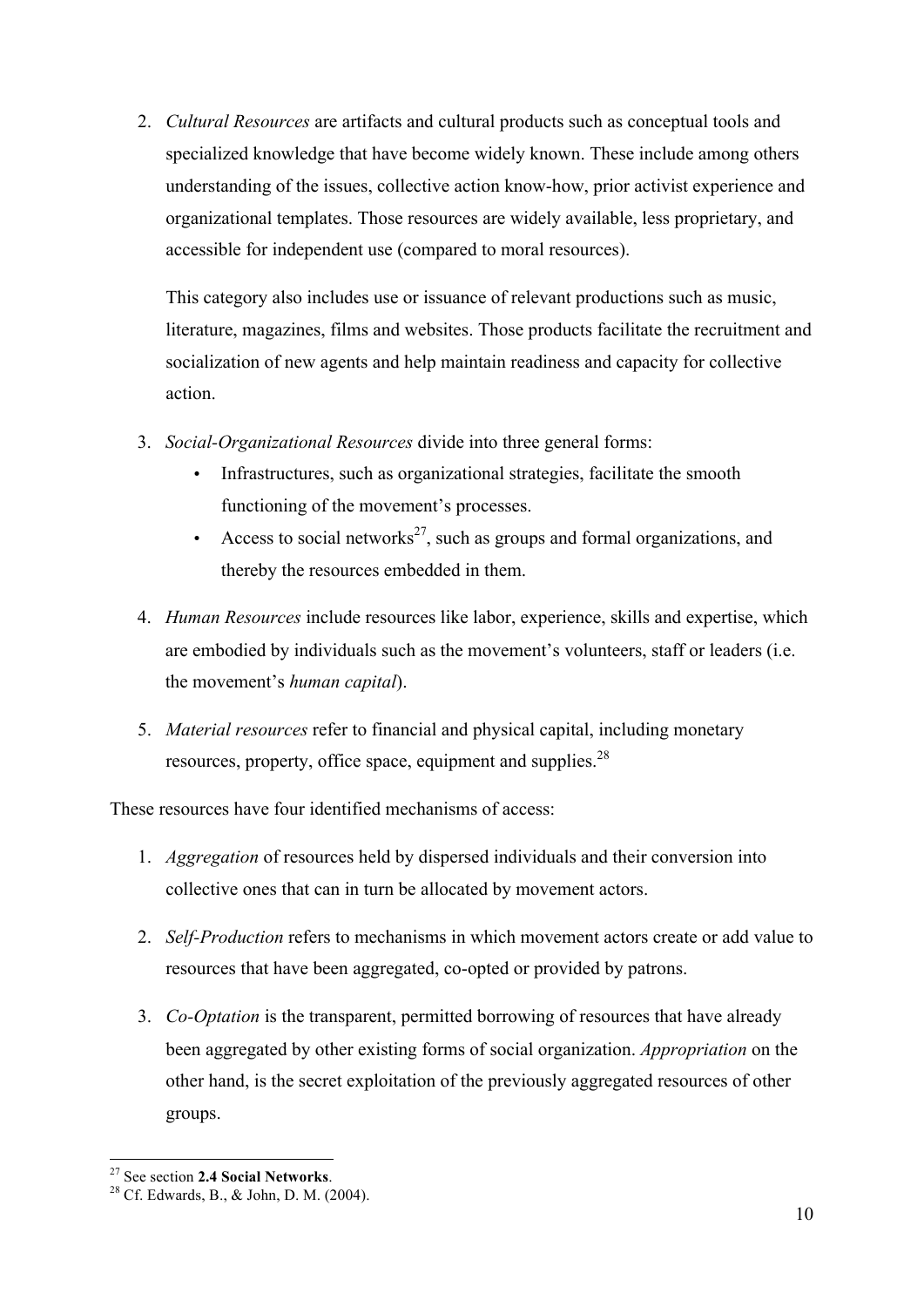4. *Patronage* refers to the awarding of resources to a movement by an individual or organization. Alongside the patronage there is typically a degree of proprietary control exercised which determines how gained resources can be used, and even can attempt to influence over day-to-day operation and policy decisions.<sup>29</sup>

Access to resources is deeply embedded in existing social and economic relation and thus varies greatly between social groups. Although the efficient use of some resources can in some cases compensate for the lack of others, the likelihood of effective collective action appears to be enhanced by the availability of diverse kinds of resources.<sup>30</sup>

The following table illustrates the relation between resource types and mechanisms of access:

| <b>Means of Access</b>        | Moral                                                                                                                                                                                           | Cultural                                                                                                                                                                                                      | <b>Resource Types</b><br>Social-Organizational                                                 | Human                                                                                                                                                                                                         | Material                                                                                                                                                |
|-------------------------------|-------------------------------------------------------------------------------------------------------------------------------------------------------------------------------------------------|---------------------------------------------------------------------------------------------------------------------------------------------------------------------------------------------------------------|------------------------------------------------------------------------------------------------|---------------------------------------------------------------------------------------------------------------------------------------------------------------------------------------------------------------|---------------------------------------------------------------------------------------------------------------------------------------------------------|
| <b>Aggregation</b>            | Lists of endorsers<br>٠<br><b>Recruiting celebrity</b><br>٠<br>endorsers<br>• Advisory committee<br>members on<br>letterhead<br>Soliciting<br>statements of<br>support for specific<br>projects | Social movement<br>schools movement<br>mentoring orgs.<br>Movement initiated<br>۰<br>summits and<br>workshops where<br>groups come<br>together to share<br>advice, information,<br>strategy<br>Working groups | <b>Building networks</b><br><b>Forming coalitions</b><br>٠                                     | <b>Recruiting</b><br>constituents                                                                                                                                                                             | Member<br>$\bullet$<br>contributions<br>Emily's list<br>۰<br>Individual<br>$\bullet$<br>donations from<br>non-members                                   |
| <b>Self-Production</b>        | Moral authority<br>۰<br>from the effective<br>use of non-violence<br>(e.g., King, Gandhi)                                                                                                       | <b>Ideas</b><br>Frames<br><b>Tactical repertoires</b><br><b>Music</b><br><b>History</b><br>٠                                                                                                                  | • Founding SMOs                                                                                | Raising and<br>٠<br>socializing<br>children.<br>Issue/movement<br>oriented summer<br>camps<br>• Training<br>Movement<br><b>Mentors</b><br>• Women's,<br>Environmental, or<br><b>Black studies</b><br>programs | <b>Grassroots</b> fund<br>۰<br>raising events<br>Creating items for<br>$\bullet$<br>sale at events<br>(T-shirts, posters,<br>CDs, coffee mugs,<br>etc.) |
| Co-optation/<br>Appropriation | Allying yourself with $\bullet$<br>a well-respected<br>group<br>• Hiring grassroots<br>supporters to lobby<br>officeholders<br>Company unions                                                   | Providing links on<br>your webpage to<br>materials produced<br>by someone else<br>Links to someone                                                                                                            | Recruiting local<br>٠<br>affiliates from<br>existing<br>organizations<br>Gaining access to     | Networked<br>۰<br>recruitment<br>Acquiring a<br>mailing list<br>Organizational<br>members<br><b>Bloc</b> recruitment                                                                                          | Office space<br><b>Buses</b><br>۰                                                                                                                       |
|                               | Listing links to<br>٠<br>prominent, well<br>respected groups on<br>your webpage                                                                                                                 | else's webpage                                                                                                                                                                                                | congregations for<br>solicitation<br>mesomobilization<br>٠                                     | Drawing on<br>٠<br>members of<br>coalition partners                                                                                                                                                           |                                                                                                                                                         |
| Patronage                     | A widely respected<br>٠<br>person or<br>organization<br>recognizing a group<br>or activist in order to<br>call positive attention<br>to their work<br>Human rights awards<br>Nobel Pax Prize    | <b>Excellence</b> awards<br>aimed at competence<br>or effectiveness<br>Accreditation of<br>fiscal procedures to<br>enhance confidence<br>of supporters and<br>donors                                          | Being loaned the<br>٠<br>mailing lists and<br>telephone lists of<br>sympathetic<br>individuals | Providing staff<br>Providing<br>technical<br>assistance                                                                                                                                                       | Start-up grants<br>Large donations<br>Foundation<br>grants<br>Government<br>grants<br>Service contracts<br>Corporate<br>sponsorship                     |
|                               | An audience with the<br>Pope                                                                                                                                                                    |                                                                                                                                                                                                               |                                                                                                |                                                                                                                                                                                                               |                                                                                                                                                         |

Table 6.1 Means of Social Movement and SMO Resource Access and Resource Types

**Figure I: Means of social movement resource access and resource types. Source: Edwards, B., & John, D. M. (2004), 132-133.** 

 $29$  Cf. ibid.

 $30$  Cf. ibid.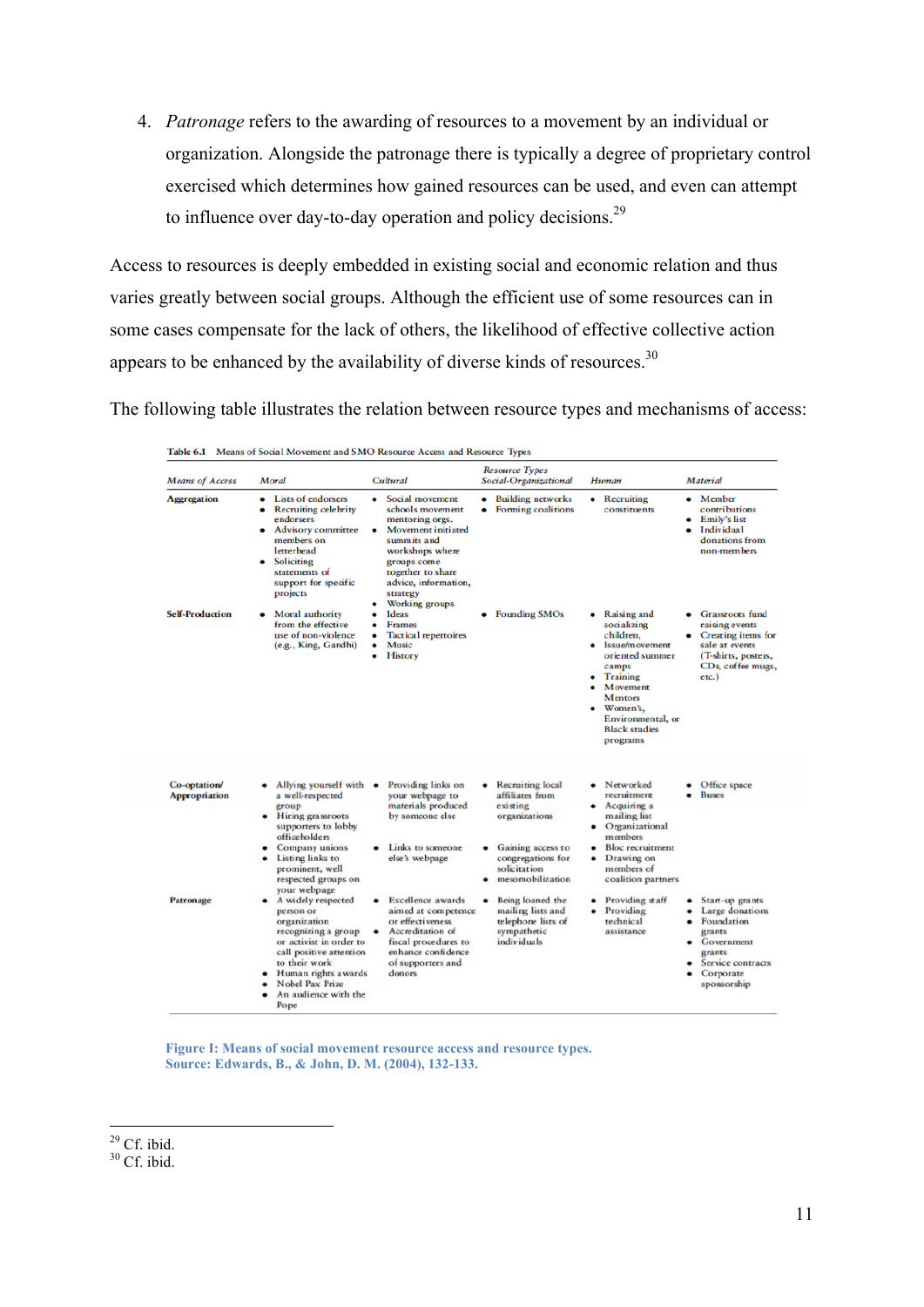# **2.3. The Cultural Context of Social Movements**

The study of social movements and collective action's 'cultural turn' has its roots in 1980s US scholarship. One interpretation of the culturalist approach, the *new social movement (NSM)*, focuses on movement's cultural, moral, and identity issues, rather than on economic distribution. Its cultural component has to do with the content of movement ideology, the concerns motivating activists, and the arena in which collective action is focused. The NSM shifts the focus of analysis from material interests and economic distribution, placing actors in economic classes or as ones, to cultural understandings, norms and identities. NSM also gives explicit attention to the connection between the forms of collective action and the historical moments and societal formations in which they existed.<sup>31</sup>

The second and more extensive tendency in the culturalist approach is toward the implementation of meaning into a movement. It focuses on the ways in which movements use symbols, language, discourse, identity and other dimensions of culture to recruit, motivate and mobilize members. Scholars of this tradition are particularly interested in the interpersonal processes through which individuals understand their own actions and how they find ideational, moral and emotional resources to continue.<sup>32</sup>

Within this approach, *Framing* is the most prominent model (although not the only one). Framing focuses primarily on the deployment of symbols, claims and identities in the pursuit of activism. It theorizes the symbolic and the meaning of work done by movement activists as they articulate grievances, generate consensus on the importance and on the forms of collective action to be pursued, and present their audience with the rationale for their actions and for the proposed solutions. The audience can include media, elites, potential recruits, sympathetic allies and antagonists.<sup>33</sup>

In psychology and sociology, frames address schemes of interpretation and providing meaning. Frames can be biologically ("naturally") or culturally and socially constructed, thus varying between individuals from different social and cultural (religion, profession, political opinion, sexuality, language etc.) or biological (age, physical disability, biological sex etc.)

 $31^{31}$  Cf. Williams, R. H. (2004), 91-95.<br> $32^{32}$  Cf. ibid.

 $33$  Cf. ibid.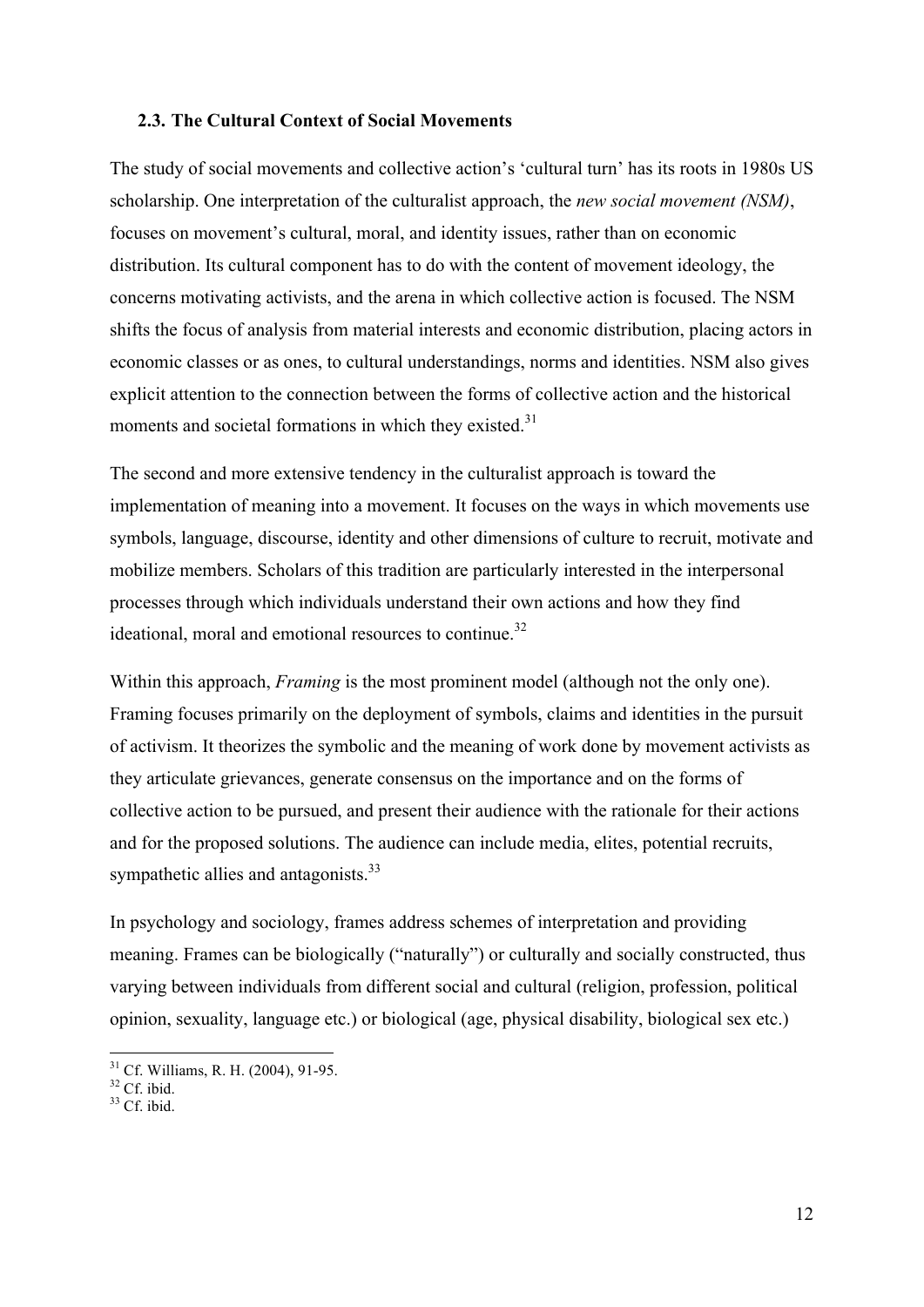contexts. They serve as mental filters, thus the choice of frames influences the interpretation and 'sense making' of the surrounding world.<sup>34</sup>

When articulating their positions and goals, employing phrases and symbols and granting them with meaning, movements participate in a process of selective influence of individuals in their audience and construction of the perception (the frames used) by the same individuals. "Successful" framing can be considered when the employed frames align with the audience's frames and result in resonance.<sup>35</sup>

Based on various analytic templates for the analysis of culture, Williams offers a five-pointed 'star' scheme, where each point represents a different aspect in which culture can be studied:

- 1. The cultural object itself.
- 2. Cultural producers.
- 3. Culture consumers/receivers.
- 4. The institutional environment in which culture is produced and used.
- 5. The cultural field or environment in which cultural objects are produced and received. 36

Sociologists usually examine the connections between any two, and sometimes three, of these points. As shown above, it is common in the framing notion to examine the connections between cultural producers (e.g. movement activists), cultural receivers (e.g. bystander publics and potential adherents), and the cultural object itself (usually a public claim made by a social movement). $37$ 

- 
- 

<sup>&</sup>lt;sup>34</sup> Cf. Goffman, E. (1986), 1-40.<br><sup>35</sup> Cf. Williams, R. H. (1994); Snow, D. A. (2004).<br><sup>36</sup> Cf. Williams, R. H. (1994), 97.<br><sup>37</sup> Cf. ibid.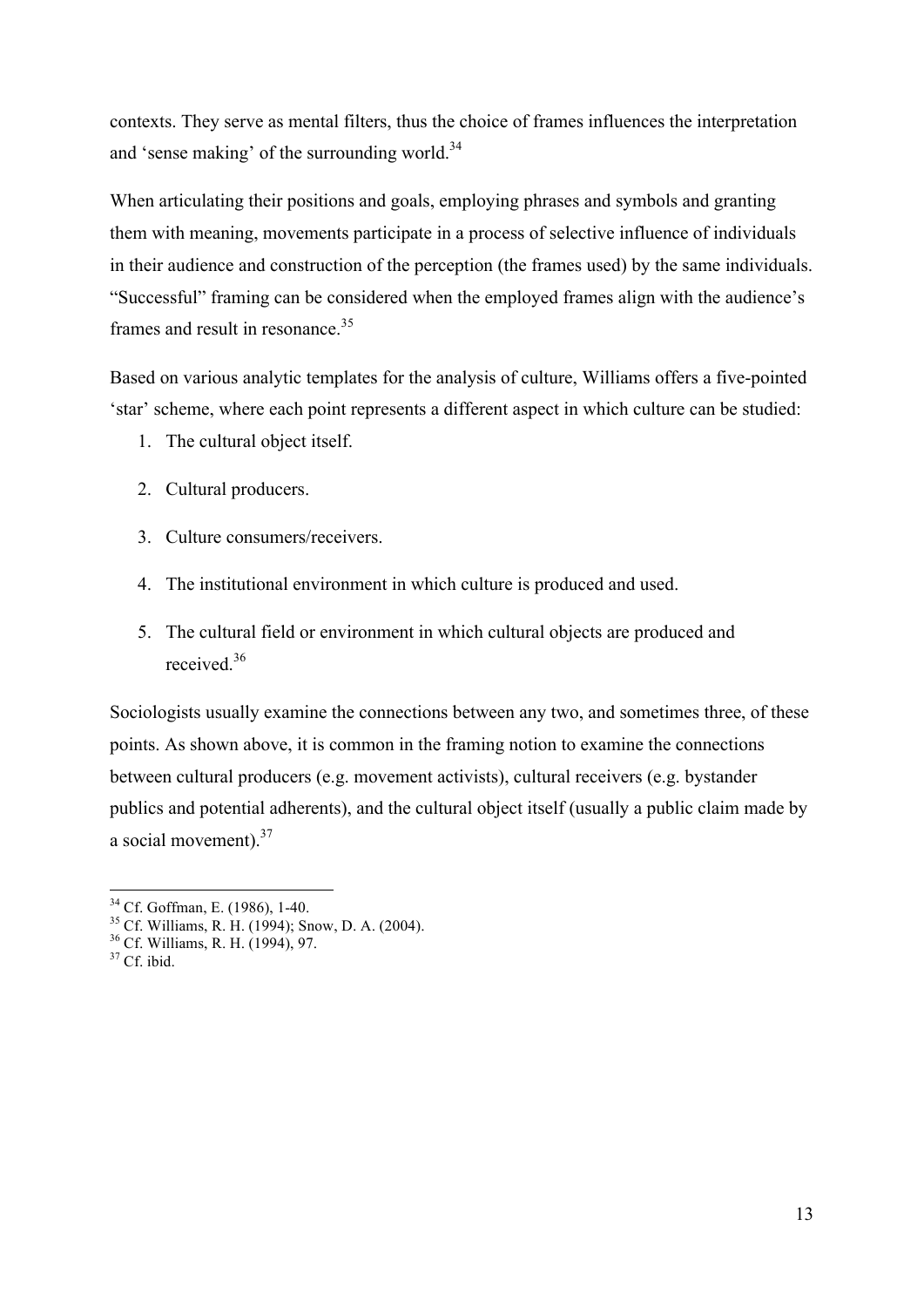#### **2.4. Social Networks**

As individuals in a society, we are all members in different groups, that is to say different social milieus. Socio-economical classes, religion, nationality, gender, age, profession etc. constitute a person's identity that is in turn enacted in different ways such as her *habitus* 38*.*

Different interfaces and institutions in these group affiliations link individuals with each other, thus constructing *social networks*. All members of a social milieu (a religion for example) do not necessarily create a social network, but members of an institution related to this group possibly do (a church in small town, whose members meet on a more or less regularly basis).<sup>39</sup> Also social institutions in their abstract sense, such as friend circles, family, or Twitter-followers are types of social networks. Just as a person's habitus is a mélange of social dispositions such as taste, aesthetic, and norms constructed by her various social milieu affiliations<sup>40</sup>, a person's identity can be seen as a mélange not only of her group affiliation but also of her social networks affiliation (and, of course, a variety of further factors).

When zooming out to the group level, it is not only the group members' identities that are defined among others by their group membership, but also the group's identity that is defined by the identities of its members. Furthermore, multiple memberships serve as channels for circulation of information, resources, and expertise among (social movement) groups.<sup>41</sup>

# 2.4.1. The Role of Social Networks in Collective Action

On that account, as Diani points out, collective action can be associated with "CATNETs, that is, with the co-presence in a given population of *cat*(egorical traits) and *net*(works). While the former provided the criteria on the basis of which recognition and identity-building would take place, the latter constituted the actual channels of communication and exchange which enabled the mobilization of resources and the emergence of collective actors."<sup>42</sup>

Various scholars have pointed out a considerable relevance of social networks to mobilization of social movements members. Besides the recruitment phase, social networks seem to discourage leaving, and to support further participation in the social movement. However,

<sup>&</sup>lt;sup>38</sup> Bourdieu, P. (1993).<br><sup>39</sup> Cf. Shirky, C. (2008), 212-232; Diani, M. (1994).<br><sup>40</sup> Cf. Villa, P.-I. (2008).<br><sup>41</sup> Cf. Diani, M. (1994). 42<br><sup>42</sup> Diani. M. (1994). 341.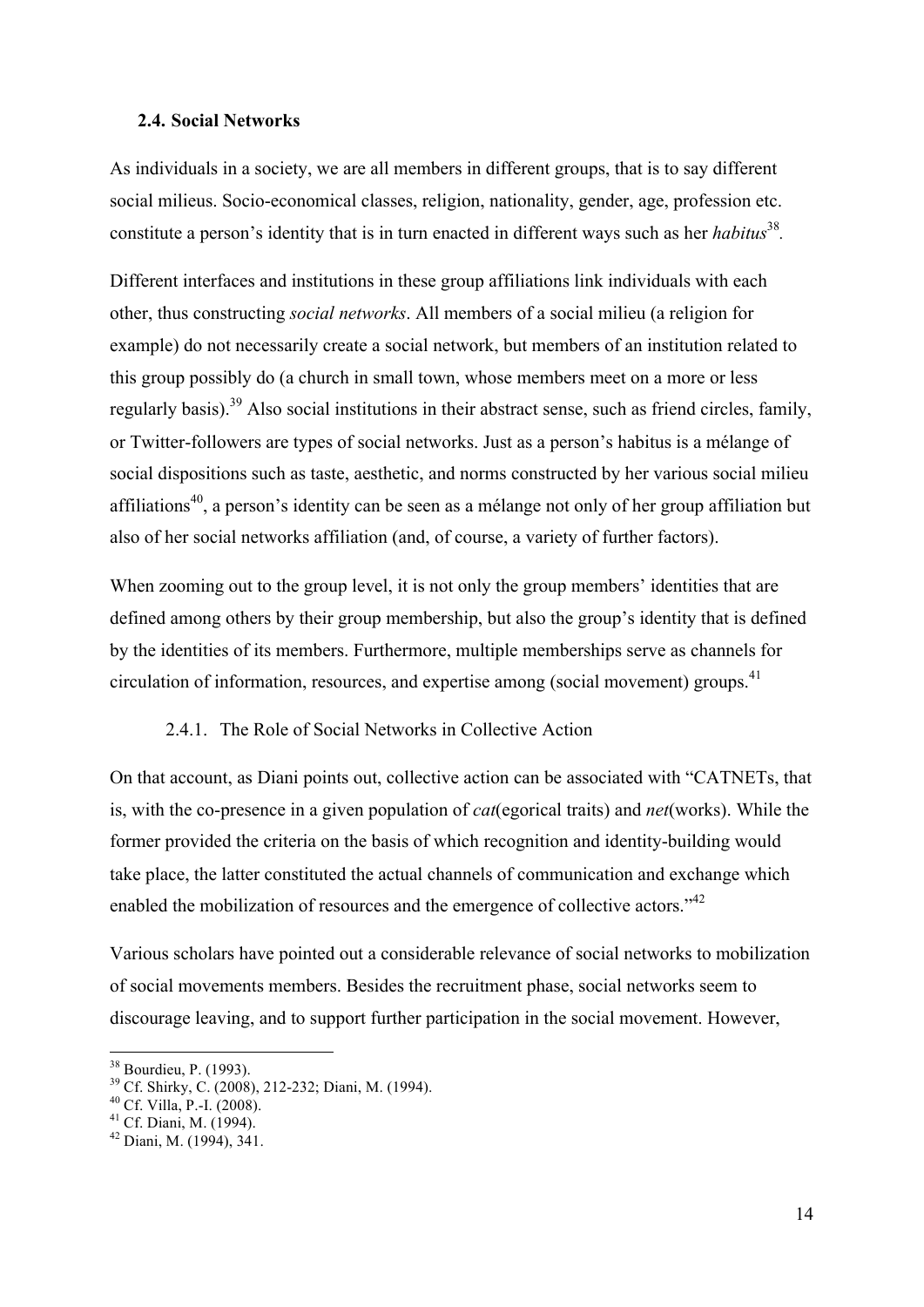there are several instances of mobilization occurring outside social networks, or not occurring despite social networks. 43

McAdam and Paulsen concluded that social networks and embeddedness in organizational links do not have the greatest influence on mobilization, rather a strong commitment to a particular identity or agenda, reinforced by ties to participants (i.e. having other participants in ones social networks) contribute most to mobilization.<sup>44</sup>

Furthermore, the strength and quality of ties and not their quantity seem to have more influence on mobilization of individuals. Smaller or denser social networks, which have a small number of strong ties, are more probable to be result in mobilization as a whole ('bloc recruitment'). Also, a connection to a participant with a large quantity of resources can encourage mobilization, by influencing an individual's rational choice.<sup>45</sup>

2.4.2. Small Worlds

As mentioned above, sociologists and scholars of social movements have given attention to multiple memberships in social networks and its role in circulation of information and resources.

However, the *Small Worlds <sup>46</sup>* model, presented by Watts and Strogatz in 1998, was the first to offer an extensive explanation of the connection between social networks that holds the networks together and foster the circulation of information and resources between them.

Small world networks have two characteristics that, when balanced properly, support this circulation:

First, small groups are densely connected. That is, the ties between members are stronger and the communication pattern within the group is that everyone is connected with everyone.

Second, large groups are sparsely connected. As groups become larger, keeping high density as in small groups becomes impractical. Therefore, a model of densely connected smaller groups, sparsely connected between them becomes more reasonable to foster communication and resource circulation (see figure II). In this model, the multiple memberships of individuals in different small groups serve as a link between those groups. As the number of group

<sup>&</sup>lt;sup>43</sup> Cf. ibid., 342-348.

 $^{44}$  Cf. ibid.<br> $^{45}$  Cf. ibid.

 $46$  Watts, D. J. (1999).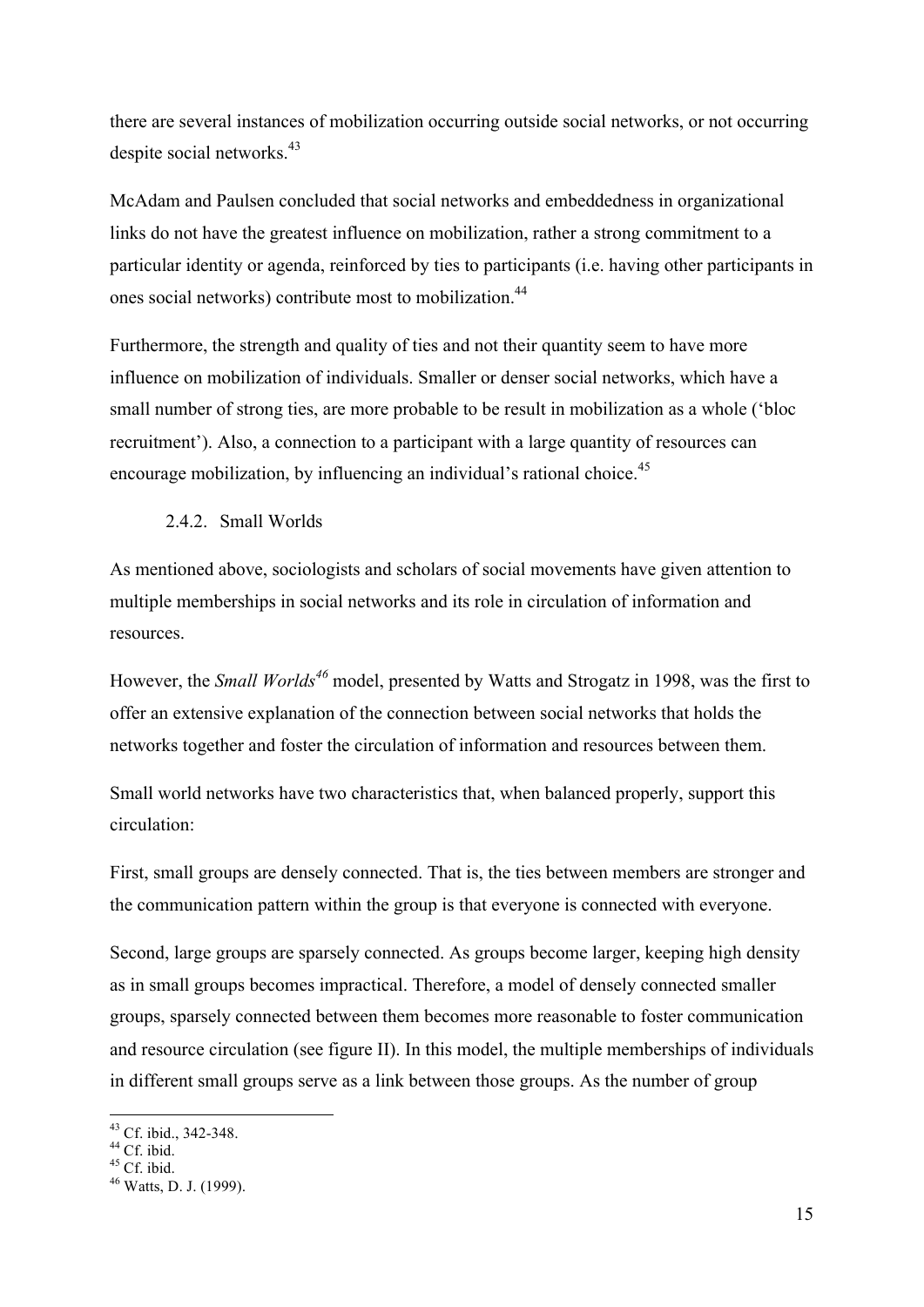members having multiple membership increases, so does the strength of the tie between those groups.<sup>47</sup>



**Figure II: Two ways of connecting ten people.**

#### **Source: Shirky, C. (2008), 216.**

By applying this model to larger groups, one can maintain large interconnected networks. Although sparse, small-world networks are efficient and robust. Because the average member doesn't perform a critical function, this configuration makes a network highly resistant to random damage (in contrast to a hierarchical construction, where almost each member is critical).<sup>48</sup>



**Figure III: An optimal network, as described in the small worlds model**

**Source: Shirky, C. (2008), 217.**

 $\overline{a}$ <sup>47</sup> Cf. Shirky, C. (2008), 212-232.<br><sup>48</sup> Cf. ibid.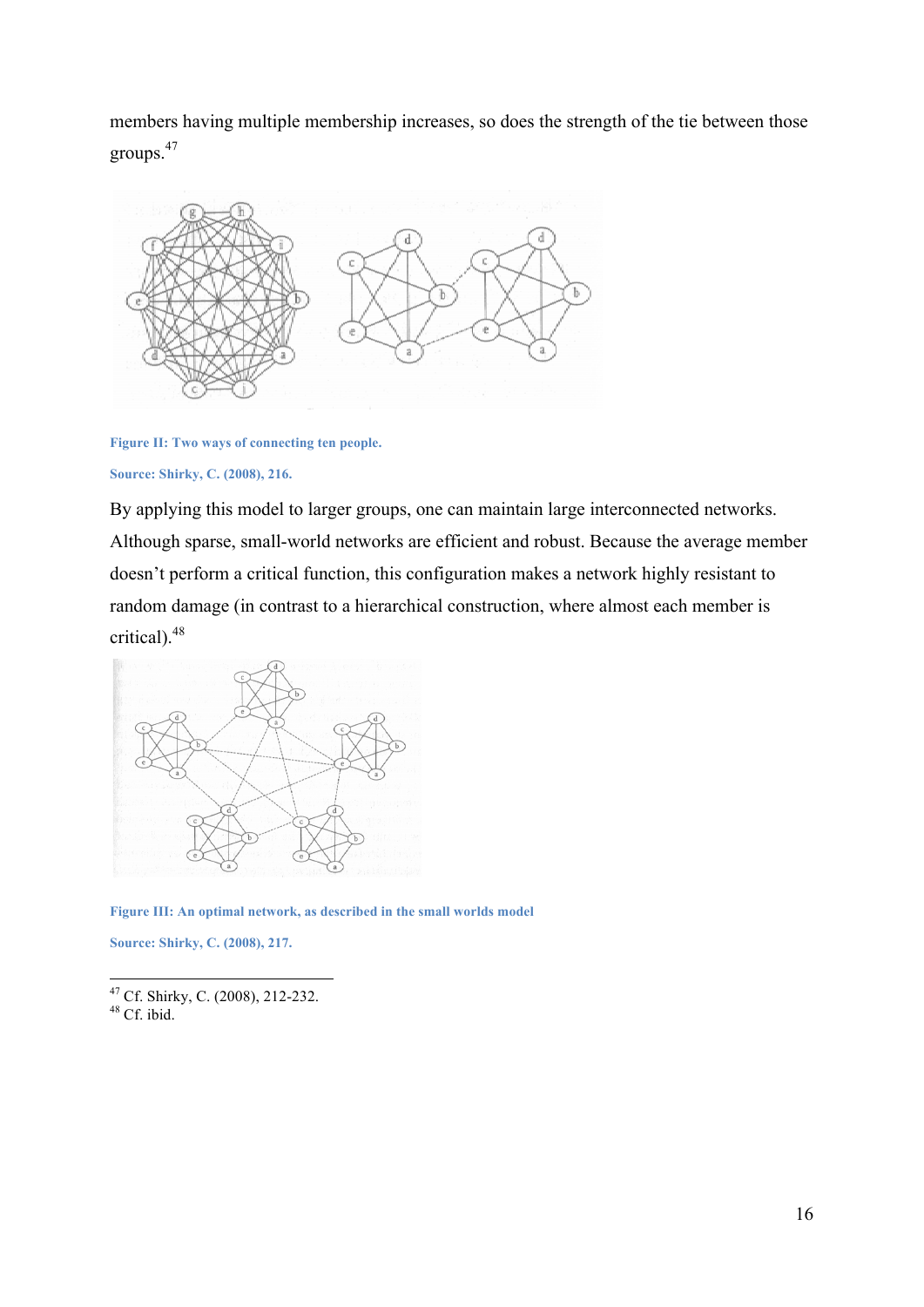# **3. ICT and Collective Action – A Reciprocal Relation**

Scholars from a wide range of disciplines, among them sociology, political science and communication, are trying to understand the changes that ICTs offer in the way people communicate and collaborate for collective action. To date however, there is a lack of accredited theoretical framework in which existing and new works can be located.<sup>49</sup>

An overview of the social movement theory literature reveals that the degree of emphasis on the role of ICTs in collective action varies between different models and theories. Some theories, such as the strain and breakdown theories, give very little or no attention at all to the technologies used for communication and circulation of movement or action related information. Possible reasons may include ICT's being taken for granted or overlooked, that main focus of the theories is directed to other factors, or that there may also be a need for further research work on the subject. In some theories, such as resource mobilization and several cultural approaches, communication and dissemination of information receive an explicit emphasis, and therefore a conscious attention to ICT is made.

The resource mobilization theory considers (movement related) information, knowledge, cultural objects etc. as resources that must be (similarly to other resources) aggregated, managed, share and efficiently used.<sup>50</sup> In this way, they acknowledge the changes that ICTs bring to those processes as they develop.

Cultural approaches on the other hand, focus on meanings that are mediated through information and cultural objects, as well as on their acceptance among the audience, i.e. the resonance/dissonance that they create with prior meanings, knowledge and understandings (frames) on the recipient level.<sup>51</sup> As ICTs often serve as a central channel through which cultural objects and information are mediated, cultural approaches tend to offer considerable attention to their role in collective action.<sup>52</sup>

There are many examples, which illustrate the relation between various ICTs and collective action. To name a few are the technologies used for the production and distribution of samizdat (i.e. fax machines and photocopiers) during the cold war<sup>53</sup>, Radio Free Europe's

<sup>&</sup>lt;sup>49</sup> Cf. R. Kelly, G. (2006).<br><sup>50</sup> Cf. Edwards, B., & John, D. M. (2004).<br><sup>51</sup> Cf. Williams, R. H. (2004).<br><sup>52</sup> Cf. R. Kelly, G. (2006).<br><sup>53</sup> Cf. Morozov, E. (2011), 46-56.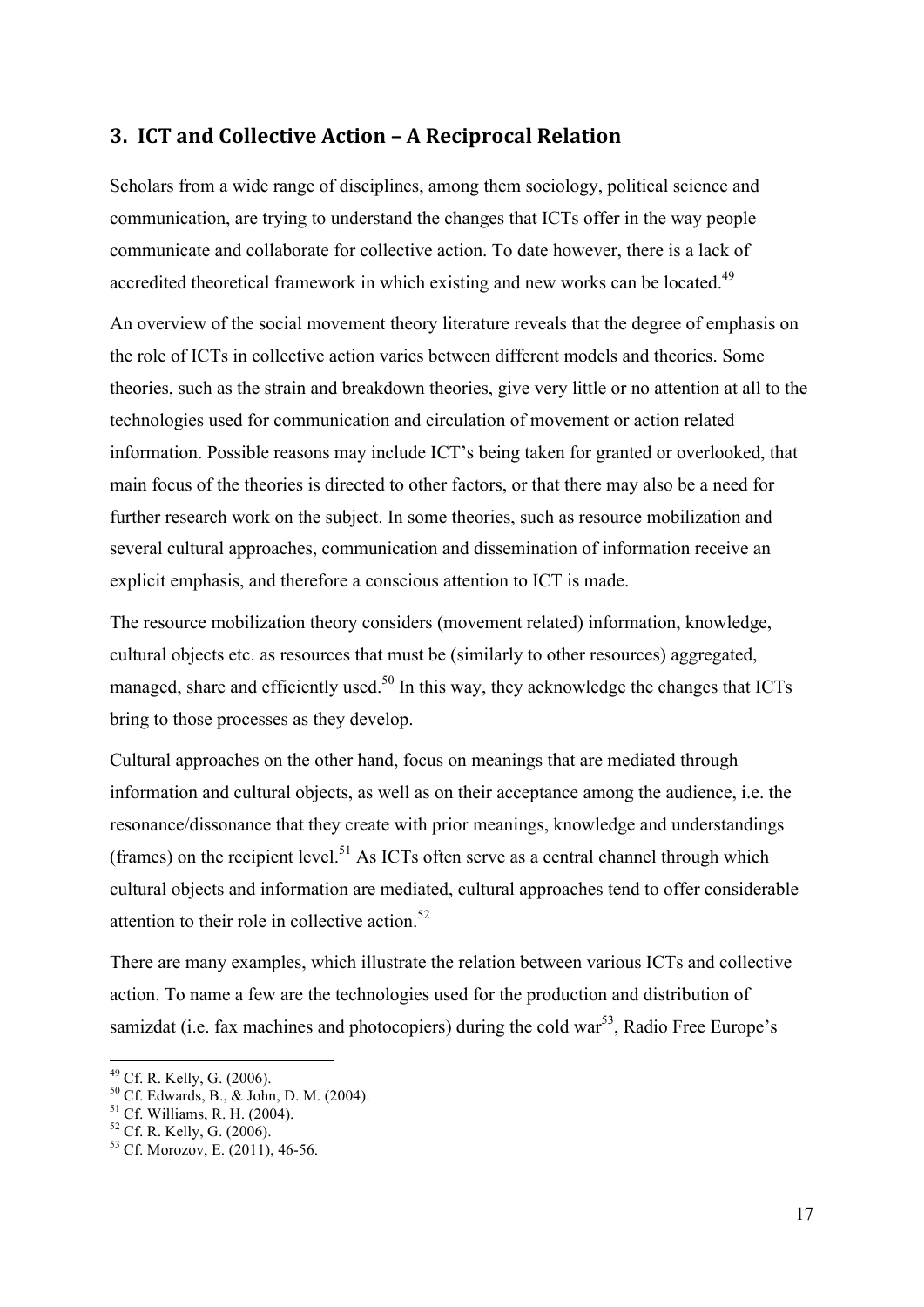transmission of anti-communist messages in Eastern Europe during the same period<sup>54</sup> and radio transmission resulting with the genocide in Ruanda<sup>55</sup>, or a group of strangers coordinating its actions over a designated webpage, MySpace and email communication in order to retrieve a lost/stolen cell phone. 56

In the above examples ICTs support collective action in various ways: making states of relative deprivation visible and accelerating the formation of shared awareness, supporting the dissemination of frames, expanding social networks, making the aggregation and use of resources held by different group members more efficient as well as producing access to new resources.

It is important to note that these and other aspects rarely operate alone and usually intertwine with one another. That is to say, a case of collective action can be analyzed using different theoretical frameworks with the focus of analysis varying between those frameworks but also having overlapping aspects.<sup>57</sup>

As ICTs facilitate different functions in collective action, the former's development influences the latter's repertoire.<sup>58</sup> As Edwards and McCarthy note, there is a shift in the means of sharing movement related information or of contacting large numbers of people as ICT techniques develop. They use the telephone as an example for lessening the importance of physical presence and participation as well as email communication replacing "phone trees". 59

To this point, the change offered by the development of ICTs can be described as what philosophers call a *difference in degree*. This means that the influence of ICTs on collective action kept it in its existing form but with increased degrees of efficiency. The aim of the next chapter is to examine if social media, as a further step in ICT's development, can also offer a *difference in kind*. In other words, can social media not only improve collective action, but rather revolutionize it?<sup>60</sup>

<sup>&</sup>lt;sup>54</sup> Cf. ibid.<br>
<sup>55</sup> Cf. Morozov, E. (2011), 226.<br>
<sup>56</sup> Cf. Shirky, C. (2008), 1-24.<br>
<sup>57</sup> Cf. A. Snow, D., A. Soule, S., & Kriesi, H. (2004).<br>
<sup>58</sup> Cf. Taylor, V., & Van Dyke, N. (2004), 273.<br>
<sup>59</sup> Cf. Edwards, B., & Joh assumption, made in (Shirky, C. (2008), 143-160).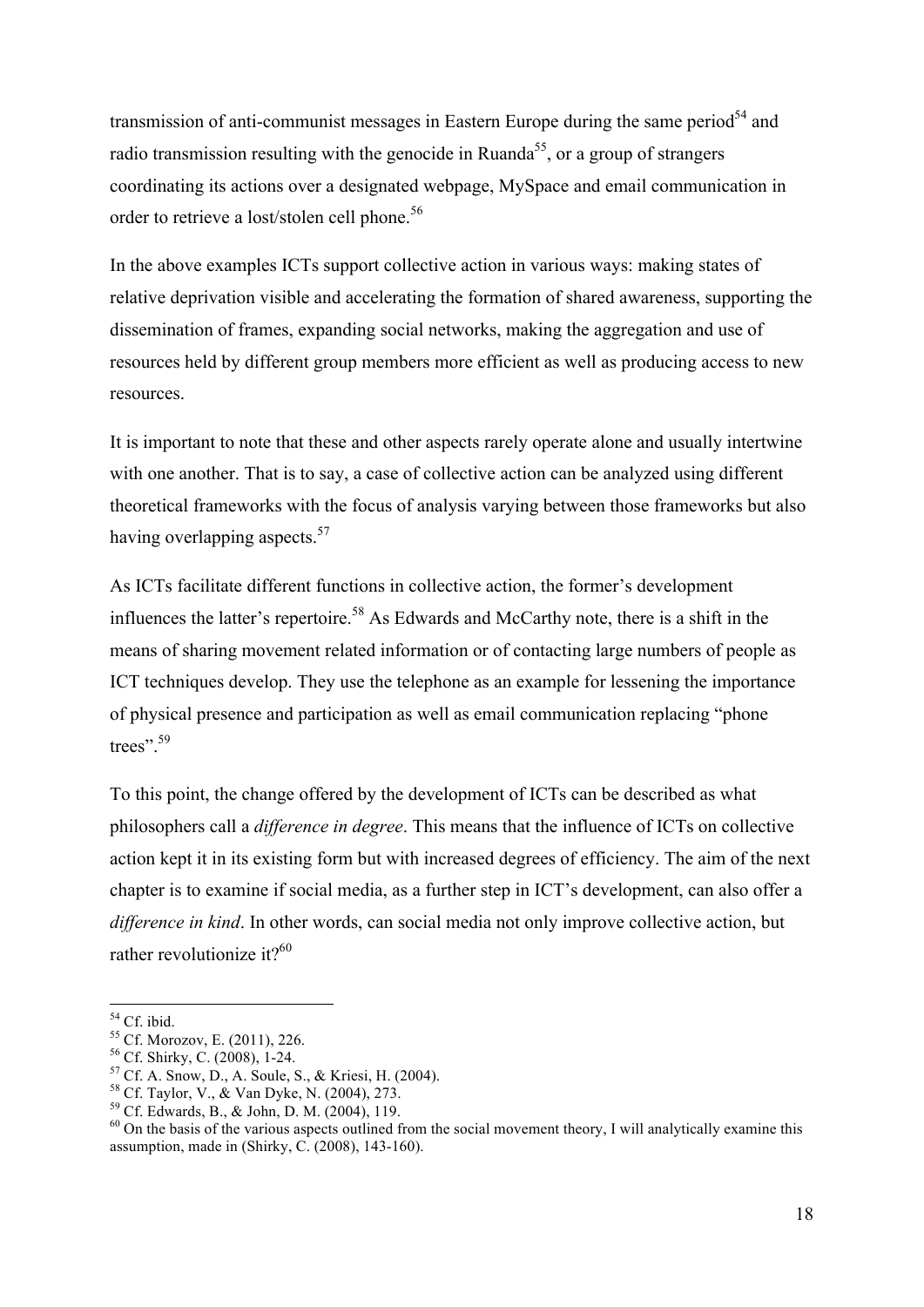# **4. Leveraging Collective Action via ICT-Based Social Media – From** *Difference in Dearee* to Difference in Kind?

To address the above stated assumption I will concentrate my examination on social media's effect on various factors of collective action, using older ICTs mostly as a benchmark for the analysis.

# **4.1. Many-to-Many Communication**

As social media's most common attribute, and the one distinguishing it from other ICTfunctionalities, many-to-many communication has the potential for a profound effect on collective action.

Prior to the Internet, one could tell apart two sorts of media. *One-Way Media* or *Broadcast Media*, such as radio, television, newspapers, and books, is media supporting one-directional transfer of information, usually from a central place to a broad audience. In one-way media, for audiences to provide feedback there is a need to use another medium (e.g. audience voting via SMS in programs such as *American Idol* or letters to the editor of a newspaper). On the other hand, *Two-Way Media* or *Communications Media* are interactive and facilitate communication between two individuals or a small group. Examples are telephone and telegrams. The communication patterns in those media types are *one-to-many* and *one-to-one* respectively. 61

In contrast, the many-to-many communication pattern combines the broad audience attribute of the former with the communication attribute of the latter, enabling a group conversation. Although in some cases it can facilitate also one-to-one communication, Shirky places the email as the first tool offering many-to-many communication (e.g. a correspondence of many recipients, as in mailing lists). Platforms that were subsequently developed facilitate this function more effectively and in some cases as their central functionality.<sup>62</sup>

Using an example of a particular case, the shooting and subsequent death of Dr. George Tiller that took place on May 31, 2009, in Wichita, Kansas, Yardi and Boyd<sup>63</sup> illustrate very clearly how such communication can take place in Twitter<sup>64</sup>. Following the aim to analyze Twitter's

<sup>&</sup>lt;sup>61</sup> Cf. Hogan, B., & Quan-Haase, A. (2010), 310-311; Shirky, C. (2008), 86-90.<br><sup>62</sup> Cf. Shirky, C. (2008), 86-90.<br><sup>63</sup> Cf. Yardi, S., & Boyd, D. (2010).<br><sup>64</sup> Twitter is a micro-blogging platform for sharing 140 character messages, such as *hashtags* (phrases tagged using the # sign as prefix) allow the functionalities of hyperlinking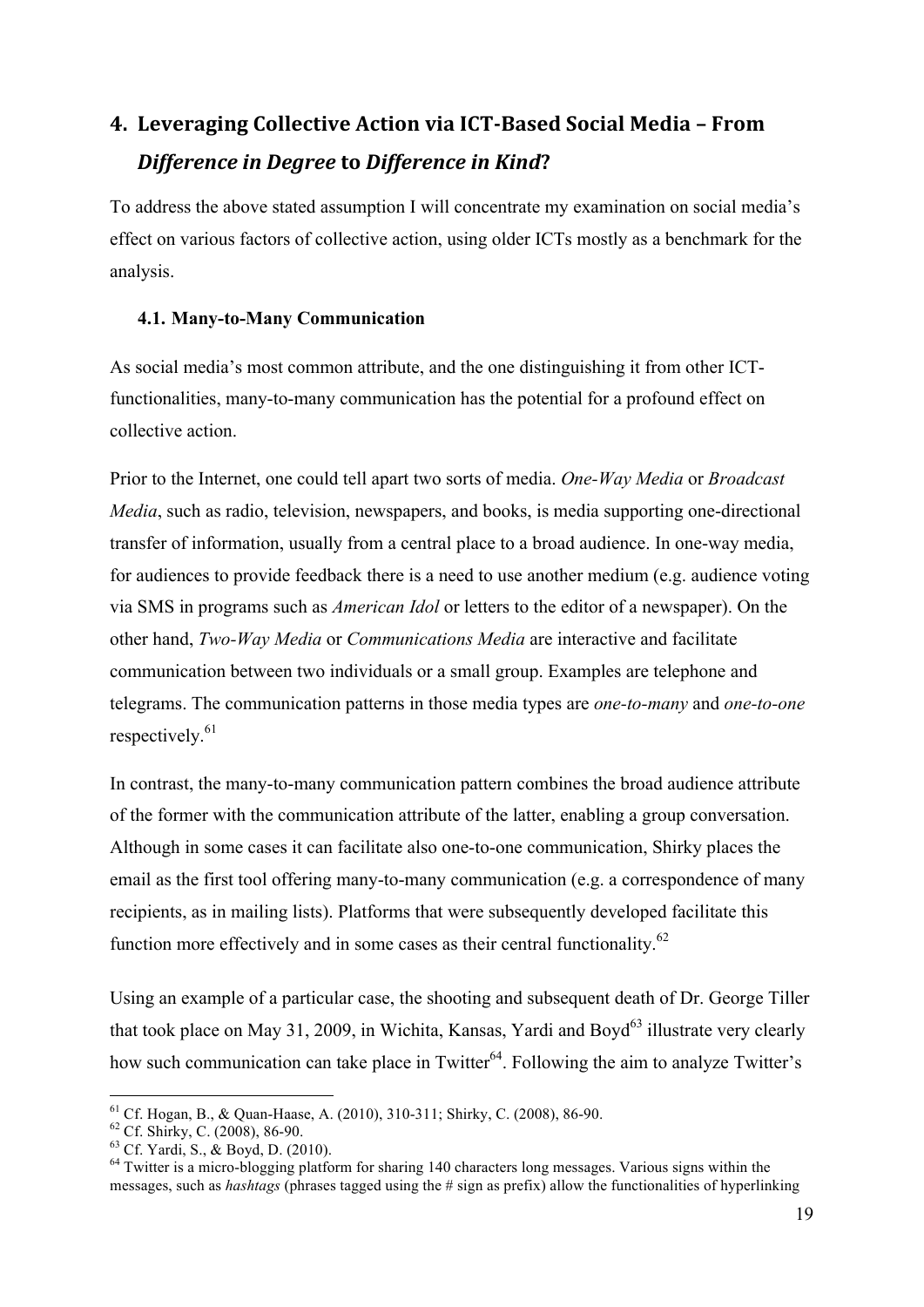effect on group polarization, Yardi and Boyd describe in their article the public debate on the shooting case, the social movement groups and individuals that took part in the discussion, the positions expressed, and most significantly the manner in which Twitter's platform facilitated a discussion of multiple unrelated participants (many-to-many).

In the following sections I will turn back to the many-to-many model in order to elaborate on its effect on the discussed factors of collective action.

# **4.2. From Organizations to Disorganizations**

By decentralizing the communication between individuals or groups and fostering a nonlinear many-to-many communication, social media affects collective action at its structure. It facilitates the adoption of decentralized and non-hierarchical organizational forms and makes grassroots organization of collective action more feasible.<sup>65</sup>

#### 4.2.1. Organization Without Organization

Shirky addressed this effect by articulating the difference between group organization over social media and the classical model of a hierarchical (institutional) organization. In the latter, the organization's operation is built on hierarchy. Each level (person) in the hierarchy is vital for the communication between her superior and subordinate levels (persons). Each person also has defined tasks to perform, relying on others to perform their tasks in the hierarchy as well, for a smooth operation of the organization. The hierarchical structure and its limitations grew out of economical necessity to maintain the efficient operation of large organization on the market as well as out of a structural necessity. As organizations grow, a defined hierarchy preserves the ability for communication within the organization without creating chaos and although the hierarchy reduces some transaction costs, these costs stay significant.<sup>66</sup>

Social media on the other hand, offers methods for organizing large groups of people for collective action without resorting to the hierarchical structure. It facilitates many-to-many communication without creating the chaos which otherwise have been created, when a large quantity of individuals tries to communicate with each other without a regulating structure. It also offers new ways of managing social movement or collective action related information,

and aggregation of messages. Those attributes can support the communication in some cases (e.g. aggregating all messages to a topic using a relevant hashtag) or limit it in other cases (e.g. difficulty formulating a message within the 140 characters boundary). (Cf. Yardi, S., & Boyd, D. (2010))<br><sup>65</sup> Cf. R. Kelly, G. (2006); Dahlgren, P. (2009), 190-200.<br><sup>66</sup> Cf. Shirky, C. (2008), 25-54.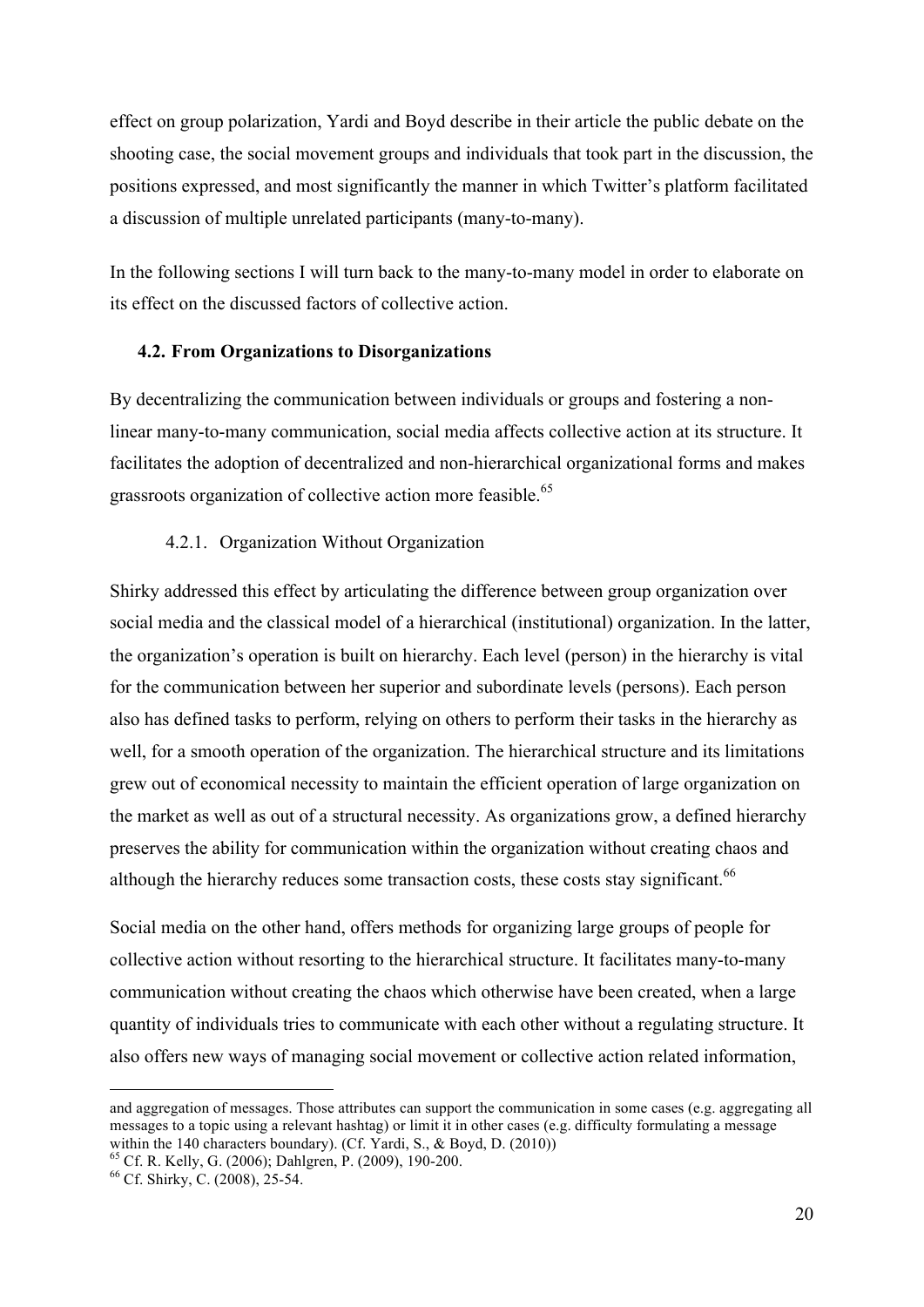which lift the need for hierarchy to communicate this information and inform participant of task assignments. Thus supporting the coordination of people's actions without having them performing predefined tasks. 67

## 4.2.2. Disorganizations

Lash theorized the phenomenon of groups that exceed the organizational structure under the term *disorganizations*. 68 For Lash, disorganizations are one consequence of digitization and *informationization*, a state in which media, culture and politics exist as digital information upon a "mechanically mediated"<sup>69</sup> space where "there is no outside anymore"<sup>70</sup>. This state creates a *network society* and an information order with disappearing differences within cultural production, media, and politics. $1$ <sup>1</sup>

He defines organizations as "hierarchical systems of normative rules"<sup>72</sup>, as "playing fields of interacting, strategically acting and negotiating agents $\frac{373}{3}$ , and as means to ends (therefore following a *logic of means*). 74 Disorganizations in contrast, follow a *logic of ends* more than the logic of means (and perceive ends as inseparable from means); they are not fixed, less hierarchical, and more horizontal in structure; they do not reproduce values, but rather continually innovate and produce values. They also recognize the limits of their values, their finitude and their parallel existence alongside values of other communities.<sup>75</sup>

Due to its broad and somewhat abstract nature, many forms of social movements, institutions and groups can fall under this definition of disorganizations. One of those forms is the phenomenon of groups that are formed over social media and act collectively in pursue of a goal. Both Lash and Shirky address this new structure as consequence of the new abilities offered by information systems and (ICT-based) *social tools* 76 and describe its relation to and difference from the classical organizational structure.

With their non-institutional character, various forms *collective behavior* are the type of collective action, which is most affected from the ability of decentralized organization offered

 $67$  Cf. ibid.

 $^{68}_{69}$  Lash, S. (2002), 39-48.<br> $^{69}_{69}$  Ibid., 9.<br> $^{70}$  Ibid., 10.

 $^{71}_{72}$  Cf. ibid., 1-11.<br> $^{72}$  Ibid., 39.

 $^{73}$  Ibid.<br> $^{74}$  Cf. ibid., 42-43.

<sup>&</sup>lt;sup>75</sup> Cf. ibid., 39-48.  $^{76}$  The term used in (Shirky, C. (2008)) for social media.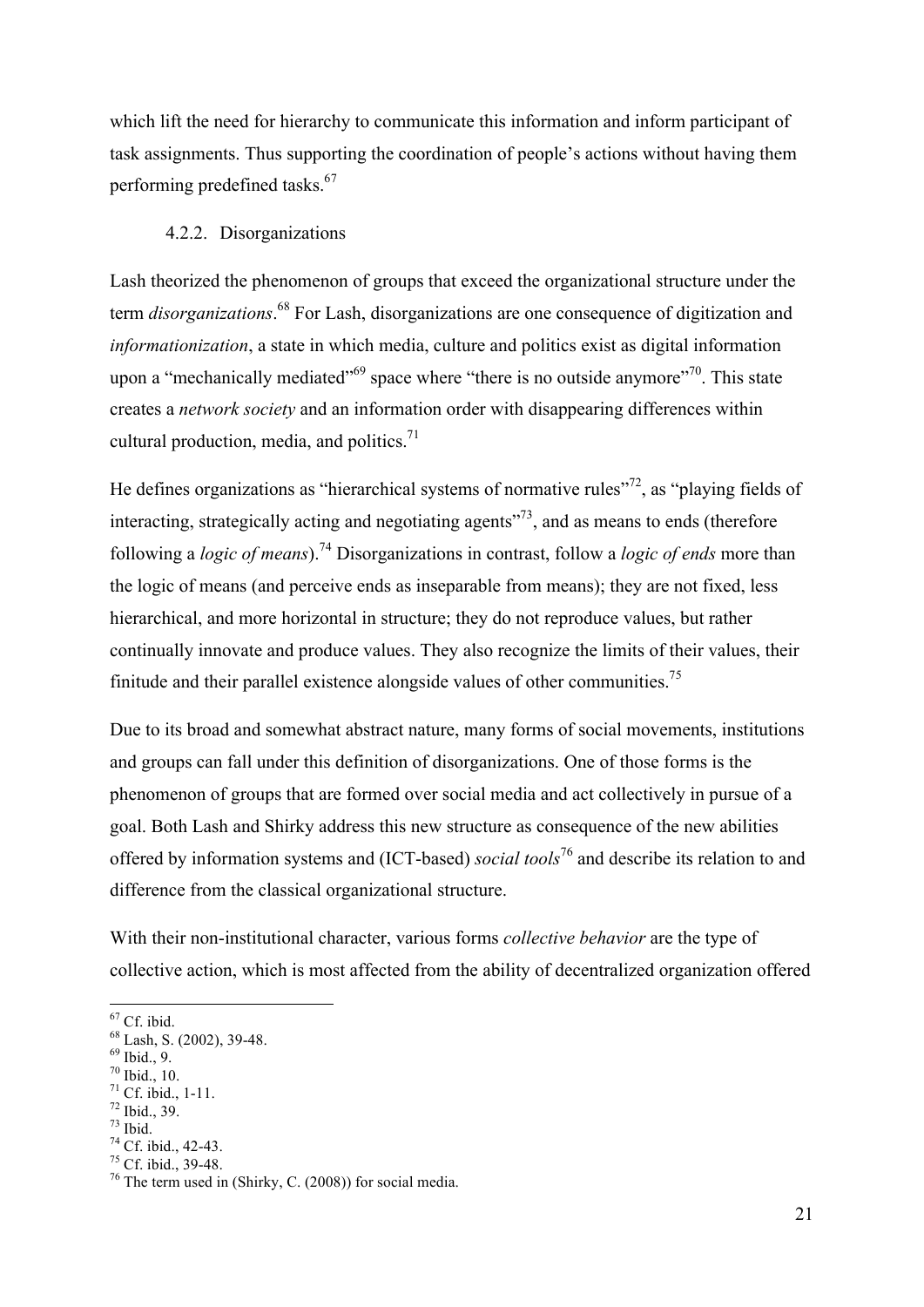by social media. Instances of collective behavior, which pursue short-term goals, need less complex strategies of action, and rely mainly on the quantity of participants, are a perfect match for this type of organization.

# 4.2.3. Flickr and the Google-Index

To illustrate this notion, Shirky uses the example of Flickr<sup>77</sup>. As users use tags to label their uploaded pictures, the system offers them related tags that have already been used by others and automatically links pictures with same or similar tags. In this manner, a collection of pictures, a pictured documentation of an event for example, can be created by an otherwise uncoordinated group of people. Shirky emphasizes the distinction between a central coordination of people (as in the classical form of organizations) and the system's ability (in this case – Flickr's ability) to support groups of people to coordinate themselves:<sup>78</sup>

"Flickr is simply a platform; whatever coordination happens comes from the users and is projected onto the site."<sup>79</sup>

In other words, social media platforms have in some cases the ability to support a decentralized synchronization of individual actors by creating information-links of their actions. In this manner a collective behavior form of collective action can be (1) supported and become more efficient or (2) created, as social media offers substitute to other formation mechanisms of collective behavior, such as shared awareness.

Even though social media can support the creation of collective action which otherwise wouldn't have been possible or even thought of (as in the Flickr example), it is not a *creatio ex nihilo*. Social media's *social affordance* means people use social media in order to interact, share information, communicate, and perceive their social environment.<sup>80</sup> They deliberately contribute to a collective action<sup>81</sup>, also if sometimes unaware of its ends. That is to say, social media offers new and 'ridiculously easy' ways for group forming<sup>82</sup>. Those 'ridiculously easy' ways help people overcome difficulties of coordination, organization, and communication in

 <sup>77</sup> An online picture-sharing platform with functionalities such as *tagging* classification, aggregation of picture's metadata, and linking between resources (pictures). (Cf. Marlow, C., Naaman, M., Boyd, D., & Davis, M.  $(2006)$ 

<sup>&</sup>lt;sup>78</sup> Cf. Shirky, C. (2008), 31-47.<br><sup>79</sup> Ibid., 46.<br><sup>80</sup> Cf. Hogan, B., & Quan-Haase, A. (2010), 310.

 $81^{81}$  *Group effort* in Shirky's terms.  $82$  Paquet, S. (09. October 2002); Shirky, C. (2008), 54.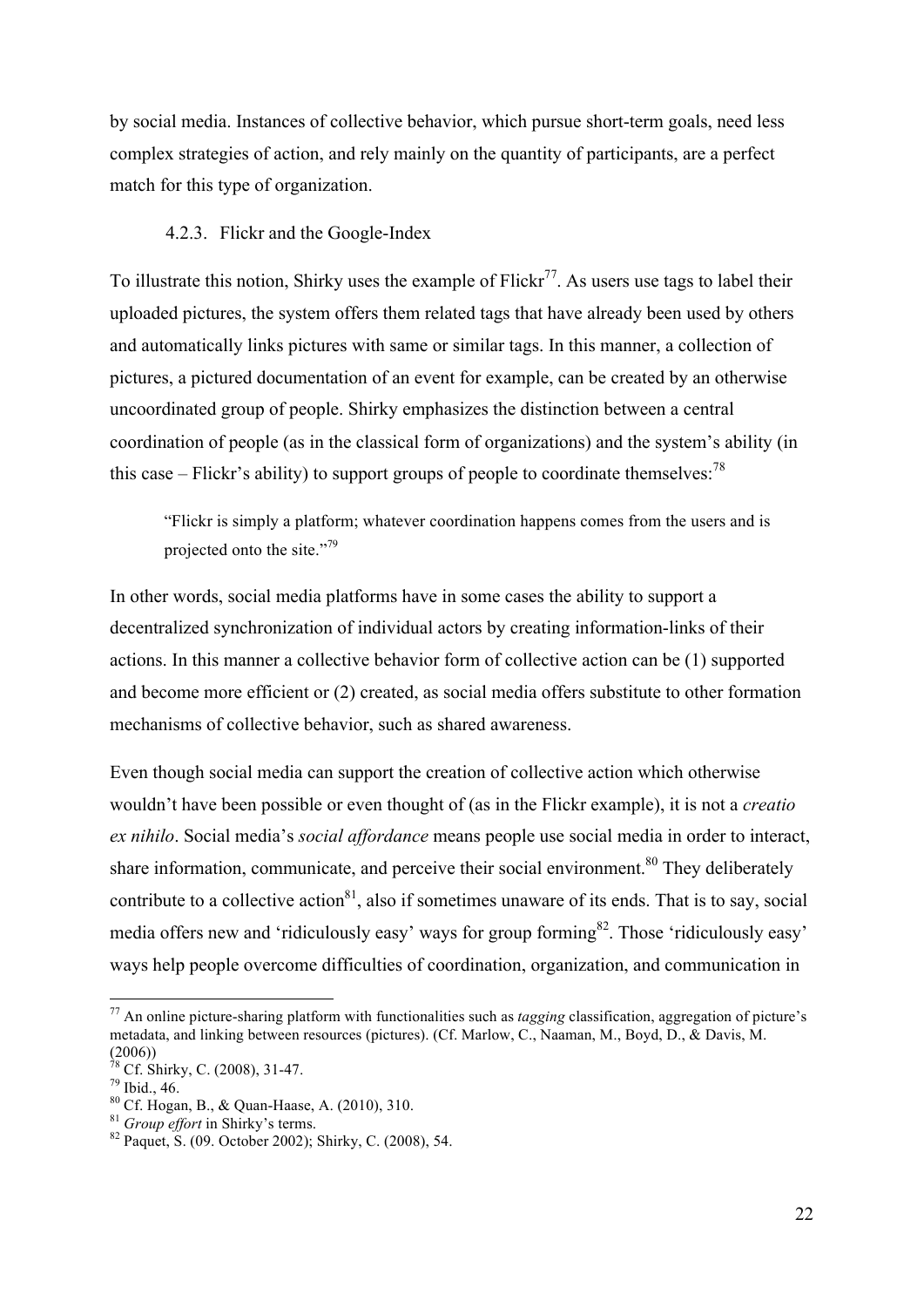large groups. These difficulties are often the obstacles that prevent people from fulfilling basic human desires and talents for collective action.<sup>83</sup>

This participation aspect distinguishes social media from other information platforms that aggregate information created by users for a common good but without users' actual participation.<sup>84</sup> As Shirky compares Flickr with Google:

"There are also ways of unknowingly sharing your work, as when Google reads the linking preferences of hundreds of millions of Internet users. These users are helping create a communally available resource, as Flickr users are, but unlike Flickr, the people whose work Google is aggregating aren't actively choosing to make their contributions."<sup>85</sup>

The Google-Index therefore, is not a result of collective action. The creation of the Google-Index has some similarities to the creation of a picture database in Flickr on the level of aggregation and linking of information, but it excludes other important factors of collective action, such as users' *agency 86*.

# **4.3. Faster, Better, Cheaper**

## 4.3.1. Speed and Efficiency

ICT's ability to accelerate and geographically extend the dissemination of social movement information is often noted on in the literature. 87 With the communication capabilities of social media, such as sharing and many-to-many communication, the dissemination of information and its discussion have reached a new pace that was only imaginable up until now.

The new pace of information-dissemination over social media is embodied in many contexts: one doesn't need to clip an article out of a newspaper, photocopy it, and mail it to friends via post. She can send a link to an online version of the article via Email or share it on a social media platform for everyone to see<sup>88</sup>; blogs' ability to offer instant-publishing with global availability<sup>89</sup>; sharing of news over Twitter often precede its publication by traditional

<sup>&</sup>lt;sup>83</sup> Cf. Shirky, C. (2008), 45-47.<br><sup>84</sup> Cf. Shirky, C. (2008), 49.<br><sup>85</sup> Ibid. 86 Individuals' socially constituted capacity to act independently and to make their own choices. (Cf. Baker, C. (2000), 179-192)

<sup>&</sup>lt;sup>87</sup> Cf. R. Kelly, G. (2006).<br><sup>88</sup> Cf. Shirky, C. (2008), 148-151.<br><sup>89</sup> Cf. ibid., 70-73.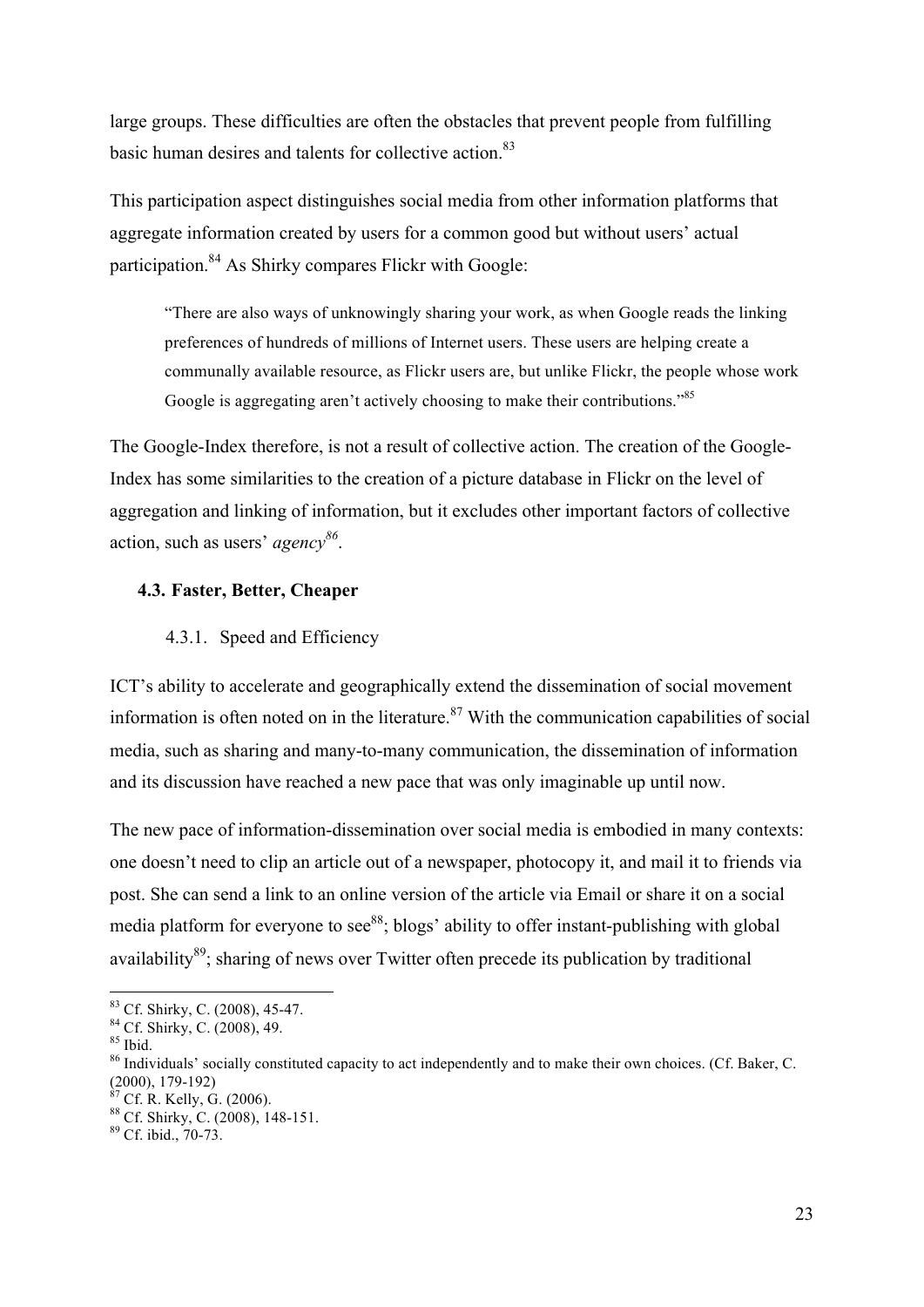media<sup>90</sup>; and the relevance of the first 24 hours in discussion of news topics in Twitter<sup>91</sup> are several examples.

The different social media platforms with their various functionalities also offer improved efficiency in pursuing social movement's goals. They encourage innovative use; allow integration and (sometimes overlapping) association of various sources and materials (e.g. text, picture, video and sound); allow the creation of flexible information-environments, in which individuals can tailor their encounter with the content in a way that suits best to their learning styles; and offer on-demand access to current information, allowing individuals to access relevant information quickly and easily.<sup>92</sup>

# 4.3.2. Reduced Costs

"Money is a necessity. No matter how many other resources a movement mobilizes it will incur costs and someone has to pay the bills."<sup>93</sup>

Material resources play a central role in the resource mobilization theory. They are generally more tangible, more proprietary, and regarding money also more fungible than other resource types. Large proportion of fungible resources enables a movement greater flexibility and money, as a highly fungible resource, can be converted to other resources and therefore compensates lack of access to those resources through other mechanisms. For example, employing paid staff and professionals can compensate shortage of human resources.<sup>94</sup>

Communication, aggregation and self-production of cultural resources, and dissemination of movement related information, are all actions that depend on ICTs and have significant costs embedded in them. By facilitating these functionalities and offering them free of charge, social media platforms tremendously reduce the costs of collective action.<sup>95</sup>

<sup>&</sup>lt;sup>90</sup> Cf. An, J., Cha, M., Gummadi, K., & Crowcroft, J. (2011).<br><sup>91</sup> Cf. Yardi, S., & Boyd, D. (2010).<br><sup>92</sup> Cf. Hogan, B., & Quan-Haase, A. (2010); Shirky, C. (2008), 77-78; R. Kelly, G. (2006).<br><sup>93</sup> Edwards, B., & John, D.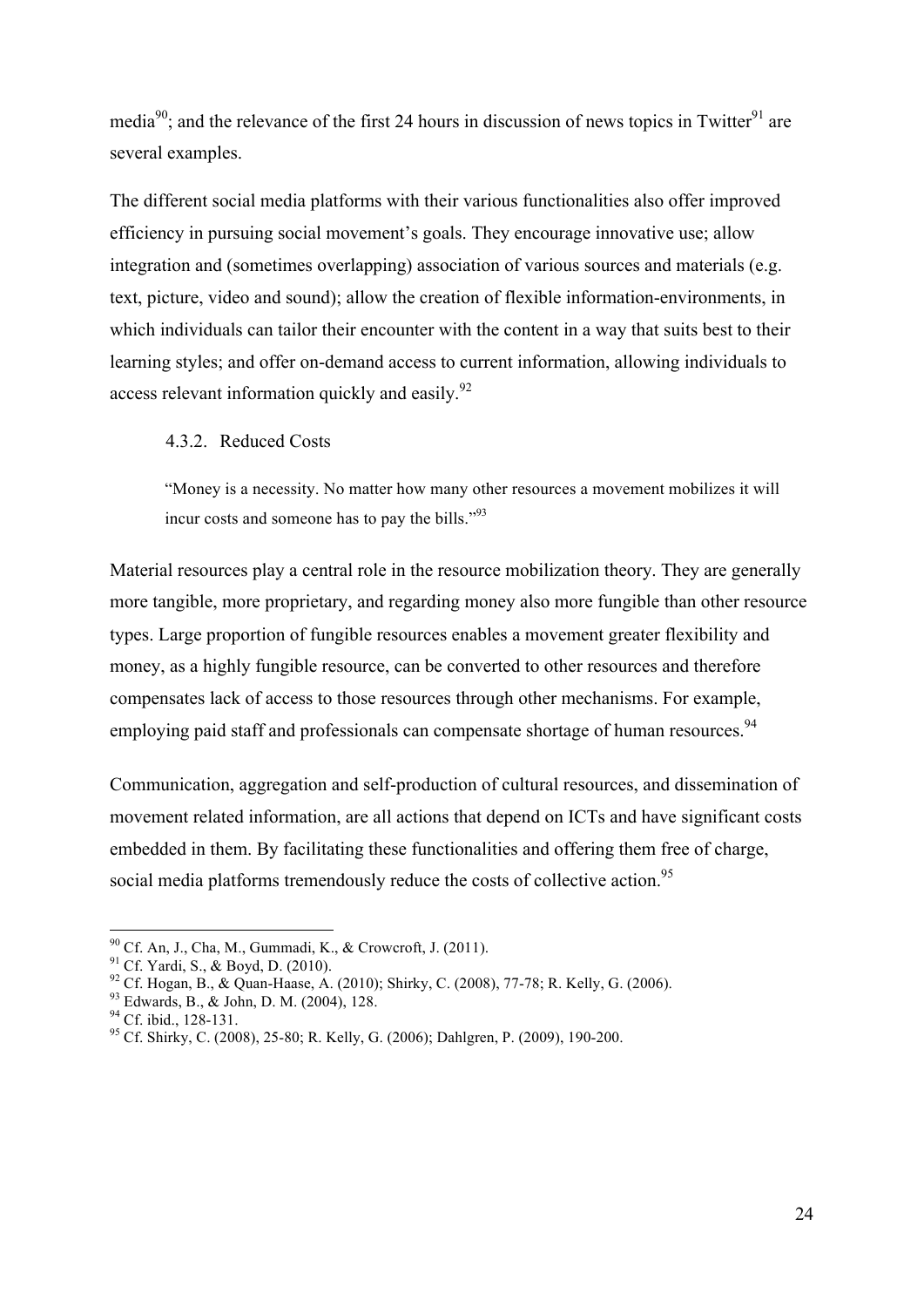## 4.3.3. The Effect on Collective Action

Shirky's *organizations without organization* and Lash's *disorganizations* do not differ from traditional organizational forms only by their structure. The transaction costs embedded in these structures also diminish, as new organization models form over social media.<sup>96</sup> Thus affecting another dimension of the 'ridiculously easy group forming' by removing the significant costs-barrier in the formation of groups (and in turn, of collective action).

The costs and delays associated with prior ICTs created many difficulties for the coordination of geographically distant actors, especially of transnational social movement organizations. The instant communication for low costs offered by new ICTs, primarily the Internet and social media, is highly valuable (however not always essential) for transnational social movements.<sup>97</sup>

Reduced costs don't affect collective action only from the organizational but also from the individual actor perspective. As Diani noted: "[…] the more costly and dangerous the collective action, the stronger and more numerous the ties had to be in order to support decisions to participate."<sup>98</sup>

When combining the low costs of organization and participation with the highly connected social networks which are part of social media's nature, the *rational choice* of the individual actor is also ought to be affected and the probability for participation can be dramatically increased.

Furthermore, social media considerably increases social movements' ability to reach greater audience, thus contributing to aggregation of moral and human resources.

In conclusion, the development of ICTs not only increases the speed and efficiency of collective action processes, but also decreases the embedded costs. The winning feature of social media lays not only in the speed and efficiency that are offered by it for little or no cost, but rather in the combination of those aspects with one's social environment (i.e. with her social networks).

<sup>&</sup>lt;sup>96</sup> Cf. Shirky, C. (2008), 25-54.<br><sup>97</sup> Cf. R. Kelly, G. (2006).<br><sup>98</sup> Diani, M. (2004), 342.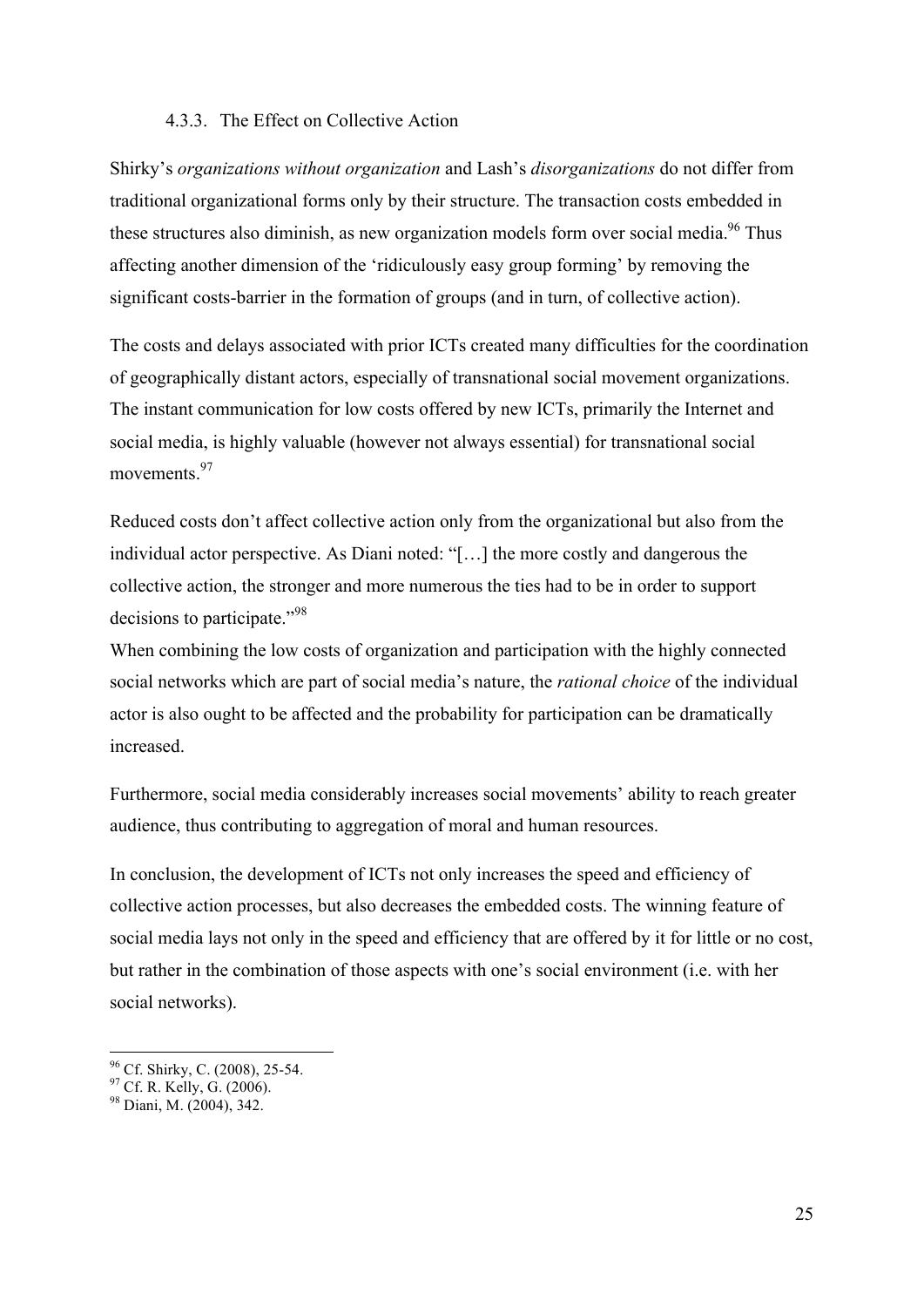#### **4.4. Prosumers of Collective Action**

# 4.4.1. Breaching the Dichotomy Between Producers and Audience

A further existing structure, beside the organizational one, which is affected from social media, regards the creation and consumption of content.

The most distinct aspect of Web 2.0 is participation (as opposed to simply publishing). The transformation from Web 1.0 to Web 2.0 can be distinguished as the move from 'dumping' offline, print content, onto the Internet, to the creation of online-only platforms that utilize the collaborative capabilities of ICT.<sup>99</sup>

Shirky talks about the "mass amateurization of efforts previously reserved for media professionals." 100 For Shirky, a *professional class* acquires some sort of specialization in its profession, it creates norms for the practice of the profession and acknowledges only praxis that is compatible with those norms, and the scarcity of resources plays a major role in its creation. He gives journalism and librarianship as examples. As a counterpart for journalism Shirky mentions the blog movement, which gradually redefines news "from news as an institutional prerogative to news as part of a communications ecosystem, occupied by a mix of formal organizations, informal collectives, and individuals."<sup>101</sup> Consequently, it undermines the role of traditional journalism as a gatekeeper of 'news-worthiness'. The costs of publishing using older, mainly Low-Tech, ICTs have created a scarcity that helped form the profession of journalism. But the use of social media platforms, such as blogs, changes the equation by offering low-cost solutions, which also have more functionalities and flexibility than the traditional media. 102 In addition, An et al. characterized *micro journalism* as an alternative form of news dissemination and consumption using social media platforms, mainly Twitter. 103

The above-discussed aspects of speed, efficiency and reduced costs offered by social media have a profound contribution to these changing structures. As Shirky noted, the scarcity of resources has initiated the creation of professions, such as journalism. In other words, the scarcity of resources initiates the formation of institutions with specific social functions. Those institutions also grow to define the social functions they fulfill and serve as control-

<sup>&</sup>lt;sup>99</sup> O'Reilly, T. (30. September 2005).<br><sup>100</sup> Shirky, C. (2008), 55.<br><sup>101</sup> Ibid., 66.<br><sup>102</sup> Cf. ibid., 55-80.<br><sup>103</sup> Cf. An, J., Cha, M., Gummadi, K., & Crowcroft, J. (2011).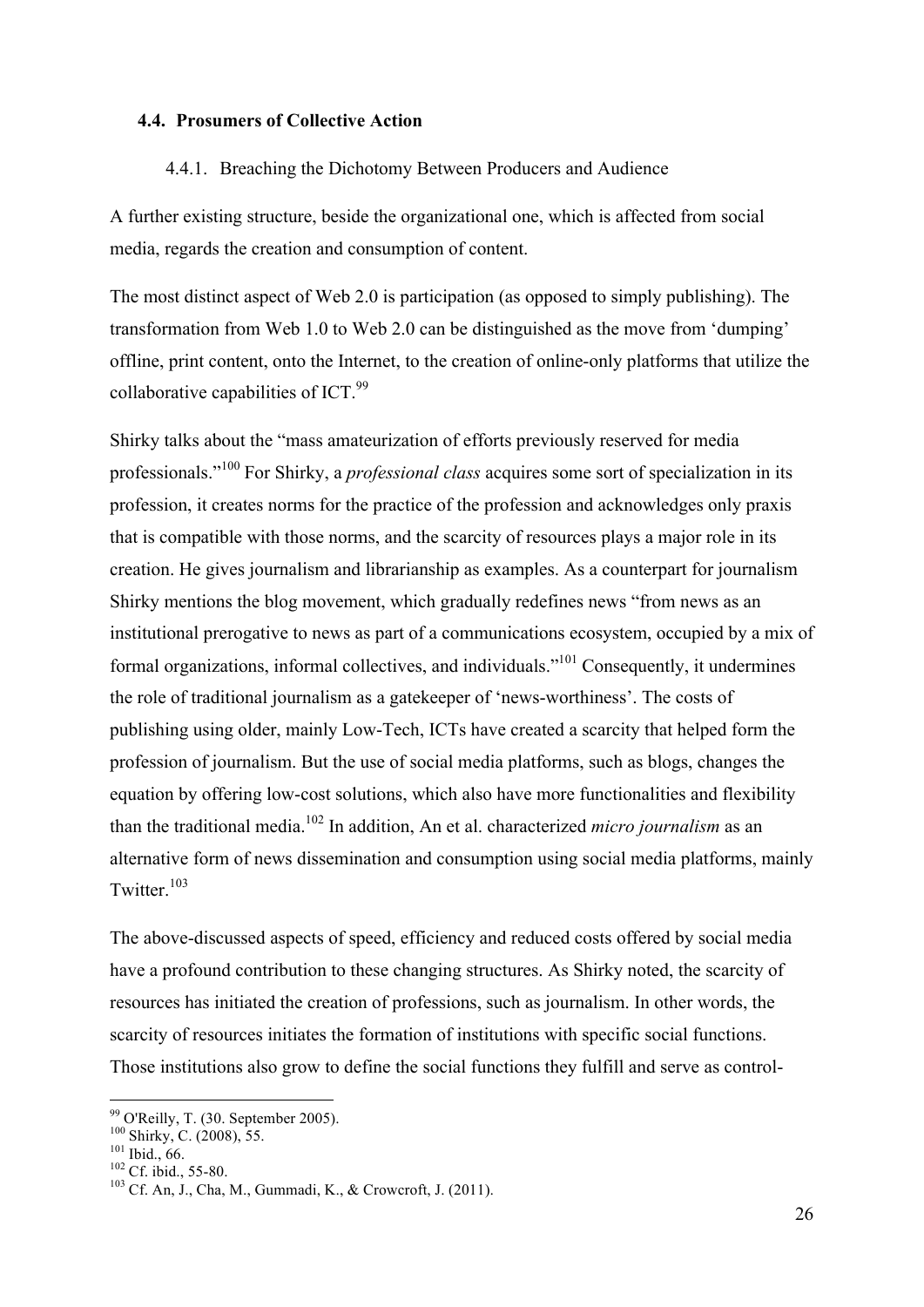mechanisms, giving and denying the legitimacy for fulfilling those social functions.<sup>104</sup> Furthermore, many of these institutions, such as mass media outlets, tend to exhibit a bias favoring related institutions (e.g. establishing or financing institutions) and figures of authority (e.g. politicians related to high-ranked individuals in the institution).  $^{105}$ 

It is notable that social media, with its increased speed and efficiency of communication for drastically reduced costs, has affected those institutions. When scarcity of resources doesn't play a role any longer and the dissemination of information takes place quickly and effectively, the dichotomy between producers and audience changes as well. As a result, collective action has greater chances to take the form of a bottom-up process. More cases of collective action, which previously wouldn't have taken place, can be achieved thanks to social media. 106

While removing filters makes useful information available, it simultaneously poses the danger of decline in the accuracy and quality of the (social movement related) information being circulated. Because of the ease of dissemination of information online, individuals can exert less effort to verify information before sharing it or even deliberately disseminate false information in order to pursuit their goals. On the other hand, *the wisdom of crowds 107* principle embedded in many social media platforms can contribute to the repression of such inaccurate information and online-audience can also use the Internet to verify information and compare sources. 108,109

R. Kelly also noted on the possible effect this phenomenon could have on political elites, who are likely to act more consistently with citizen concerns if they work in an environment where they must assume their actions are being observed. Inappropriate actions can quickly reach the public, even if they traditionally wouldn't have got any considerable media attention.<sup>110</sup>

 $104$  The aim of this paper is not to discuss the contemporary change in professions such as journalism and librarianship. Nor to discuss which actors should enjoy the privileges accompanying those professions neither the legitimacy of non-specialized actors to engage in it. Those issues are being widely discussed, both publicly and within inside-discourses of the professions themselves. These issues are briefly addresses in (Shirky, C.

<sup>&</sup>lt;sup>105</sup> Cf. R. Kelly, G. (2006). <sup>106</sup> Cf. Shirky, C. (2006). <sup>106</sup> Cf. Shirky, C. (2008), 55-80; R. Kelly, G. (2006). <sup>107</sup> The aggregation of information in a group, resulting with a better output or decision than of one Surowiecki, J. (2004))<br><sup>108</sup> Cf. R. Kelly, G. (2006).

<sup>&</sup>lt;sup>109</sup> Section **4.7. (Re)Forming the Group** discusses the effect social media has on the exposure to a variety of sources.

 $110$  Cf. R. Kelly, G. (2006).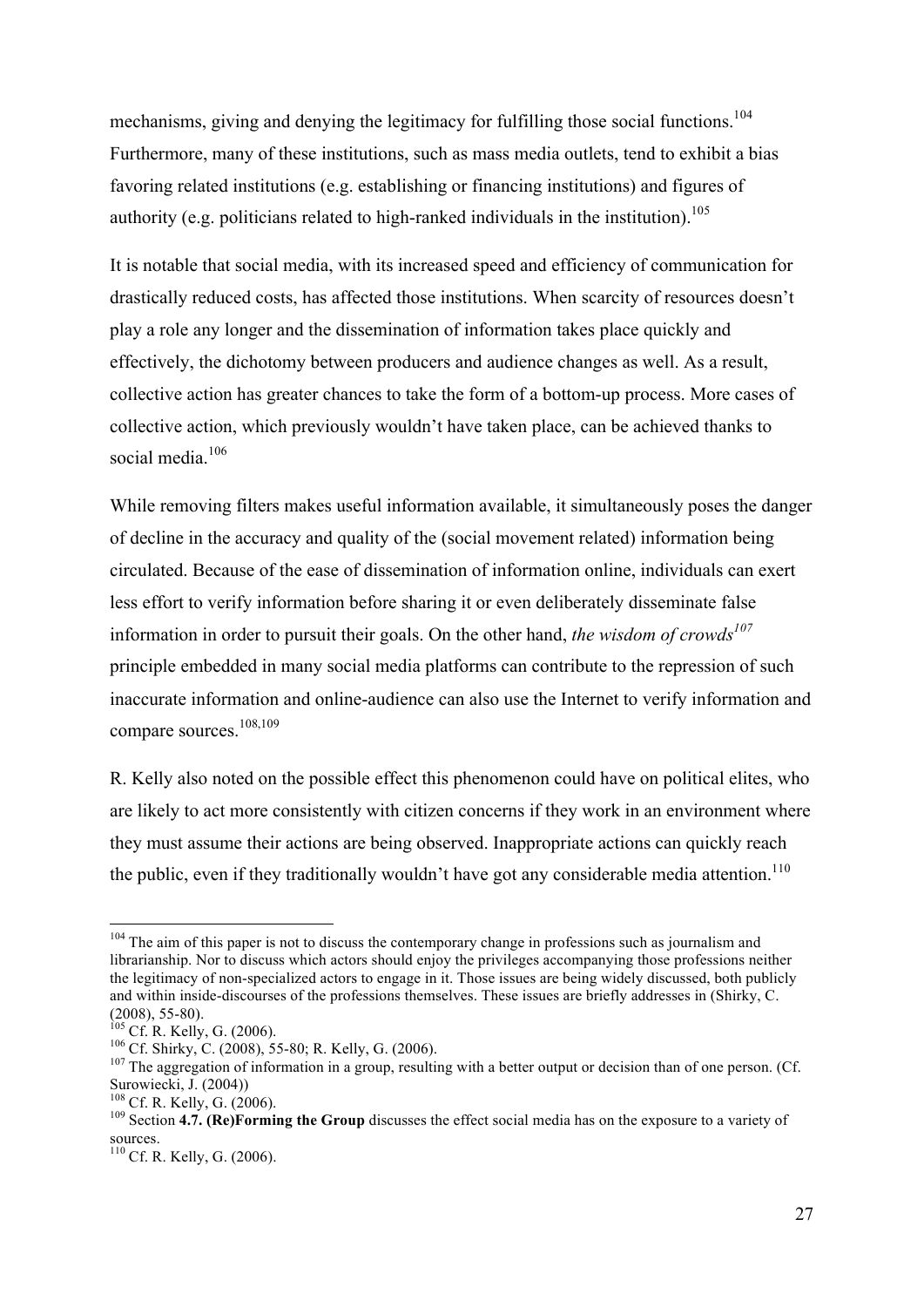Framing processes, which are dependent on the flow of carefully produced movement related information (in the form of frames), are the factor of collective action that is mostly affected by the aspects discussed in this section of the paper. New ICTs, especially social media, help create networks over which frames can be propagated. They offer the ability to bypass mass media and increase representation of activists and non-mainstream or not biased opinions. On the other hand they can decrease the accuracy of the information circulated, offer visibility for other biased institutions or actors, and introduce the risk of information overload.<sup>111</sup>

#### 4.4.2. Breaking News

Previously, many occurrences wouldn't have become any attention in the media because of a low news-worthiness or because their publishing-costs (e.g. print and distribution) were higher than the estimated economical profit they could produce. Therefore, those occurrences have stayed outside the public consciousness and interest.<sup>112</sup> In contrast, social media supports efficient and cheap publishing and discussion as a bottom-up process. Many news are first published and discussed over social media platforms, such as blogs and Twitter, the public attention eventually draws the attention of traditional media which in turn increases the public awareness also outside social media platforms.<sup>113</sup>

Shirky's example of a controversial speech given by senator Trent Lott on senator Strom Thurmond's hundredth birthday in 2002 illustrates how this phenomenon works. The speech did not get any traditional media coverage due to its low news-worthiness and the event it was held on (a birthday party). However, both liberal and conservative bloggers continued discussing the speech, comparing it to Lott's former articulations and preventing the issue from disappearing. Five days afterwards senator Lott published an official apology, which then received broad coverage by traditional media, accompanied with quotations of the original speech. The incident ended with having an altering effect on Lott's political career.<sup>114</sup>

This phenomenon however, seems to be a further privilege of western democracies. With the example of various countries in the Arab world, Morozov stresses out that the effect bloggers can have on politicians, making them more accountable, is not unavoidable in other contexts.<sup>115</sup> He quotes Mamoun Fandy, a U.S.-based, Saudi-born scholar of Middle Eastern

<sup>&</sup>lt;sup>111</sup> Cf. Ibid.<br><sup>112</sup> Cf. Shirky, C. (2008), 55-80.<br><sup>113</sup> Cf. Shirky, C. (2008), 55-80; An, J., Cha, M., Gummadi, K., & Crowcroft, J. (2011); R. Kelly, G. (2006); Dahlgren, P. (2009), 190-200.<br><sup>114</sup> Cf. Shirky, C. (2008), 61-66.<br><sup>115</sup> Cf. Morozov, E. (2011), 244.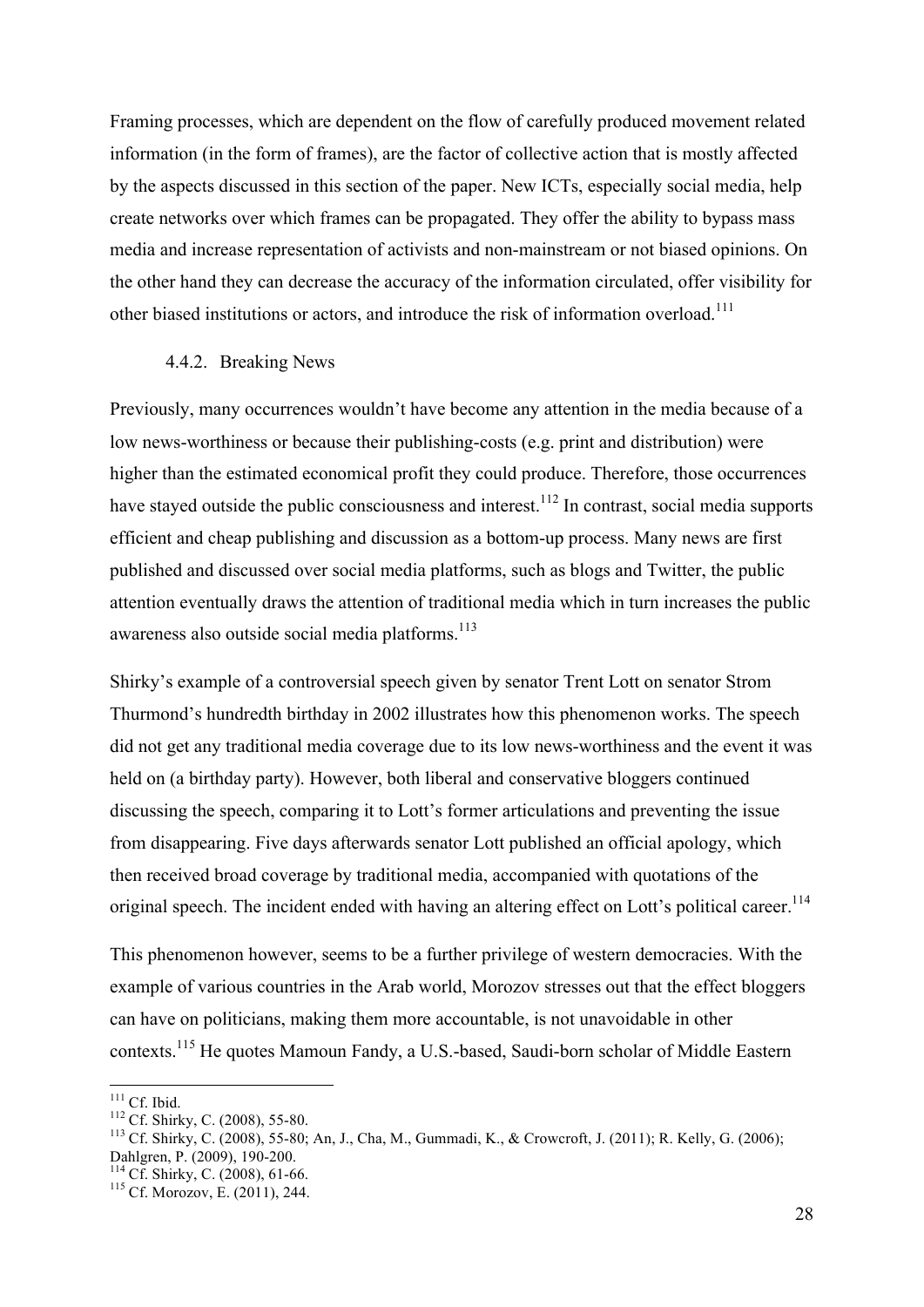politics "to see a debate similar to the American show *Crossfire* does not mean that freedom of speech in the Arab world is fully realized, any more than to see voting and ballot boxes means that democracy has taken hold."<sup>116, 117</sup>

#### **4.5. Utilizing Social Media for Collective Action in Authoritarian Contexts**

"The threat from a group eating ice cream isn't the ice cream but the group."<sup>118</sup>

Authoritarian regimes launch crackdowns also on the smallest groups of protesters following the logic that also small protests accelerate shared awareness and open the door for larger protests. 119

By offering a platform which connects otherwise unrelated individuals or groups and supports faster and more efficient organization of collective action for negligible (financial) costs, social media has changed the balance of power between (political) protesters and the institutions they protest against (governments first and foremost).

Social media can support the organization of instant-protests, such as flash mobs, while keeping the organization and its measures invisible until the moment it breaks out. Such organization allows events to be arranged without much advanced planning but with immediate visible results (the amount of people protesting on the street).<sup>120</sup> The information overload on the Internet can be of benefit for the organization of these short-term collective actions. While some actions can be organized very fast, the identification of suspected onlinebehavior, its analysis and the organization of an institutional reaction to it are time-costly tasks in the sea of information that is constantly created and circulated in social media.<sup>121</sup>

Shirky noted that "[e]ven if the government had the surveillance apparatus to know the identity of all the blog readers, it had no way of knowing which of them were planning to attend"<sup>122</sup> and emphasized the role of camera-phones and social media platforms for sharing of video and pictures, such as Youtube and Flickr, in leaking documentation of the protest to the outside world.<sup>123</sup>

<sup>&</sup>lt;sup>116</sup> Fandy, M. (2000) quoted in Morozov, E. (2011), 244.<br><sup>117</sup> Further differences between the utilization of social media for collective action and political activism in democratic and authoritarian contexts and its possible implications are addressed in the following section.<br>
<sup>118</sup> Shirky, C. (2008), 168.<br>
<sup>119</sup> Cf. ibid., 161-187.<br>
<sup>120</sup> Cf. ibid.<br>
<sup>121</sup> Cf. Morozov, E. (2011) 167-170.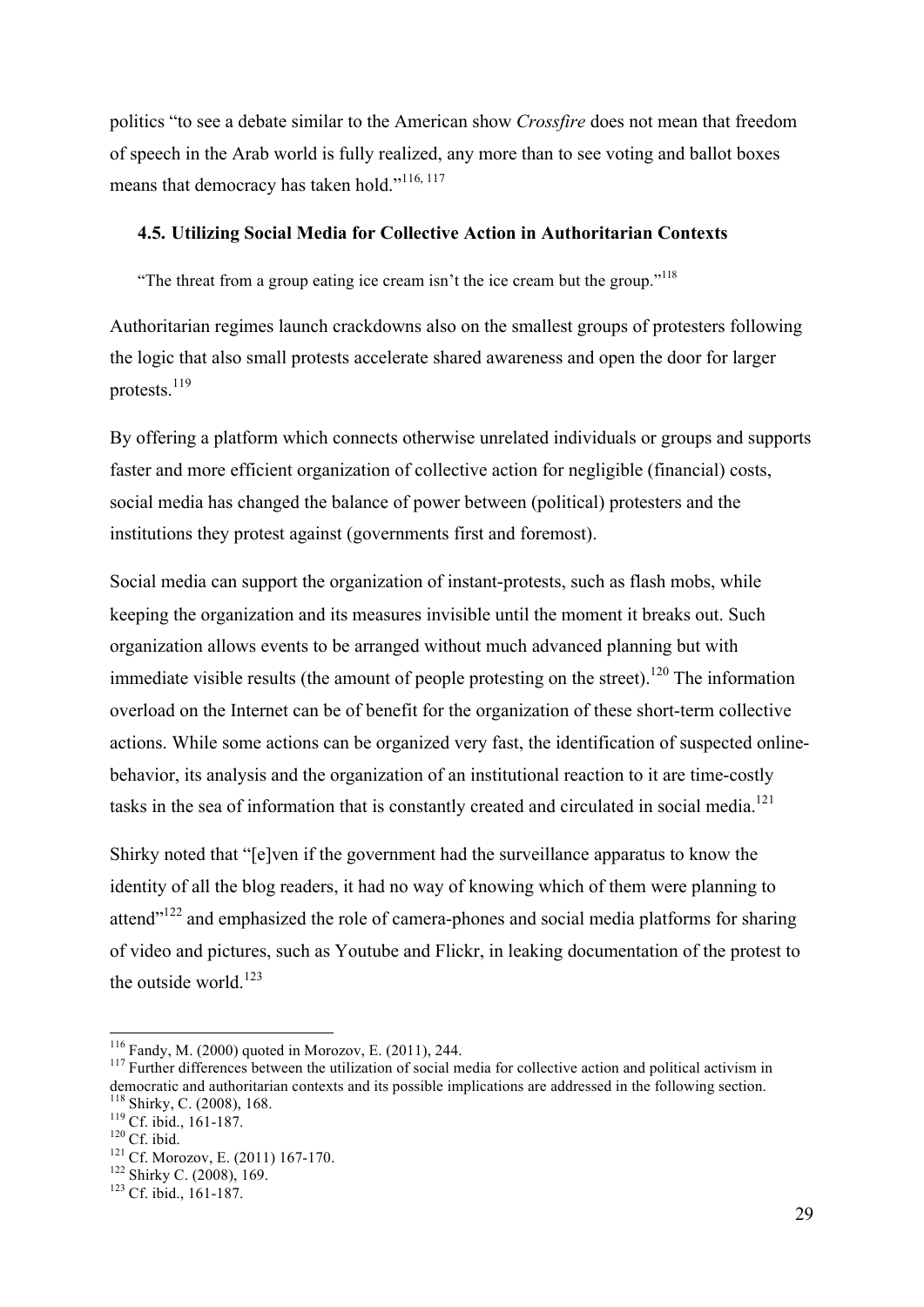However, the increasing reliance on ICT and social media also creates new opportunities for demobilization efforts, thus posing a risk for social movements and collective action. In many cases, elites and their allies control or own the ICT-infrastructures. They can deny access to resources or alter the system's architecture to prevent undesirable uses.<sup>124</sup>

Morozov warns of the backfire-potential the utilization of these tools and methods could have in authoritarian regimes. He points out how the advantages that social media offers activists in authoritarian regimes are also advantages for the governments they protest against:  $125$ 

Monitoring and cracking social media platforms of *social networking* such as Facebook<sup>126</sup> can reveal whole networks of government opponents, human rights activists, or persecuted minorities; monitoring the location of known activists through their cell phones and alerting any extra ordinary group gathering can launch a proactive crackdown on a supposed protest; applying facial recognition systems on protest documentation (which is openly available on social media platforms and later on in the foreign press) and cross-checking the information with social networking platforms can help locate activists, who were previously anonymous; cracking activists' email accounts can reveal relevant correspondences (both the content and the participants of those correspondences are highly valuable information); cross-linking of information such as group memberships in social networking platforms, blog-subscriptions, and Twitter followers can not only reveal existing activist-networks but also draw attention to possible future activists.<sup>127</sup>

Compared to "Low-Tech" methods of surveillance such as tapping phones and bugging apartments<sup>128</sup> it is clear that not only collective action and activism change in the course technological development, utilizing new capabilities for their advantage. Also their opponents can utilize the same tools for their own advantage. Furthermore, social media makes many new and valuable resources available for authoritarian regimes (just as it does for social movements). Those sources were previously not available or even non-existent, as activists did not tend to keep such a considerable amount of information and evidence regarding their activities and networks in one central place. Furthermore, the information and

<sup>&</sup>lt;sup>124</sup> Cf. R. Kelly, G. (2006).<br><sup>125</sup> Cf. Morozov, E. (2011).<br><sup>126</sup> In many countries, where Facebook and similar websites are blocked, there are local equivalents such as the Chinese social networking site Renren. (Cf. Gustin, S.  $(4. May 2011)$ )<br><sup>127</sup> Cf. Morozov, E. (2011), 143-178.<br><sup>128</sup> Morozov points out the degree of difference by comparing the new surveillance capabilities with the methods

used by the Stasi in East Germany during the cold war, giving the film *The Lives of Others (Das Leben der*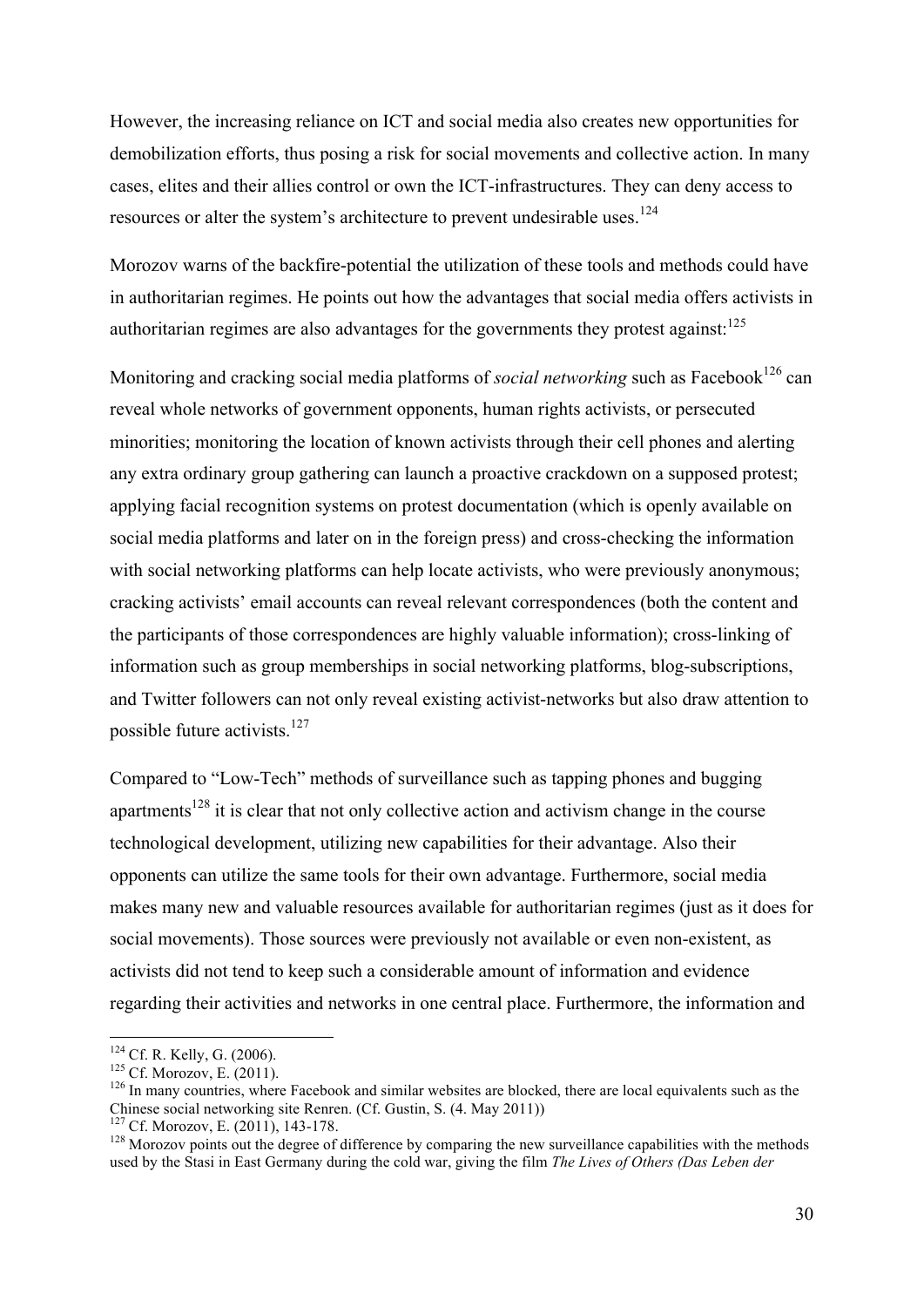evidence they did posses could only be gained through physical access to it, unlike social media with its *cloud-computing* feature that makes remote access to the information possible, often without the user's (i.e. the activist's) knowledge. $^{129}$ 

Most of these aspects do not cause concern for social movements or individuals, who are practicing political protest in democratic states where freedom of expression and freedom of assembly are constitutionally protected. In authoritarian regimes however, they can have grave consequences for activists, who enjoy the advantages of social media (sometimes taking examples from their counterparts in the west) but are unaware of its possible implications.

#### **4.6. A Long Tail (of Slacktivism)**

"Having a handful of motivated highly motivated people and a mass of barely motivated ones used to be a recipe for frustration. The people who were on fire wondered why the general population didn't care more, and the general population wondered why those obsessed people didn't just shut up." 130

Mobilizing individuals or groups to take part in collective action requires (according to the different social movement theories) aggregation and utilization moral and cultural resources, successful framing, increasing shared awareness, or in Shirky's words "convincing people who care a little to care more, so that they would be roused to act."<sup>131</sup>

In some cases of collective action, social media can change this balance. It can lower the hurdles of participation and enable individuals who 'care a little' to participate and contribute in a smaller manner. By creating a more casual context of participation, which motivates individuals to be effective without becoming activists themselves, more individuals can be reached and by aggregating their (minor) participation an effect on collective action is possible. These 'microcontributions' also have the potential to lead to a greater sense of individual obligation. 132 In this manner a participation distribution that resembles the *long tail distribution* is created.

 $\overline{a}$ 

*Anderen)* as an illustrating example. He further suggests that the time and human resources saved by the new ICTs are not spared, but rather being converted for amplifying the surveillance capabilities. (Cf. ibid., 148-152)<br><sup>129</sup> Cf. ibid., 143-178.<br><sup>130</sup> Shirky, C. (2008), 181-182.<br><sup>131</sup> Shirky, C. (2008), 181.<br><sup>131</sup> Cf. Shirky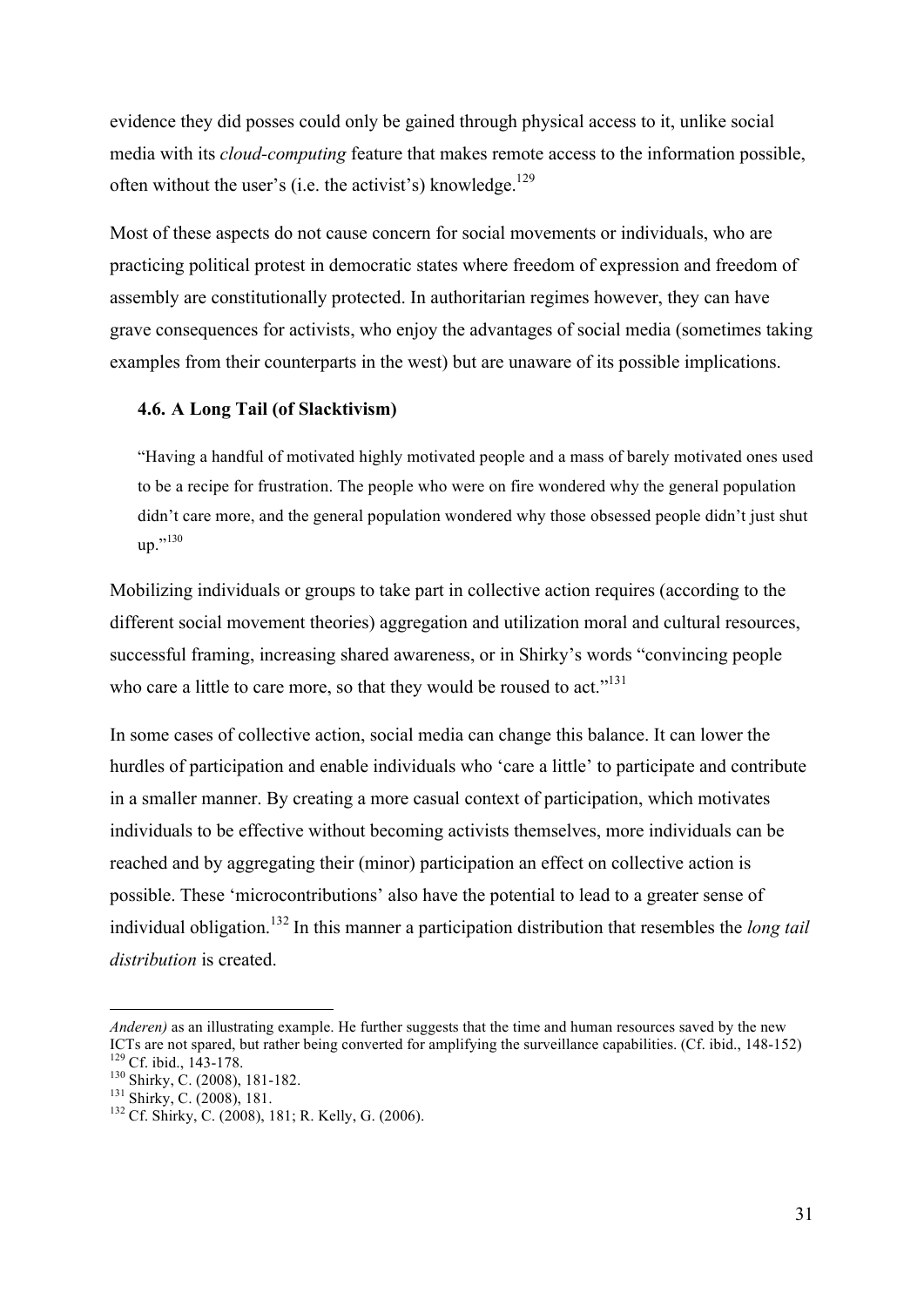On the other hand, this distribution also runs the danger of what Morozov termed as Slacktivism.<sup>133</sup> While participating in collective action in its more traditional manner was attached to taking actions in the real world, *digital activism* offers participation without leaving the comfort of ones home. But when it comes to mobilization for more concrete and less 'digital' actions, the participation seems to decrease dramatically.<sup>134</sup>

With digital activism, such as being a member of a group promoting a certain cause in Facebook, people tend to calm their social conscious without having to invest much effort. The online supporting of a cause can satisfy people just as writing letters to their elected representatives or organizing rallies, but without having the effect the latter might have.<sup>135</sup> Furthermore, in many social media platforms (such as Facebook) group memberships are a part of the construction of ones online identity.<sup>136</sup> As Morozov explained: "they believe that the kinds of Facebook campaigns and groups they join reveal more about them than whatever they put in the dull "about me" page." $137$ 

"We don't have to make fools of ourselves by singing "Happy Birthday" at the top of our lungs; others will do the job just fine."<sup>138</sup>

The whole does not always exceed the sum of its parts. As the number of participants increases, the social pressure on each participant diminishes, resulting with inferior outcomes. When everyone in the group performs the same tasks, it's impossible to evaluate individual contributions, and people inevitably begin 'slacking off'.<sup>139</sup>

Morozov uses a popular Facebook cause, Saving the Children of Africa with its over 1.7 million members, as an example. Although the popularity of the group (or of its cause), it has raised about \$12,000 (0.007 cent per person). Of course, donating 0.007 cent is better than making no donation. However, many are also motivated to take the least painful sacrifice, donating a cent where they may otherwise donate a dollar.<sup>140</sup>

<sup>&</sup>lt;sup>133</sup> Pseudo-activism, which serves the calming of a person's self-conscious and the maintenance of her (online) identity and image more than the engagement in influential activism. (Cf. Morozov, E. (2011), 179-203)<br><sup>134</sup> Cf. Hesse, M. (2. July 2009).<br><sup>135</sup> Cf. ibid., 179-203.<br><sup>136</sup> The aspect of the construction of ones identity th

earlier in this paper. See section **2.4.1. The Role of Social Networks in Collective Action**. <sup>137</sup> Morozov, E. (2011), 186.<br><sup>137</sup> Morozov, E. (2011), 186.<br><sup>138</sup> Cf. ibid., 179-203.<br><sup>140</sup> Cf. ibid., 189-191.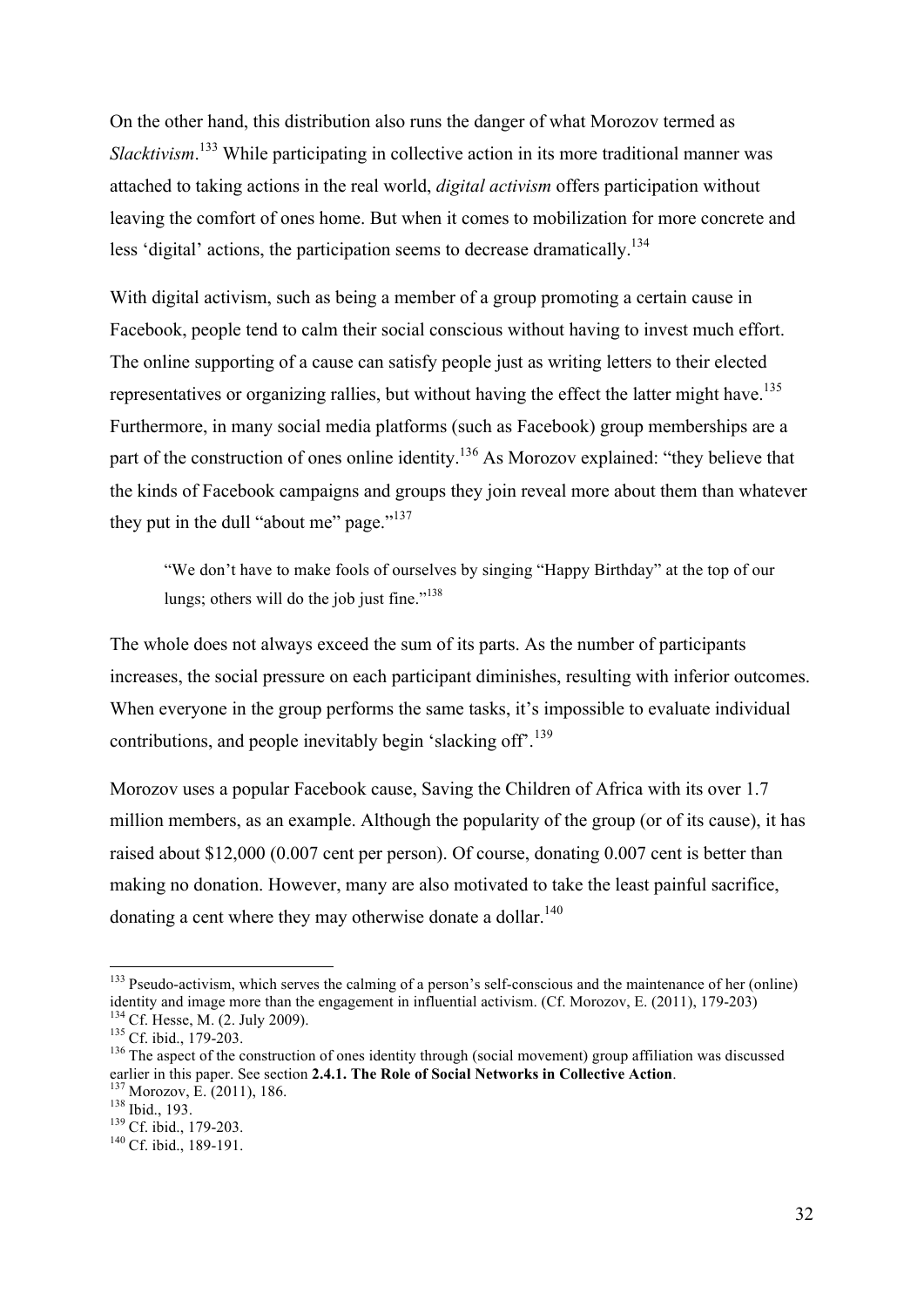The ease of raising money over the Internet and social media may result in shifting the primary focus of social movements to pursue monetary objectives (instead of political ones for example). The resource mobilization theory successfully acknowledges that not in every case money (although tangible, proprietary, and fungible) is the suitable mean for solving the problem at hand and other resource types always play a major role. So that shifting the focus of social movements' objectives or dismissing people from taking meaningful real-life action after making a donation can result with a contra-productive effect.<sup>141</sup>

Collective action is a much more complex and multi-facetted process than opening a Facebook group. Starting a social movement as a Facebook group or having a Facebook group *as* a social movement has very low chances to succeed and most of the groups of the sort fail to take the next step after mobilizing individuals to show support of their cause. On the other hand, the utilization of platforms such as Facebook and Twitter *as part of* a social movement's strategy, combined with other actions, can be proved more efficient.<sup>142</sup>

# **4.7. (Re)Forming the Group**

The crucial characteristic of social media, *social affordance*, invokes and facilitates interaction and allows individuals to perceive aspects of their social environment.<sup>143</sup> Therefore it is bound to have an effect on the construction of groups (i.e. of social networks) and their dynamics.<sup>144</sup>

<sup>&</sup>lt;sup>141</sup> Cf. ibid.<br><sup>142</sup> Cf. Morozov, E. (2011), 179-203; Hesse, M. (2. July 2009).<br><sup>143</sup> Hogan, B., & Quan-Haase, A. (2010).<br><sup>144</sup> This section of the paper will not address the ease of group forming, as it was addressed pr the effect social media can have on the constellation of social networks and their dynamics in regard to collective action.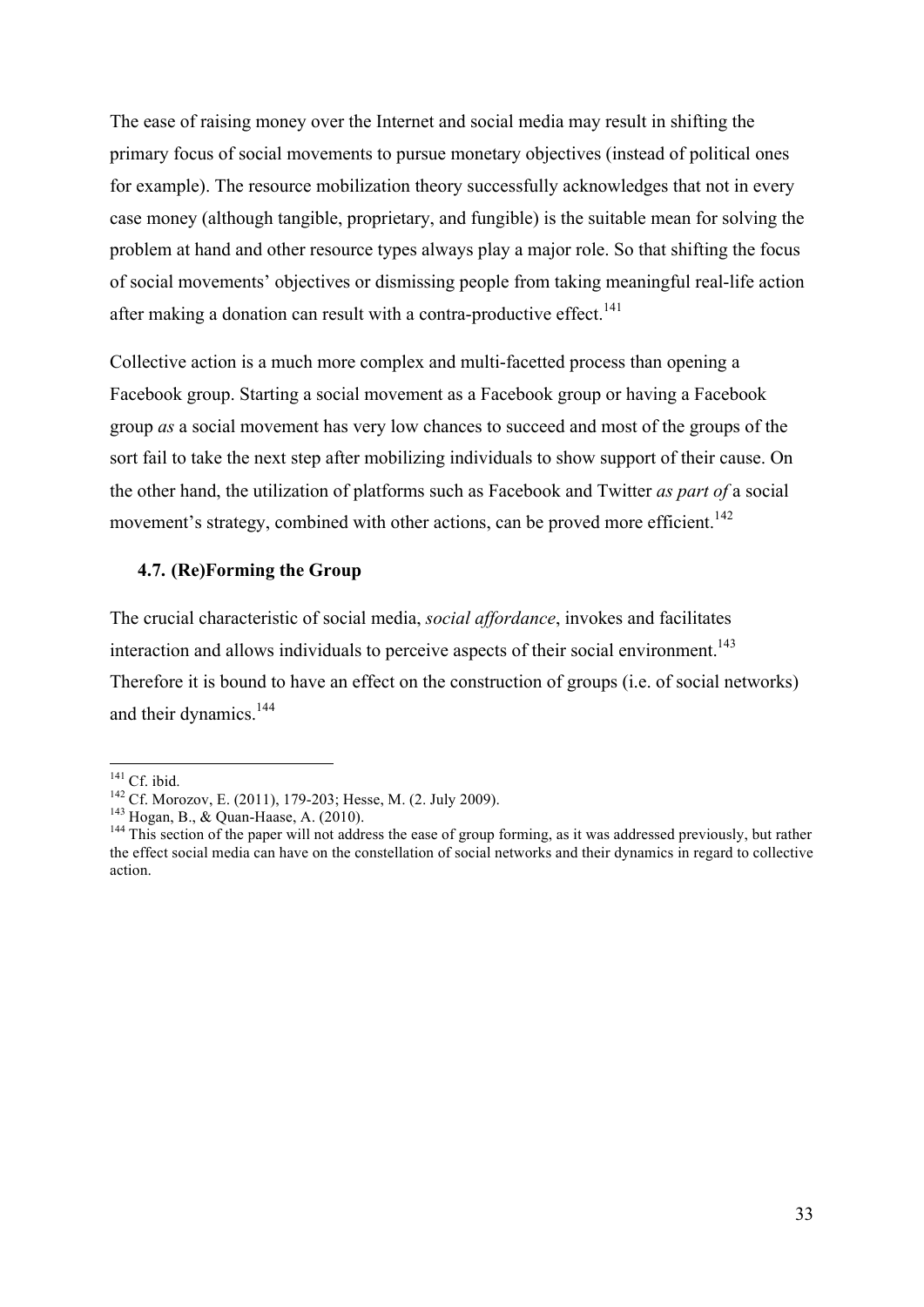#### 4.7.1. Small Worlds and the Relevance of Week Ties

Due to their unique structures, social media platforms are a perfect reflection of the *small worlds model*: most Meetup<sup>145</sup> users are members of one or very few groups, but some of them are members of many groups, therefore creating ties between the small and dense groups; the most connected blogs are thousands of times more connected than the average blogs are, while the average ones are more likely to be part of a densely connected cluster; among hundreds of millions of MySpace and Facebook users, the average number of friends is a few dozens. Many of those friends create smaller, interconnected groups. Different groups are then linked to one another through one or a few users, who are co-members of both groups. 146

Social media tends to increase the relevance of weak ties between social networks (i.e. between small worlds). By outlining users' social networks (e.g. through friends lists) and pointing out connections between different social networks (e.g. shared friends, overlapping group memberships), some platforms, such as Facebook, reveal connections between social networks that were previously unknown. They also foster the communication between different social networks. Many-to-many communication and the ability of a shared connection between different networks to serve as a bridge for information flow, without this connection serving as an active intermediate (e.g. members of different and otherwise unrelated social networks commenting a source posted on a shared connection's Facebook profile), are two ways of achieving this communication.<sup>147</sup>

The Small Worlds structure also tends to operate as both amplifier and filter of information. Because the information in these platforms is communicated through members of one's close social networks (e.g. family, friends and friends of friends), individuals tend to be exposed to information that is also of interest to their close social networks and therefore with high probability to be of interest for themselves also.<sup>148</sup>

<sup>&</sup>lt;sup>145</sup> A platform designed for individuals to locate others with similar interests online and easily organize a meeting in the real world. (Cf. Shirky, C. (2008), 196)

<sup>&</sup>lt;sup>146</sup> Cf. Shirky, C. (2008), 212-232.<br><sup>147</sup> Cf. Shirky, C. (2008), 212-232; R. Kelly, G. (2006). <sup>148</sup> Cf. Shirky, C. (2008), 212-232.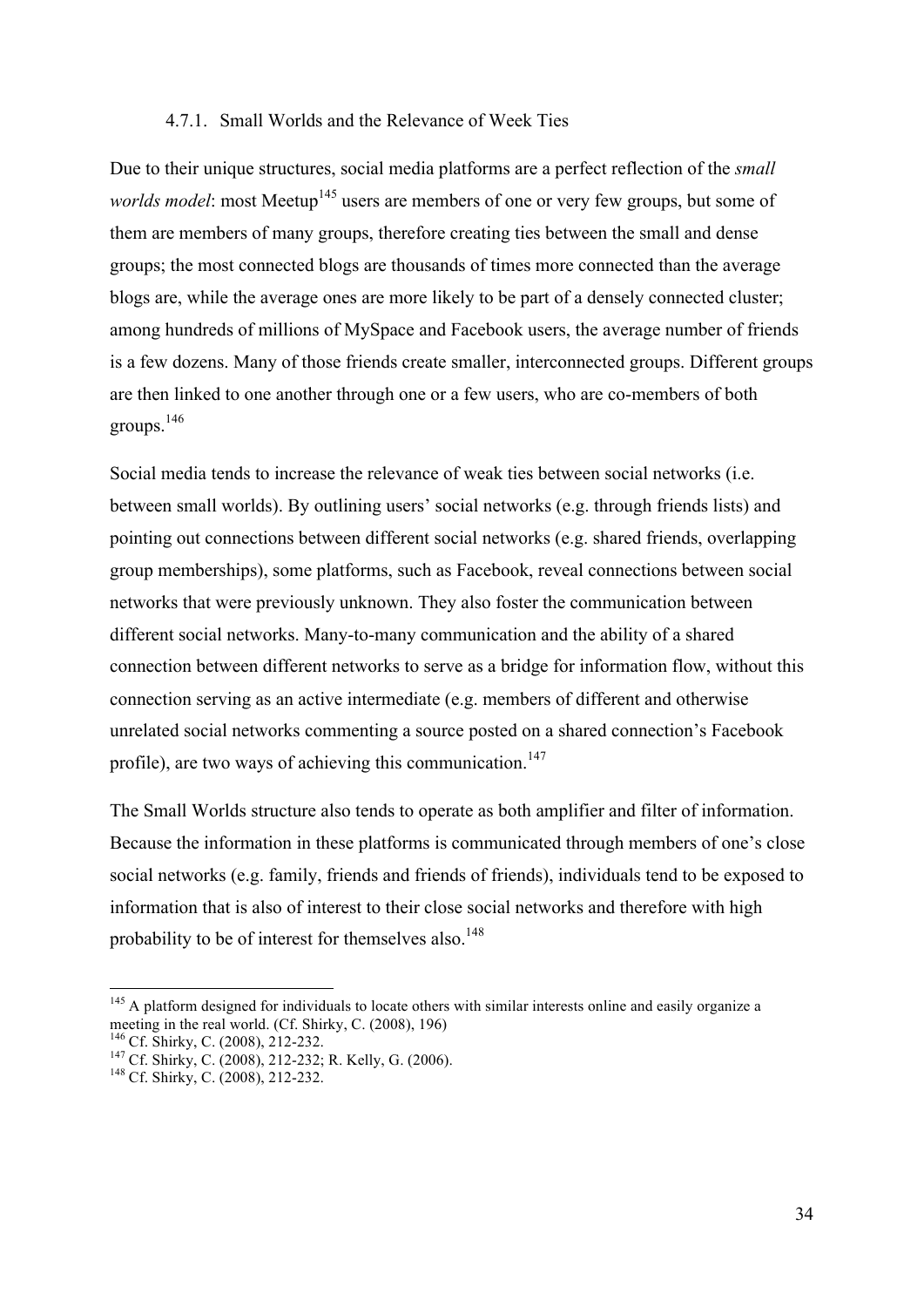#### 4.7.2. Group Polarization and the Exposure to Information Sources

With the aid of social media it is easier for people to expand their existing social networks or to form new ones. Different platforms offer the creation of groups of people with common interests, goals or identities. Using these platforms, individuals can find others like them, engage in discussion and potentially join for collective action in the real world.

"When it is hard to form groups, both potentially good and bad groups are prevented from forming; when it becomes simple to form groups, we get both the good and bad ones."<sup>149</sup>

With the ease, efficiency, speed and low costs of establishing such a community the spectrum of those online groups vary drastically: Star Trek and Radiohead fans, Pagans and Atheists, bloggers and journalists, stay at home moms and anorexic girls, peace activists and terrorists, anti-racism activists and neo-Nazis<sup>150</sup> – all of these and more come together on platforms such as Meetup and Facebook or on niche-websites dedicated to a certain topic.<sup>151</sup>

Considering the broad spectrum of those social networks, their ability for low-cost and efficient exchange of movement related information, discussion, and organization of collective action, it is clear that the spectrum of goals pursued by their collective action and the means used is also broad.

The presence of homophily<sup>152</sup>, which often exist within such groups, can limit people's social networks and perception of the world, having implications for the information they receive, the attitude they form and the interactions they experience. Thus resulting with *group polarization*, a tendency of group member's toward more extreme views. 153

Some social media platforms offer a high degree of homophily and encourage group polarization. The new possibilities offered by social media don't only help those groups to better coordinate their actions and goals, but also to efficiently share movement related information among members and related groups in order to bound them morally to the group and its goals and to dissociate them from groups of different nature.<sup>154</sup> In other words, social media supports an efficient dissemination of frames resulting with a successful framing process.

<sup>&</sup>lt;sup>149</sup> Shirky, C. (2008), 211.<br><sup>150</sup> Examples given in Shirky, C. (2008), 188-211; Morozov, E. (2011), 179-203 and 245-274.<br><sup>151</sup> Cf. Shirky, C. (2008), 188-211; Morozov, E. (2011), 245-274.<br><sup>151</sup> Cf. Shirky, C. (2008), 18

people. (Cf. Yardi, S., & Boyd, D. (2010), 318)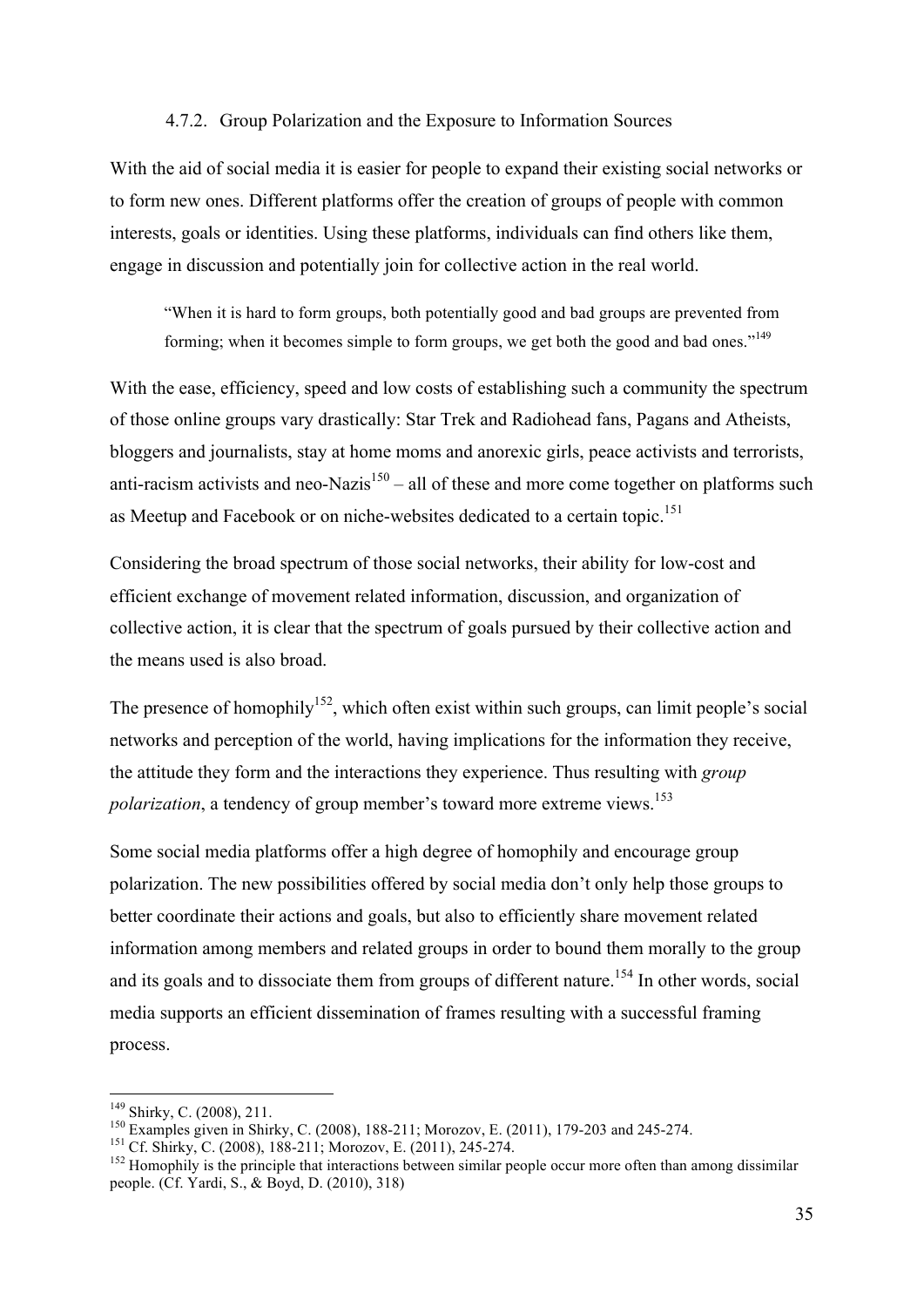On the other hand, by facilitating many-to-many communication, some social media platforms can also encourage communication between groups and possibly decrease group polarization. Yardi and Boyd described the Twitter-discussion between opposite groups (mainly groups supporting or opposing abortions) regarding the shooting of Dr. George Tiller and the effect it had on the expressions of members of each group over time.<sup>155</sup> An et al. described the effect of social media (mainly Twitter) on the exposure to a diversity of sources, concentrating on users' exposure to right or left wing news sources with regard to their own political positioning and to the political positioning of other users in their networks.<sup>156</sup>

Similar effect can be also achieved in platforms such as Facebook, in which individuals simultaneously interact with people from their different social networks, such as family, friends, co-workers or old classmates. The views on different subjects is probable to vary greatly between those social networks, resulting with individuals being exposed to a variety of sources and views shared and discussed amongst their Facebook-friends. Although at the same time they are also exposed to information shared and discussed by their groups of membership where a high degree of homophily is probable to exist.

In conclusion, expanding existing social networks and joining new ones according to a person's views, group polarization, the exposure to sources and discussions (with higher or lower degree of homophily) – all these impact collective action on various levels. They affect processes of relative deprivation, shared awareness, and framing as well as the aggregation of moral, cultural, and human resources.

When facilitated by social media, the impact on collective action's forming processes differ from the impact of older ICTs mostly due to the fact that the information is circulated through ones real-world social networks (which use social media platforms to expand their interaction) and that the information-flow *between* different social networks or small worlds is supported, and sometimes even initiated, by the platform itself. Furthermore, social media also enables the creation of new social networks, which were impossible to create using older ICTs.

<sup>&</sup>lt;sup>153</sup> Cf. Yardi, S., & Boyd, D. (2010).<br><sup>154</sup> Cf. Shirky, C. (2008), 188-211; Morozov, E. (2011), 245-274.<br><sup>155</sup> Cf. Yardi, S., & Boyd, D. (2010).<br><sup>156</sup> Cf. An, J., Cha, M., Gummadi, K., & Crowcroft, J. (2011).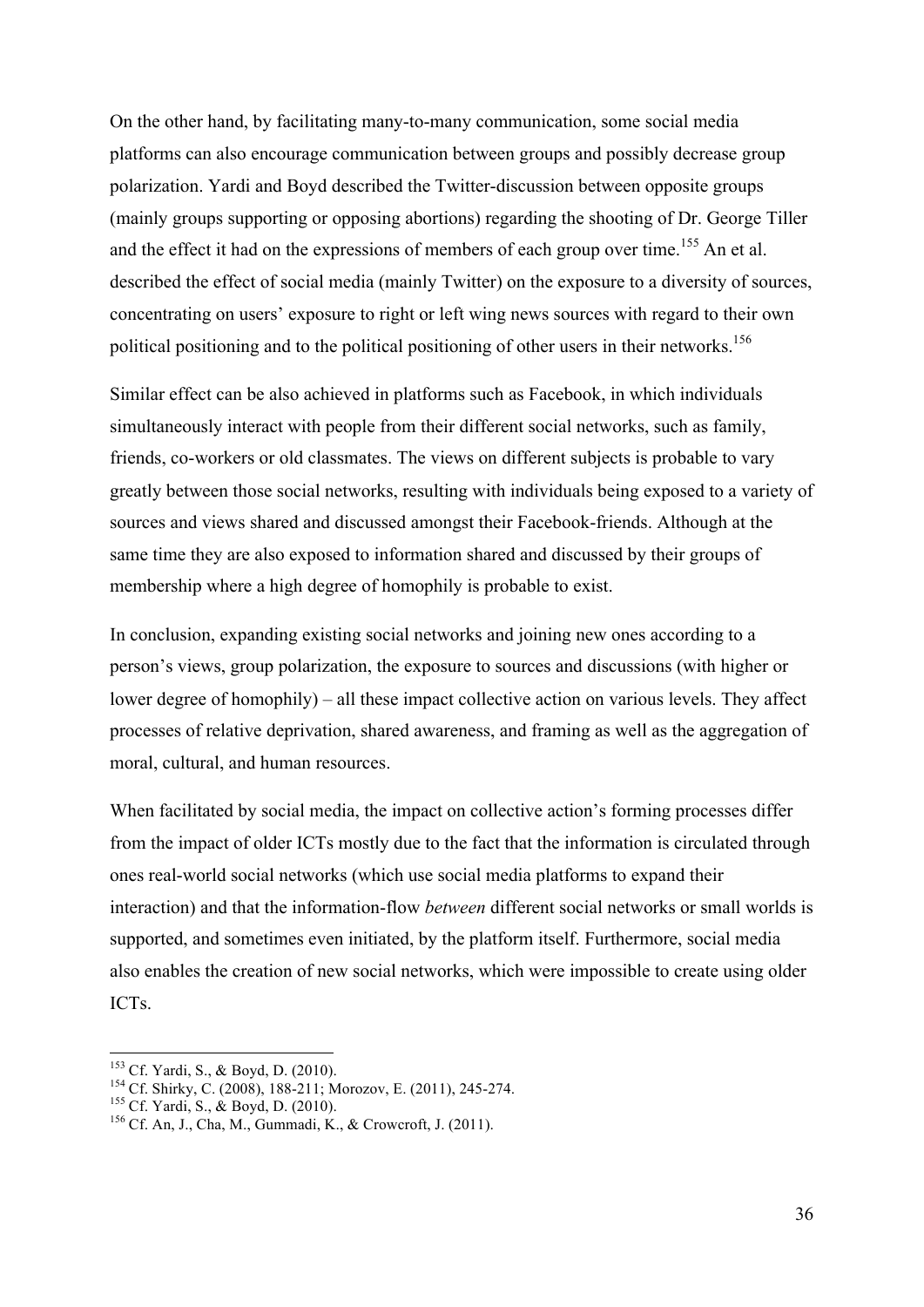# **5. Readjusting the Framework**

"There is no recipe for the successful use of social tools [social media]. Instead, every working system is a mix of social and technological factors."<sup>157</sup>

#### **5.1. Promise, Tools, Bargain**

Shirky breaks down the factors connecting ICT, social media and collective action to three components: promise, tool and bargain (PTB). 158

In terms of social movement theory and in accordance with Shirky's outline of PTB, promise provides the basic reason for individuals to join a social movement or take part in collective action. It relates to moral resources and framing processes and affects relative deprivation, shared awareness, and rational choice. Tools, in the sense of ICTs and social media platforms, assist the coordination and execution of a social movement or a collective action. They cooperate with or have an effect on cultural, social-organizational, human and material resources as well as framing processes and social networks. Bargain regards the methods of action, rules and norms followed etc. It can be addressed as *methods* of framing processes, the ethos formed and followed<sup>159</sup>, as well as the *methods* of aggregation and utilization of resources. 160

Tools can often contain unpredictable and sometimes undesirable side effects. Criteria for their choice should be the avoidance (or at times even the utilization) of those side effects, the best match the movement's resources and goals, a critical mass of use in order for it to be effective, as well as relevant information literacy<sup>161</sup> amongst the target audience.<sup>162</sup>

The social movement theory shows us that the interactions between the different components of collective action (social, technical, structural etc.) are very complex. Shirky's PTB model offers no recipe for success, but rather a framework to assist the utilization of social media in the best manner to follow social movements' goals as well as to analyze the successes and failures of social movements using or even relying on social media.<sup>163</sup>

Collective action is a very complex und multi-facetted social process, which is only partially understood, even with an extensive analysis using the different social movement theories. As

<sup>&</sup>lt;sup>157</sup> Shirky, C. (2008), 261.<br><sup>158</sup> Cf. ibid., 260-292.<br><sup>159</sup> Cf. Gurak, L. J. (1999).<br><sup>159</sup> Cf. Shirky, C. (2008), 260-292.<br><sup>160</sup> Cf. Shirky, C. (2008), 260-292.<br><sup>161</sup> For this aim I will suggest the need for theorizing

<sup>&</sup>lt;sup>162</sup> Cf. Shirky, C. (2008), 260-292; Aaker, J., Smith, A., & Adler, C. (2010).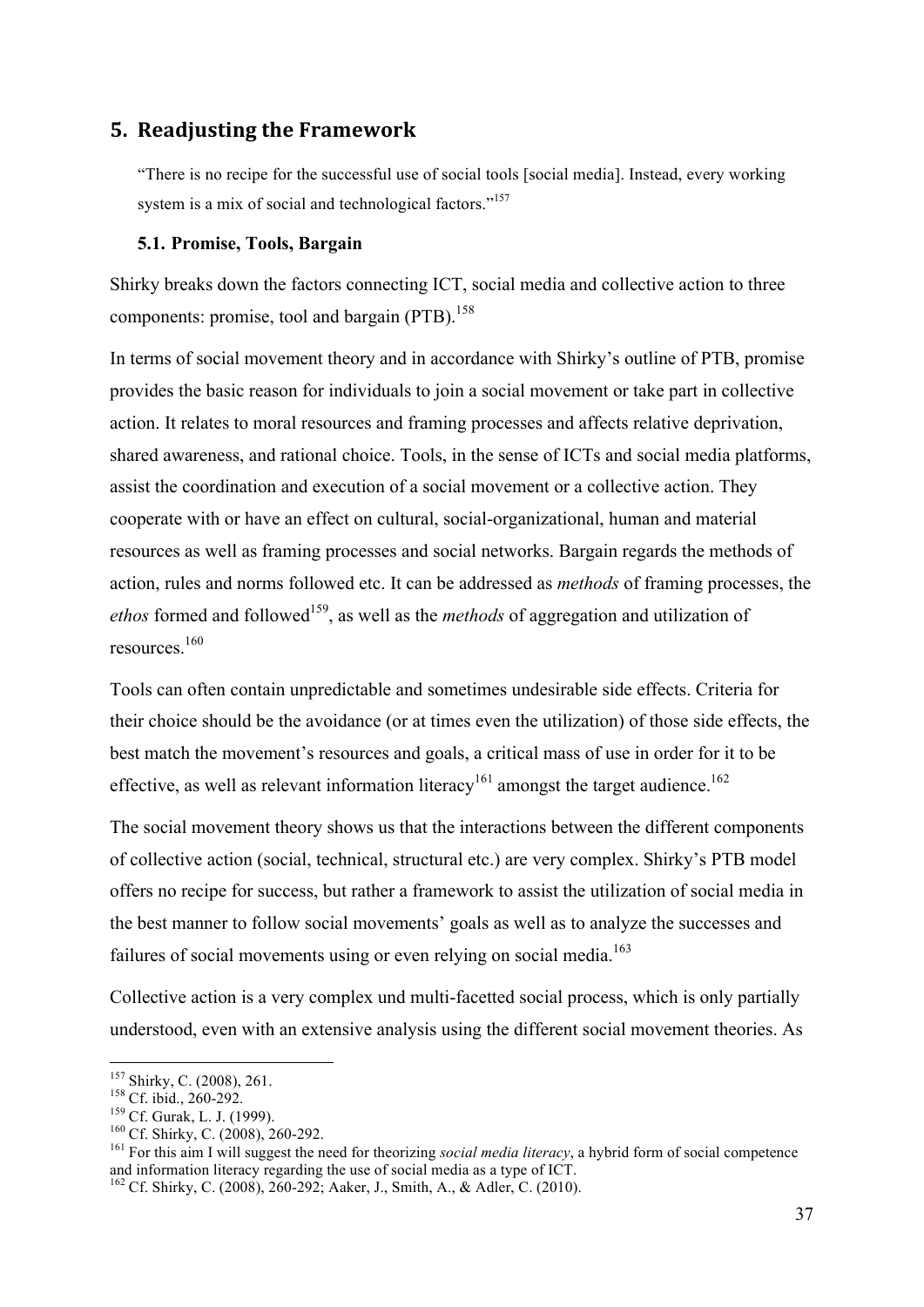pointed out in the previous chapter of the paper, ICT and social media should be analyzed in relation to other factors of collective action. ICT and social media facilitate many of these factors and, depending on their utilization, can contribute to collective action or in some cases also to enable it for the first time. But they can also prove to be contra-productive for some factors of collective action resulting with demobilization effects causing more drawback than improvement. As the role of ICT and social media in the process of collective action becomes more significant, sometimes to an extent that grants the process a completely new form, the PTB model offers the required adjustment in the emphasis given to the analysis-variables by putting ICT and social media in its center (*tool*) without neglecting their relation to other collective action factors.

However, not overemphasizing the role of social media in the processes of collective action and avoiding the assignment of false attribute to those platforms are of crucial importance when addressing their role in social processes. Tools are only means that are used by people and do not facilitate collective action or social change by themselves. In order to emphasize the importance of this claim for the analysis of social media's role in collective action, this issue will be addressed in the next section of the paper, before turning to the conclusion and outlook.

#### **5.2. Technology Doesn't Change the World, People Do**

#### 5.2.1. Between the Neutrality Thesis and Technological Determinism

Philosophers deal to a great extent with issues of neutrality and embedded values in technology. Technological artifacts are shaped by society; therefore they are value-laden and have certain affordance for their use. In other words, technological artifacts have "built-in tendencies to promote or demote the realization of particular values."<sup>164</sup> This stands in contrast to the *neutrality thesis*, which holds that there are no consequences that are inherent to technological artifacts. The idea of absolute built-in consequences on the other hand, employs a deterministic conception of technology. It is more accurate to claim that there are strong tendencies for particular consequences to occur in all or most of the central uses of an artifact. Furthermore, in some cases the central uses of certain artifacts may vary between contexts. Technological artifact's affordance and therefore manner in which it is used depend not only on its design but also on the social contexts it finds itself in. 165

<sup>&</sup>lt;sup>163</sup> Cf. Shirky, C. (2008), 260-292.<br><sup>164</sup> Brey, P. (2010), 43.<br><sup>165</sup> Cf. ibid., 41-58.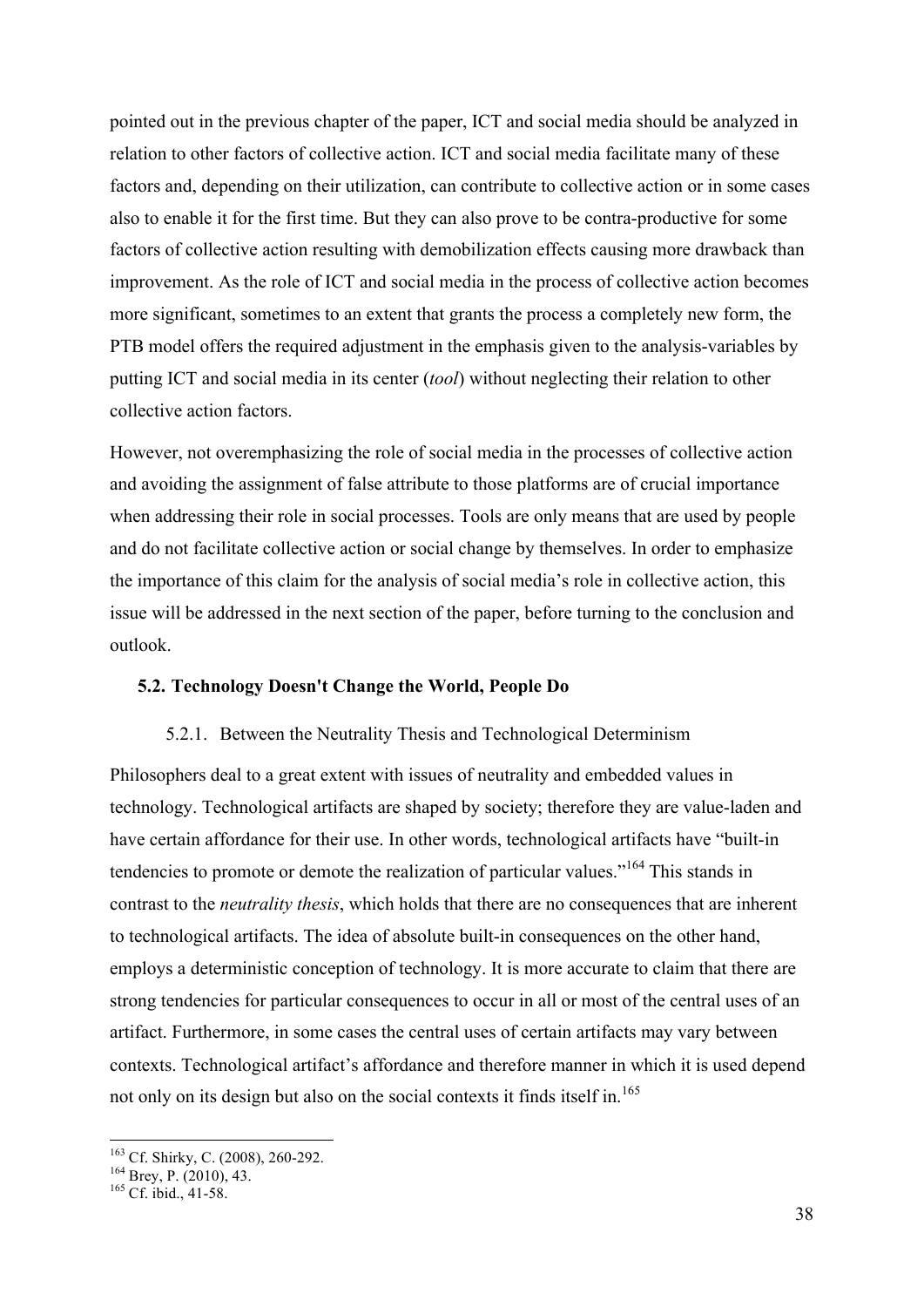Brey uses the example of a gas-engine automobile. It can be used for commuter traffic, leisure driving, transfer cargo, hit jobs, auto racing, but also as a museum piece, shelter from the rain or barricade. In all but the last three uses, gasoline is used up, greenhouse gases and other pollutants are emitted, noise is generated and at least one person (the driver) is being moved around at high speed. These consequences are not absolute; they do not appear in all uses of the automobile (although the last three are peripheral and not central uses) and can be avoided (driving an electric car for example). 166

Turning back to ICTs, due to their complexity and often the variety of possible uses, they are probable to have biases (and therefore also values) embedded in them. These biases can be divided to three types of origin:

- 1. *Preexisting biases individual* ones resulting from the values of those who design the system and *societal* ones resulting from organizations, institutions and the general culture that constitute the context in which the system is developed.
- 2. *Technical biases* which arise from technical constrains or considerations.
- 3. *Emergent bias*, which arises when the social context in which the system is used is not the one, intended by its designers.<sup>167</sup>

As for social media, on the one hand, the most common social media platforms, such as Facebook, Twitter and many blog-platforms, are designed by companies based in Western countries so that one would assume democratic and free speech values to be embedded in them. On the other hand, these are also organizations driven by and for financial profit so that their choices in dilemmas between possible financial implications and standing for democratic values or their users' right for free speech are not always predictable. Furthermore, the individual values of the systems' designers are usually unknown.<sup>168</sup>

5.2.2. Beware of Cyber-Utopianism and Internet-Centrism

The embodiment of *Cyber-utopianism<sup>169</sup>* and *Internet-centrism<sup>170</sup> in* (western) politicians' and mass media's approach toward the Internet and social media $171$ , is a clear case of a

<sup>&</sup>lt;sup>166</sup> Cf. ibid., 43-46.<br><sup>167</sup> Cf. ibid., 49-50.<br><sup>168</sup> Cf. Zuckerman, E. (2010); Morozov, E. (2011), 1-33 and 205-244; M. Macla, C. (2010).<br><sup>169</sup> "The idea that the Internet favors the oppressed rather than the oppressor [

emancipatory nature of online communication that rests on stubborn refusal to acknowledge its downside" (Morozov, E. (2011), xiii).

 $^{170}$  The reframing of democratic and social change in terms of the Internet rather than the context in which that change is to occur. (Cf. Morozov, E. (2011), xvi)

<sup>&</sup>lt;sup>171</sup> Cf. Morozov, E. (2011), ix-xvii, 1-56, 275-299.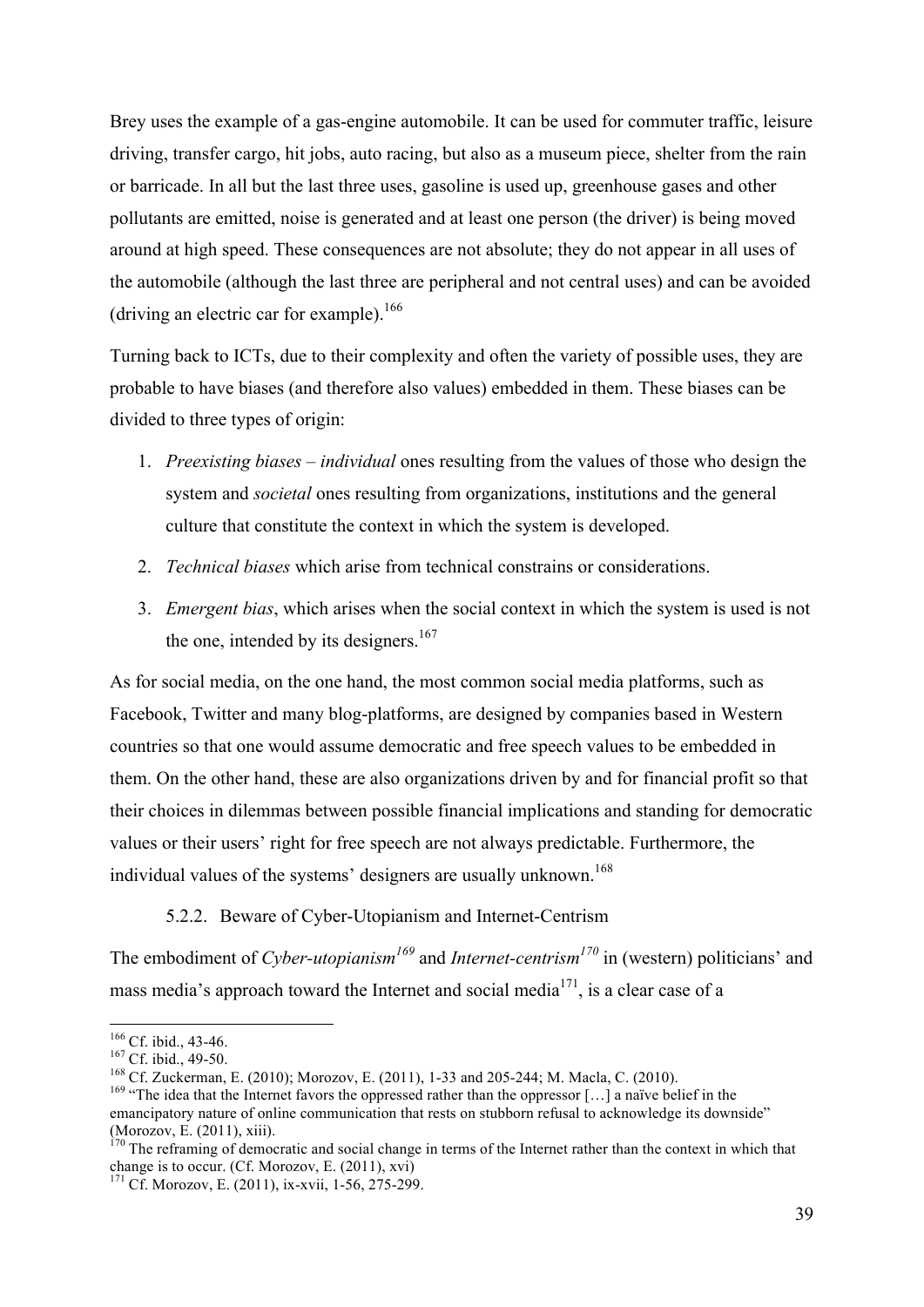deterministic view toward the democratic values embedded in these systems and their allegedly unavoidable revolutionary consequences. Morozov warns of the grave consequences this approach can have for activism, as western politicians tend to follow it in foreign affairs and mass media overemphasizes the significance of these tools, both drawing authoritarian regimes' attention to their role in activism.<sup>172</sup>

When zooming out to the general collective action context, *cyber-utopianism* and *social media centrism*<sup>173</sup> are dangerous tendencies for the engagement in and analysis of collective action.

In dependence on Brey's assumptions regarding the neutrality of ICT, I argue that also social media platforms are not neutral tools; their design contains (1) preexisting biases, such as western norms and financial interests, (2) technical biases such as bandwidth and limited computing abilities but also restrictions such as the 140 characters limitation in Twitter, and (3) emergent biases, as ICTs contain affordances (e.g. social affordance as a key feature of social media) but can be utilized in different ways and for different goals.<sup>174</sup>

As argued in the previous chapter of the paper, social media do not facilitate collective action or social change by itself. These are tools used by people who can have different goals and ways of action. This means not only that social media can be utilized for collective action goals that are not always of positive nature (e.g. racism, homophobia, pro-anorexia), but also that the opponents of certain social movements can utilize these tools for their own advantage as well.

For these reasons an extra precaution is needed when the role of social media in collective action is addressed. *Cyber-utopianism* will cause disregard of negative or contra productive use of the possibilities offered by social media, which can have grave results for collective action or for the activists themselves. *Social media centrism* will concentrate mainly on social media's role while neglecting other collective action factors (without which social media will not have a collective action to facilitate in the first place) and also runs the danger of *Slacktivism*.

<sup>&</sup>lt;sup>172</sup> Cf. Morozov, E. (2011), 1-56.<br><sup>173</sup> On the basis of Morozov's definition of Internet-centrism, I will address *social media centrism* as the reframing of collective action and social change in terms of social media alone, rather than the context in which that change is to occur.

<sup>&</sup>lt;sup>174</sup> For examples see section **4.5. Utilizing Social Media for Collective Action in Authoritarian Contexts.**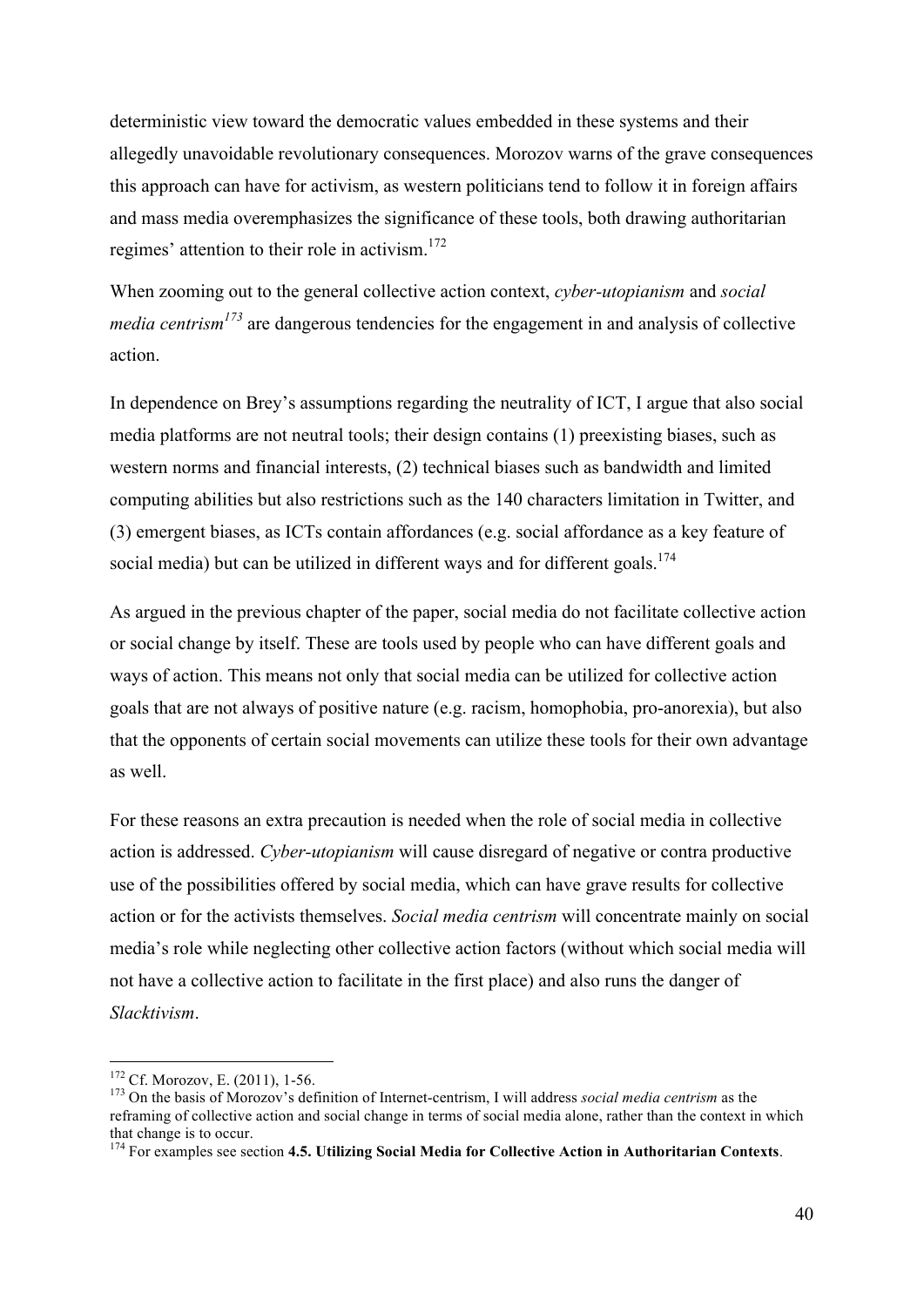# **Conclusions and Outlook**

ICTs and social media are tools used by people. They are neither neutral nor bound to produce certain consequences and do not facilitate democracy, political change, or even collective action by themselves. The manner and skillfulness in which they are used, combined with the social, cultural, political, financial and structural conditions in the contexts, in which they are used, are to determine their effect on collective action.

Therefore, I agree only partially with Shirky's assumption.<sup>175</sup> As with prior developments in ICT and although social media brings new factors into the collective action equation, social media's impact on collective action is of *difference in degree*. The degree of impact varies between cases of collective action. It depends on the type of social media platform utilized, the manner of utilization, and most important – on the interaction with other collective action factors.

In some cases however, the profound changes in collective action offered by social media or the fact that social media made it possible for the first time to form a social movement and/or to mobilize people to engage in collective action, can make an impact of *difference in kind* on collective action and thus revolutionize it. But also in these cases, it is not the *tools* alone, but rather their correlation with the *promise* and *bargain* (that is to say, with the various factors of collective action) and most important with the people who engage in collective action that makes the striking difference.

It is also of crucial importance to keep in mind that social media's impact on collective action does not always prove to be positive. False use, utilization of unsuitable tools, exploitation by actors with different interests etc. can produce a contra-productive effect. In this case the *difference in degree* will mean a demobilizing effect, a less productive or even superfluous collective action (as with *Slacktivism*). A *difference in kind* will mean a failure or results opposite to the intended ones.

Although there are many examples for cases of collective action leveraged or supported by social media, it is a relatively new phenomenon, which constantly changes and develops. Many authors address these issues in different contexts, but there is still a salient need (1) for an extensive theoretical work to integrate these aspects into the existing models of social movement theory and (2) to develop an analysis-framework that addresses ICTs and social

 <sup>175</sup> Shirky, C. (2008), 143-160.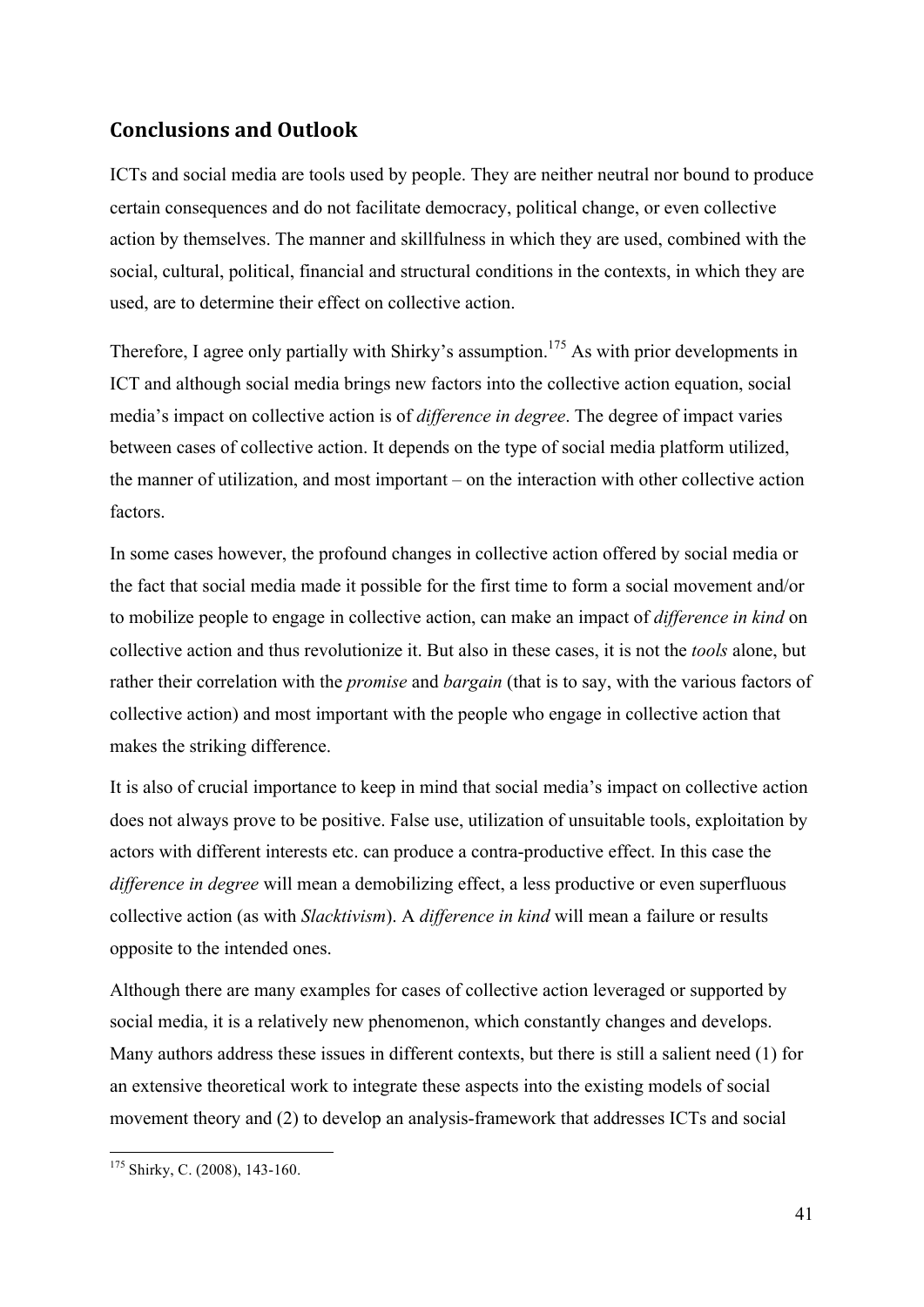media *in their* correlation with other factors of collective action and that acknowledges also the disadvantages these tools can have for collective action.

In the engagement in collective action as well as in the analysis of its results, a framework of this kind will potentially help avoiding many risks mentioned in this paper, it will promote a safer and more efficient utilization of ICTs and social media, and will empower people as their role in collective action is emphasized in relation to the tools they use and not the other way around.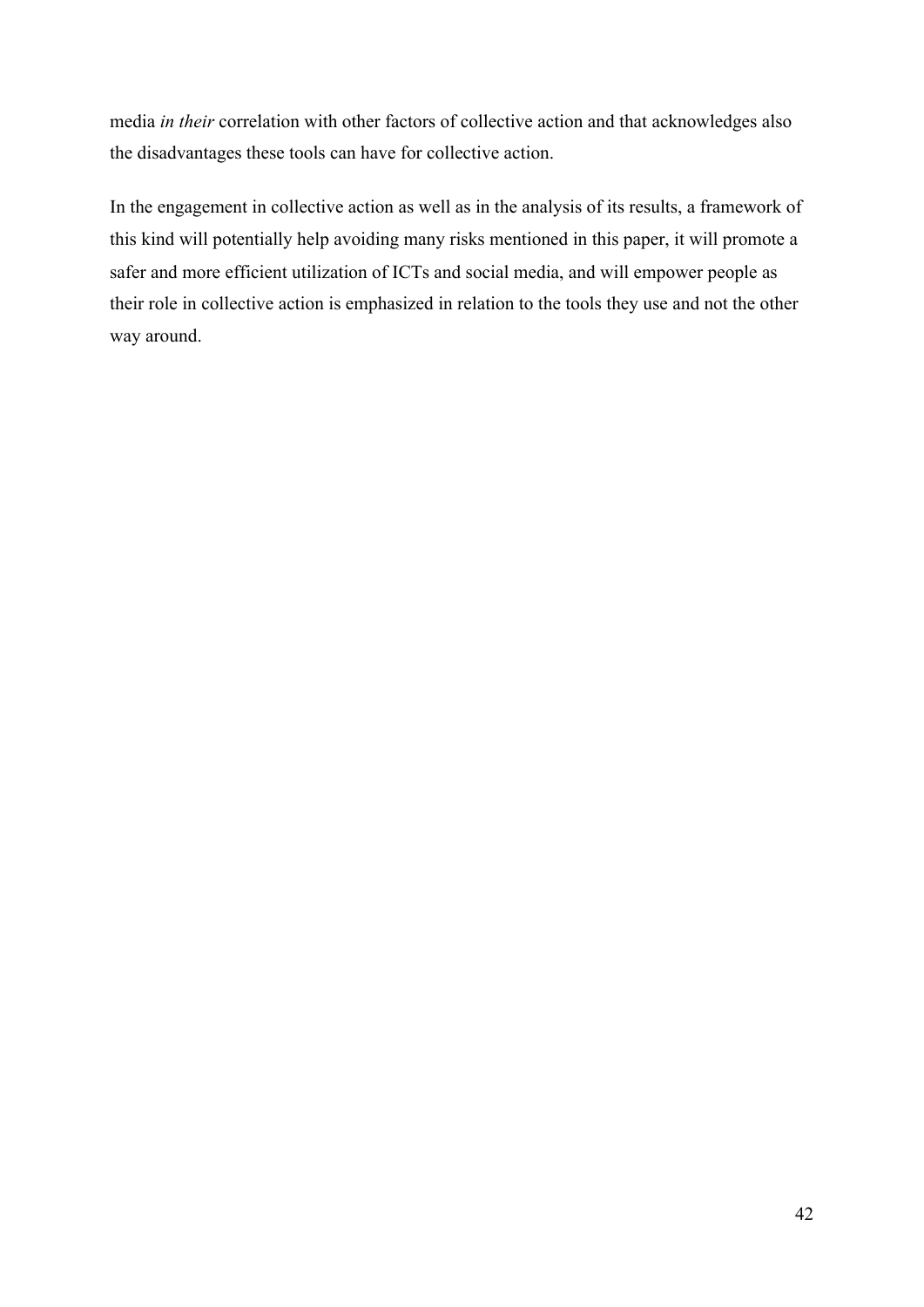# **Bibliography**

A. Snow, D., A. Soule, S., & Kriesi, H. (2004). Mapping the Terrain. In D. A. Snow, S. A. Soule, & H. Kriesi, *The Blackwell companion to social movements* (pp. 3-16). Malden, MA: Blackwell Publishing Ltd.

Aaker, J., Smith, A., & Adler, C. (2010). *The dragonfly effect: quick, effective, and powerful ways to use social media to drive social change.* San Francisco, CA: Jossey-Bass.

An, J., Cha, M., Gummadi, K., & Crowcroft, J. (2011). Media landscape in Twitter: A world of new conventions and political diversity. Cambridge, UK: University of Cambridge.

Baker, C. (2000). *Cultural studies: theory and practice.* London: Sage Publications.

Blumer, H. (1995). Social Movements. In S. M. Lyman (Ed.), *Social movements: critiques, concepts, case studies* (pp. 60-83). New York: New York Univ. Press.

Bourdieu, P. (1997). Die männliche Herrschaft. In I. Dölling, & B. Krais, *Ein alltägliches Spiel. Geschlechterkonstruktion in der sozialen Praxis* (pp. 153-217). Frankfurt a.M.: Suhrkamp.

Bourdieu, P. (1993). *Sozialer Sinn. Kritik der theoretischen Vernunft.* Frankfurt a.M.: Suhrkamp.

Brey, P. (2010). Values in technology and disclosive computer ethics. In L. Floridi, *The Cambridge Handbook of Information and Computer Ethics* (pp. 41-58). Cambridge: Cambridge University Press.

Buechler, S. M. (2004). The Strange Career of Strain and Breakdown Theories of Collective Action. In D. A. Snow, S. A. Soule, & H. Kriesi, *The Blackwell companion to social movements* (pp. 47-66). Malden, MA: Blackwell Publishing Ltd.

Dahlgren, P. (2009). *Media and political engagement: citizens, communication, and democracy.* Cambridge: Cambridge University Press.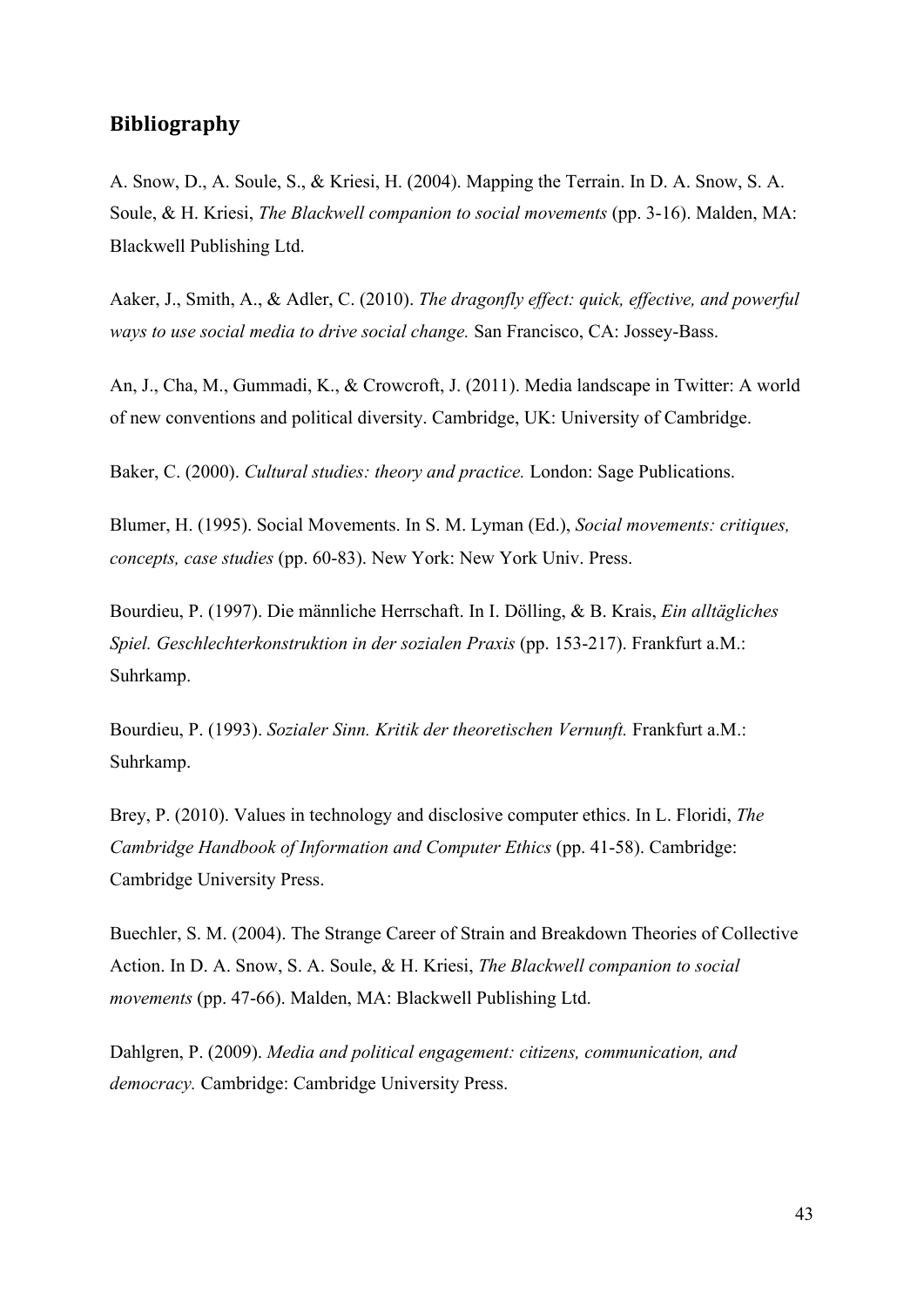Diani, M. (2004). Networks and Participation. In D. A. Snow, S. A. Soule, & H. Kriesi, *The Blackwell companion to social movements* (pp. 339-359). Malden, MA: Blackwell Publishing Ltd.

Dijk, J. v. (1999). *The network society: social aspects of new media.* London: SAGE Publications.

Edwards, B., & John, D. M. (2004). Resource and Social Movement Mobilization. In D. A. Snow, S. A. Soule, & H. Kriesi, *The Blackwell companion to social movements* (pp. 116-152). Malden, MA: Blackwell Publishing Ltd.

Fandy, M. (2000). Information Technology, Trust, and Social Change in the Arab World. *Middle East Journal , 54* (3), 378-394.

Giesecke, M. (1990). Als die alten Medien neu waren: Medienrevolution in der Geschichte. In R. Weingarten (Hrsg.), *Information ohne Kommunikation? Die Loslösung der Sprache vom Sprecher* (pp. 75-98). Frankfurt a.M.: Fischer Taschenbuch Verlag.

Goffman, E. (1986). *Frame Analysis: an essay on the organization of experience.* Boston: Northeastern Univ. Press.

Gurak, L. J. (1999). The promise and peril of social action in cyberspace. In M. A. Smith (Ed.), & P. Kollock, *Communities in Cyberspace* (pp. 243-263). London: Routledge.

Gustin, S. (2011, May 4). *Renren, China's 'Facebook,' Raises \$740 Million in IPO as Stock Soars 40 Percent*. Retrieved June 24, 2011, from Wired: http://www.wired.com/epicenter/2011/05/renren/

Hardin, G. (1968). The Tragedy of the Commons. *Science , 162* (3859), 1243-1248.

Hesse, M. (2009, July 2). Facebook Activism: Lots of Clicks, but Little Sticks. *Wahington Post* .

Hogan, B., & Quan-Haase, A. (2010). Presistence and China in Social Media. *Bulletin of Science, Technology & Society (BSTS) , 30*, 309-315.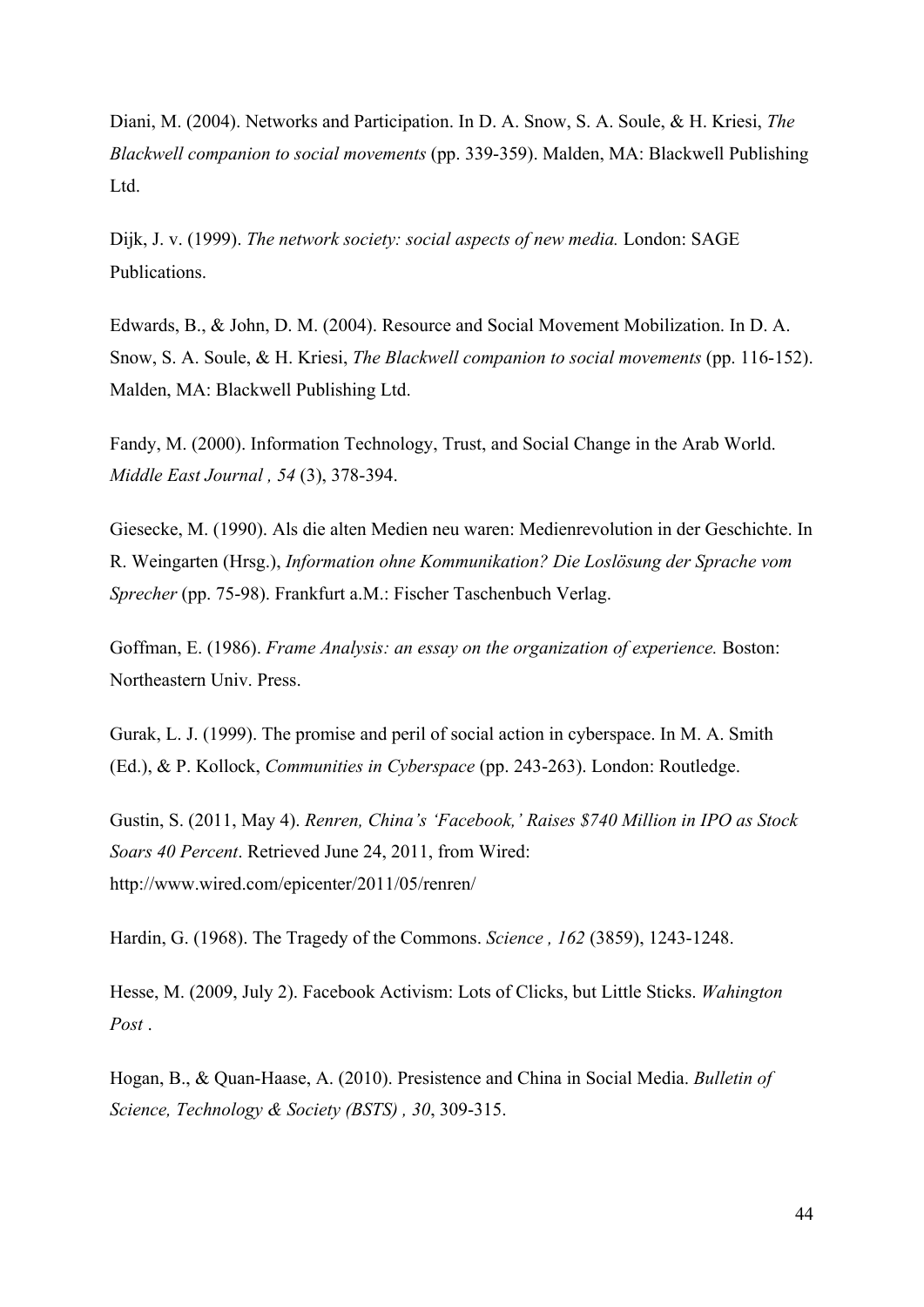Klandermans, B. (2004). The Demand and Supply of Participation: Social-Psychological Correlates of Participation in Social Movement. In D. A. Snow, S. A. Soule, & H. Kriesi, *The Blackwell companion to social movements* (pp. 360-379). Malden, MA: Blackwell Publishing Ltd.

Koopmans, R. (2004). Protest in Time and Space: The Evolution of Waves of Contention. In D. A. Snow, S. A. Soule, & H. Kriesi, *The Blackwell compation to social movements* (pp. 19- 46). Malden, MA: Blackwell Publishing Ltd.

Lash, S. (2002). *Critique of Information.* London: Sage Publications.

M. Macla, C. (2010). Protecting Privacy and Expression Online: Can the Global Network Initiative Embrace the Character of the Net? In R. (. J. Deibert, J. G. Palfrey, R. Rohozinski, & J. Zittrain, *Access controlled: the shaping of power, rights, and rule in cyberspace* (pp. 87- 108). Cambridge: MIT Press.

Marlow, C., Naaman, M., Boyd, D., & Davis, M. (2006). HT06, Tagging Paper, Taxonomy, Flickr, Academic Article, To Read. *HYPERTEXT '06: Proceedings of the Seventeenth Conference on Hypertext and Hypermedia* (pp. 31-40). New York: ACM.

McCarthy, J. D., & Zald, M. N. (1977). Resource Mobilization and Social Movements: A Partial Theory. *American Journal of Sociology , 82* (6), 1212-1241.

Morozov, E. (2011). *The Net Delusion: The Dark Side of Internet Freedom.* New York: PublicAffairs.

O'Reilly, T. (2005, September 30). *What is Web 2.0?* Retrieved June 17, 2011, from O'reilly Media: http://www.oreillynet.com/pub/a/oreilly/tim/news/2005/09/30/what-is-web-20.html?page=2

Paquet, S. (2002, October 09). *Making group-forming ridiculously easy*. Retrieved June 14, 2011, from Seb's Open Research: http://radio-weblogs.com/0110772/2002/10/09.html

R. Kelly, G. (2006). Protest in an Information Society: A Review of Literature on Social Movements and New ICTs. *Information, Communication & Society , 9* (2), 202-224.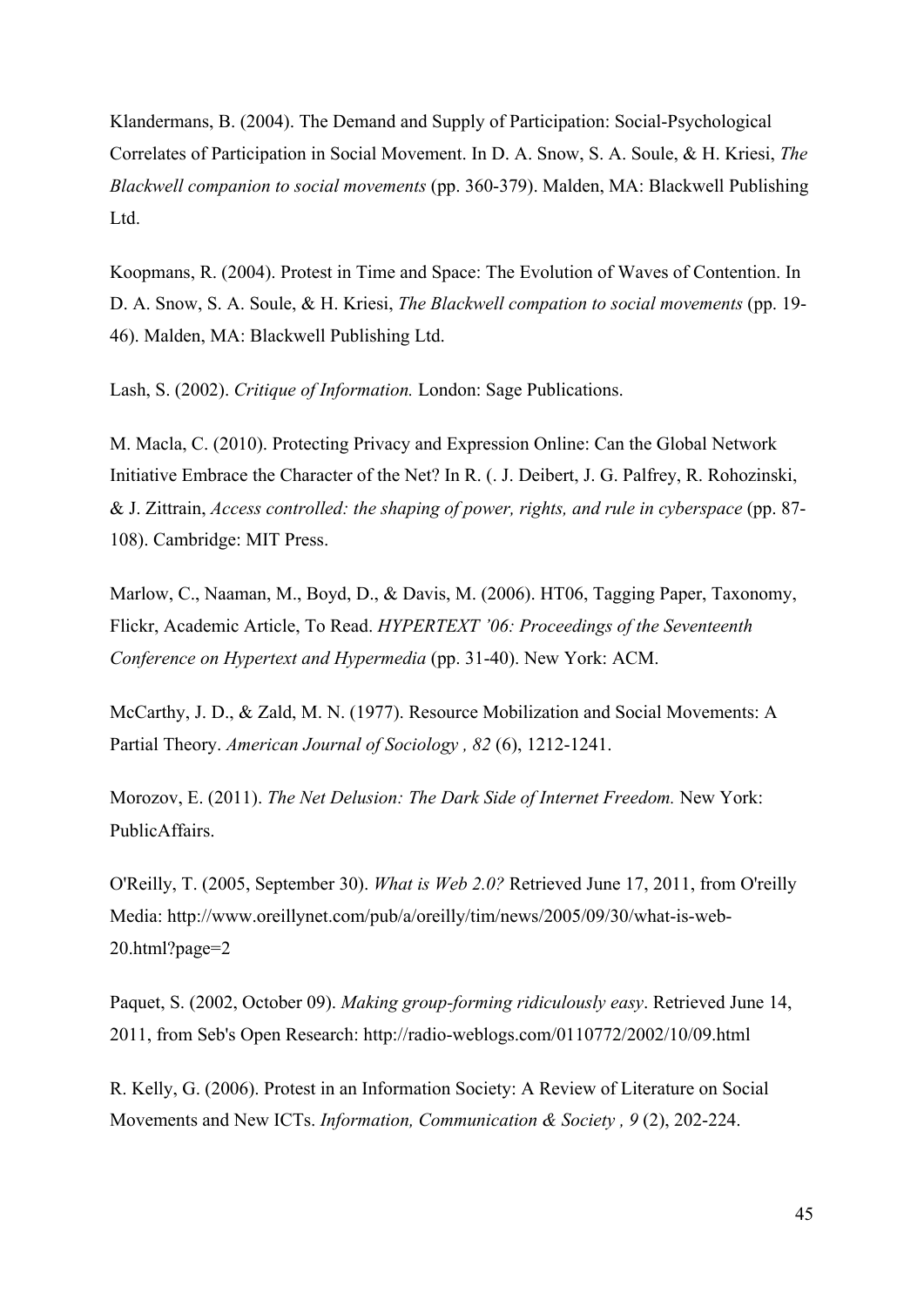Rooke, A. (2007, 10). Navigating Embodied Lesbian Cultural Space. Toward a Lesbian Habitus. *Space and Culture* , pp. 231-252.

Shirky, C. (2008). *Here comes everybody: the power of organizating without organizations.* London: Penguin Group.

Snow, D. A. (2004). Framing Processes, Ideology and Discursive Fields. In D. A. Snow, S. A. Soule, & H. Kriesi, *The Blackwell companion to social movements* (pp. 380-412). Malden, MA: Blackwell Publishing Ltd.

Sullivan, A. (2009, June 13). The Revolution Will Be Twittered. *The Daily Dish, Atlantic* .

Surowiecki, J. (2004). *The Wisdom of Crowds: Why the Many Are Smarter Than the Few and How Collective Wisdom Shapes Business, Economies, Societies and Nations.* New York, USA: Doubleday.

Taylor, V., & Van Dyke, N. (2004). "Get up, Stand up": Tactical Repertoires of Social Movement. In D. A. Snow, S. A. Soule, & H. Kriesi, *The Blackwell companion to social movements* (pp. 262-293). Malden, MA: Blackwell Publishing Ltd.

Twitter, I. (2011). *Twitter help center: Apps, SMS, and Mobile*. Retrieved July 19, 2011, from Twitter: https://support.twitter.com/groups/34-apps-sms-and-mobile

Villa, P.-I. (2008). Körper,. In N. Baur, *Handbuch Soziologie* (pp. 201-217). Wiesbaden: VS, Verl. für Sozialwiss.

Watts, D. J. (1999). *Small worlds: the dynamics of networks between order and randomness.* Princeton: Princeton Univ. Press.

Williams, R. H. (2004). The Cultural Context of Collective Action: Constrains, Opportunities, and the Symbolic Life of Social Movements. In D. A. Snow, S. A. Soule, & H. Kriesi, *The Blackwell companion to social movements* (pp. 91-115). Malden, MA: Blackwell Publishing Ltd.

Yardi, S., & Boyd, D. (2010). Dynamic Debates: An Analysis of Group Polarization Over Time on Twitter. *Bulletin of Science, Technology & Society , 30* (5), 316-327.